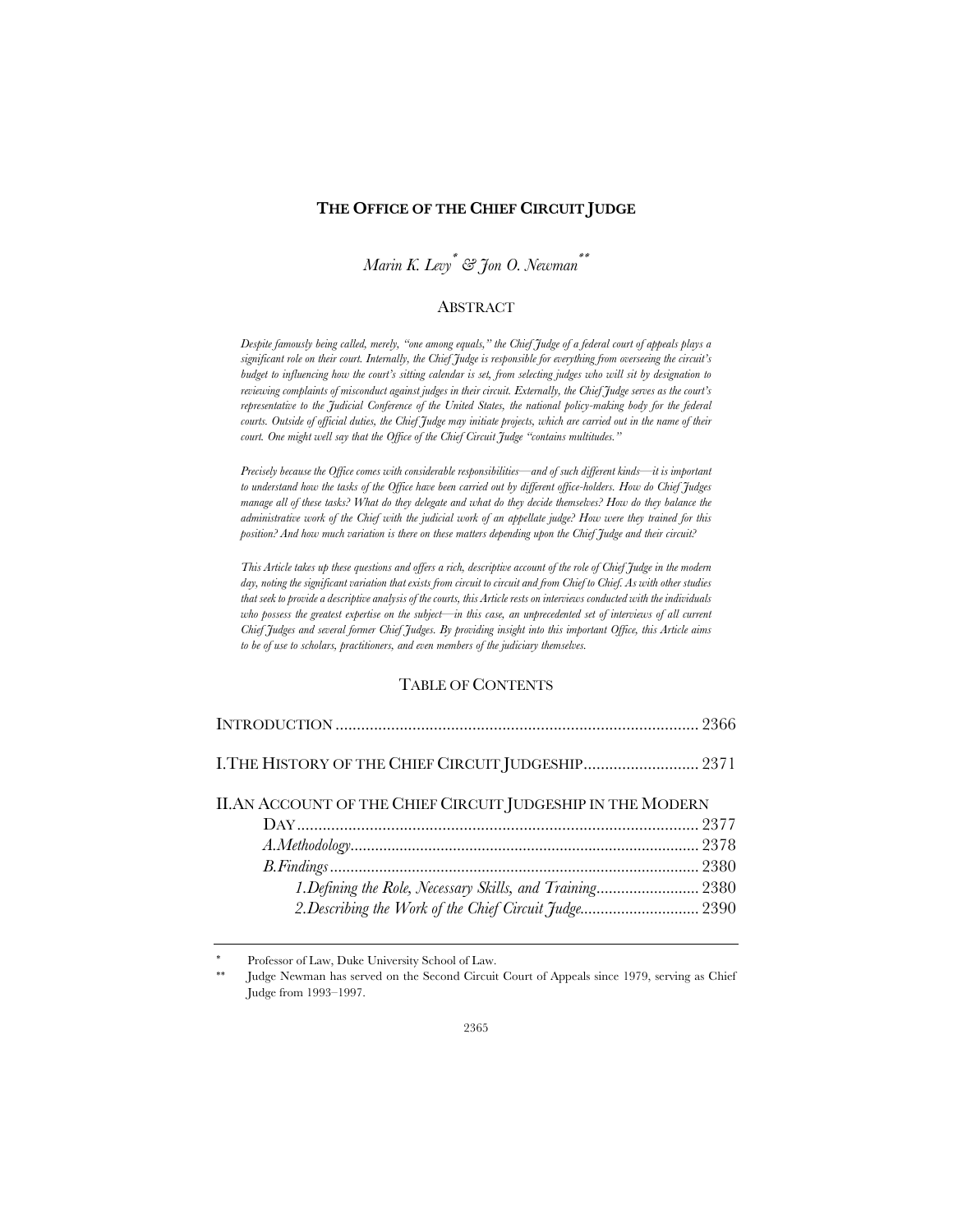| 2366 | <b>7OURNAL OF CONSTITUTIONAL LAW</b>                        | <b>Nol.</b> 23:6 |
|------|-------------------------------------------------------------|------------------|
|      | 3. Collecting Views of the Current Statutory Framework 2416 |                  |

APPENDIX ............................................................................................... 2425

## **INTRODUCTION**

Despite famously being called, merely, "one among equals,"1 the Chief Judge of a federal court of appeals plays a significant role on their court.2 Internally, the Chief Judge presides over every oral argument that their panel hears, including all en banc panels,3 and usually makes the opinion assignments when in the majority.4 The Chief Judge influences how the court's sitting calendar is set<sup>5</sup> and may select visiting judges to sit by designation.<sup>6</sup> The "Chief" manages several units—including the Clerk's Office and the Staff Attorney's Office—and oversees the circuit's budget.7 The Chief receives complaints of misconduct against judges in their circuit, $\delta$  and then is tasked with conducting a preliminary review of each complaint.<sup>9</sup> They make decisions about their court's own governance structure, including which judges are to be assigned to which committees, and lead their circuit's judicial

8 *See* 28 U.S.C. § 351(c) (Upon receipt of a complaint against a judge, "the clerk shall promptly transmit the complaint to the chief judge of the circuit . . . ."). These are usually complaints against district judges within the circuit; complaints against circuit judges are generally referred by the Chief Justice to the Chief Judge of another circuit.

<sup>1</sup> J. Edward Lumbard, *Current Problems of the Federal Courts of Appeals*, 54 CORNELL L. REV. 29, 42 (1968).

<sup>2</sup> *See, e.g.*, Tracey E. George & Albert H. Yoon, *Chief Judges: The Limits of Attitudinal Theory and Possible Paradox of Managerial Judging*, 61 VAND. L. REV. 1, 28 (2008) ("[T]he chief judge has a wide range of powers that may affect a court in ways small and large").

<sup>3</sup> *See* 28 U.S.C. § 45(b) ("The chief judge shall have precedence and preside at any session of the court which he attends.").

<sup>4</sup> *See id*.; George & Yoon, *supra* note 2, at 23 ("The chief is always the most senior judge on a panel, including an en banc sitting, allowing the chief, if in the majority, to assign the opinion."). Indeed, in at least one circuit, the Chief Judge decides who will author each opinion even when they are *not*  on the panel. *See infra* Part II.B.2.d.

<sup>5</sup> *See* Virginia A. Hettinger, Stefanie A. Lindquist & Wendy L. Martinek, *The Role and Impact of Chief Judges on the United States Courts of Appeals*, 24 JUST. SYS. J. 91, 93 (2003) ("It is . . . the responsibility of the chief judge to supervise the orderly selection of three-judge panels and the construction of the calendar of cases . . . ."). For more on the role of Chief Judges in shaping the calendar and sittings in the different circuits, see Marin K. Levy, *Panel Assignment in the Federal Courts of Appeals*, 103 CORNELL L. REV. 65, 83–92 (2017).

<sup>6</sup> *See* 28 U.S.C. § 291 ("The Chief Justice of the United States may . . . designate and assign temporarily any circuit judge to act as circuit judge in another circuit upon request by the chief judge or circuit justice of such circuit."); 28 U.S.C. § 292 ("The chief judge of a circuit may designate and assign one or more district judges within the circuit to sit upon the court of appeals or a division thereof whenever the business of that court so requires.").

<sup>7</sup> FED. JUD. CTR., RESOURCE GUIDE FOR CHIEF CIRCUIT JUDGES' DESKBOOK 7 (2019).

<sup>9</sup> *See* 28 U.S.C. § 352(a) ("The chief judge shall expeditiously review any complaint received under section 351(a) or identified under section 351(b).").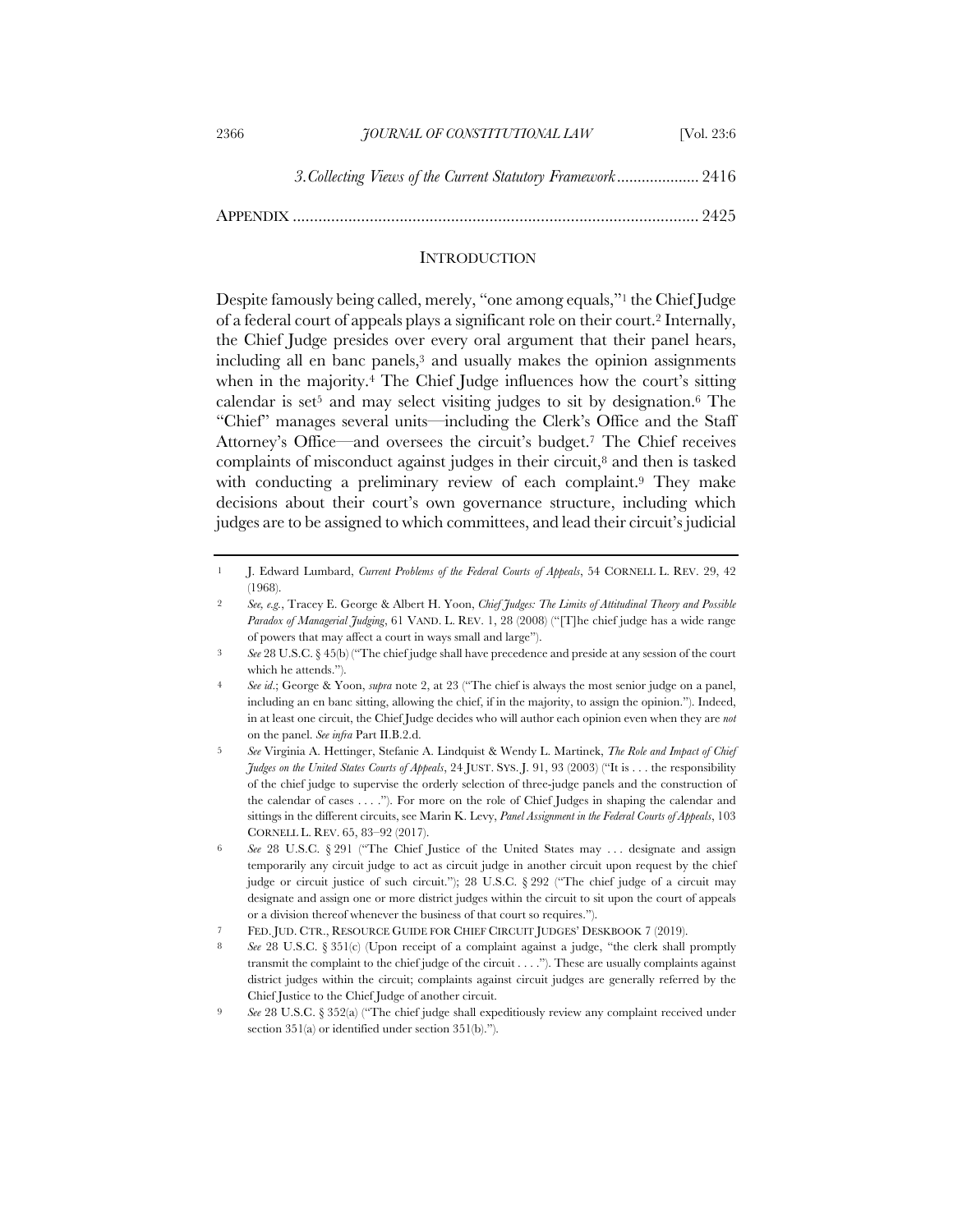council<sup>10</sup> and judicial conference.<sup>11</sup> Externally, the Chief Judge serves as their court's representative to the Judicial Conference of the United States, the national policy-making body for the federal courts.12 Outside of official duties, the Chief Judge may initiate projects,<sup>13</sup> which are carried out in the name of their court.14 One might well say that the Office of the Chief Circuit Judge "contain[s] multitudes."15

It is precisely because the Office comes with considerable responsibilities—and of such different kinds—that it is important to understand how the tasks of the Office have been carried out by different office-holders. How do Chief Judges manage all of these tasks? What do they delegate and what do they decide themselves? How do they balance the administrative work of the Chief with the judicial work of an appellate judge? How were they trained for this position? And how much variation is there on these matters depending upon the Chief Judge and their circuit?

The academic literature is almost silent on these matters. Writing in the early 1980s, Judge Wilfred Feinberg, then the Chief Judge of the Second Circuit, commented that "[l]ittle has been written" on the subject of Chief Judges.16 With a few notable exceptions—including important work by Tracey George and Albert Yoon as well Virginia Hettinger, Stefanie Lindquist, and Wendy Martinek17—Feinberg's comment remains true

<sup>10</sup> *See* 28 U.S.C. § 332 ("The chief judge of each judicial circuit shall call . . . a meeting of the judicial council of the circuit, consisting of the chief judge of the circuit, who shall preside, and an equal number of circuit judges and district judges of the circuit . . . ."); *see also* Hettinger, Lindquist & Martinek, *supra* note 5, at 93 ("Among their most important statutory duties and privileges, chief judges . . . convene and preside at meetings of the circuit judicial council . . . .").

<sup>11</sup> *See* 28 U.S.C. § 333 ("The chief judge of each circuit may summon . . . the circuit, district, magistrate, and bankruptcy judges of the circuit, in active service, to a conference at a time and place that he designates . . . . He may preside at such conference, which shall be known as the Judicial Conference of the circuit.").

<sup>12</sup> *See* 28 U.S.C. § 331 ("The Chief Justice of the United States shall summon annually the chief judge of each judicial circuit . . . to a conference . . . . He shall preside at such conference which shall be known as the Judicial Conference of the United States.").

<sup>13</sup> For example, see then-Chief Judge Robert A. Katzmann's role in developing "Justice for All" Courts and the Community, a Civic Education Initiative of the Federal Courts of the Second Circuit, *available at* https://justiceforall.ca2.uscourts.gov [https://perma.cc/XS6W-CGEJ].

<sup>14</sup> Even this list is not exhaustive. For example, a Chief Judge may also be in charge of such matters as emergency preparedness and appointment of pro bono counsel. They will also need to certify the eligibility for pay increases of senior judges and determine whether and where to hold a court retreat. *See infra* Part II.B.

<sup>15</sup> *See* WALT WHITMAN, *Song of Myself*, *in* LEAVES OF GRASS 113 (Modern Library 1993) (1892).

<sup>16</sup> Wilfred Feinberg, *The Office of Chief Judge of a Federal Court of Appeals*, 53 FORDHAM L. REV. 369, 370 (1984).

<sup>17</sup> *See* George & Yoon, *supra* note 2; Hettinger, Lindquist & Martinek, *supra* note 5. Both articles offer empirical insights into the role of Chief Judge, with George and Yoon assessing a strategic departure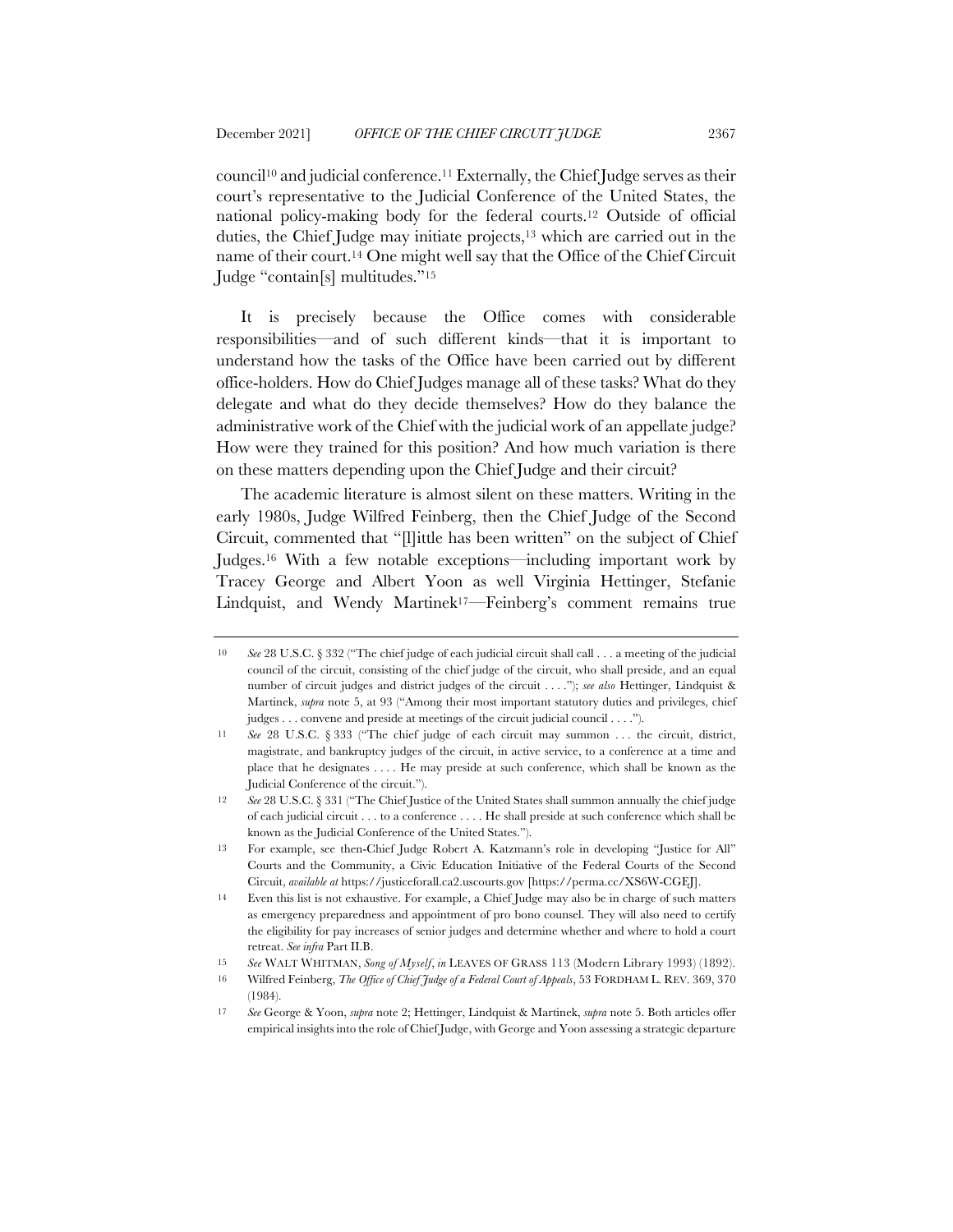nearly forty years later. One can find individual accounts of Chief Judges reflections by judges on their time as Chief18 and tributes to Chief Judges from friends and admirers.19 And there is a valuable administrative account of the role, based primarily on the study of one Chief Judge, Alfred T. Goodwin of the Ninth Circuit, who served from June 1988 to 1991.20 Finally, the Federal Judicial Center issues comprehensive administrative guides,<sup>21</sup> though those are designed to be internal court documents, and the most comprehensive study is now forty years old.22 Much has changed in the courts in the interim. As but one example, filings per judgeship in the courts of appeals have increased nearly fifty percent—from 194 in 198423 to 288 today.24 The courts function quite differently after four decades, and so do their administrative leaders.

This Article offers a descriptive account of the role of Chief Judge in the modern day, noting the variation that exists from circuit to circuit and from Chief to Chief. As with other studies that seek to provide a descriptive analysis of an office or phenomenon within the courts that is not well documented, this Article rests on interviews conducted with the individuals who possess the greatest expertise on the subject—in this case, an unprecedented set of interviews of all of the current Chief Judges, themselves.

theory of chief judge tenure, *see* George & Yoon, *supra* note 2, at 35–49; and Hettinger, Lindquist & Martinek focusing on the Chief Judge's influence on consensus within individual panels and between the appellate panel and the district court, *see* Hettinger, Lindquist & Martinek, *supra* note 5, at 99–112.

<sup>18</sup> *See, e.g.,* Feinberg, *supra* note 16; Patricia Wald, *" . . . Doctor, Lawyer, Merchant, Chief",* 60 GEO. L. REV. 1127 (1992); E. Barrett Prettyman, *The Duties of a Circuit Chief Judge*, 46 A.B.A. J. 633 (1960).

<sup>19</sup> *See, e.g.*, Joel F. Dubina, *A Tribute to Chief Judge Edward E. Carnes*, 69 ALA. L. REV. 647 (2018); Philip Heymann, *Tribute to the Honorable Richard S. Arnold for His Services as Chief Judge of the United States Court of Appeals for the Eighth Circuit*, 1 J. APP. PRAC. & PROCESS 198 (1999); Arthur J. Goldberg, *A Tribute to Chief Judge David L. Bazelon*, 123 U. PA. L. REV. 247 (1974).

<sup>20</sup> Stephen L. Wasby, *The Work of a Circuit's Chief Judge*, 24 JUST. SYS. J. 63 (2003).

<sup>21</sup> *See, e.g.,* FED. JUD. CTR., *supra* note 7.

<sup>22</sup> *See* RUSSELL R. WHEELER & CHARLES W. NIHAN, ADMINISTERING THE FEDERAL JUDICIAL CIRCUITS: A SURVEY OF CHIEF JUDGES' APPROACHES AND PROCEDURES (1982).

<sup>23</sup> COMM'N ON STRUCTURAL ALTS. FOR THE FED. COURTS OF APPEALS, FINAL REPORT 14 tbl.2– 3 (1998).

<sup>24</sup> This figure was determined by taking the number of filings during the twelve-month period ending March 31, 2020 from both the twelve regional circuits (50,258) and the Federal Circuit (1,435) and then dividing by the total number of judgeships from both courts (179). For the data on filings, *see U.S. Courts of Appeals–Cases Commenced, Terminated, and Pending During the 12-Month Periods Ending March 31, 2019 and 2020*, ADMIN. OFF. OF THE U.S. CTS., tbl.B (2020), https://www.uscourts.gov/statistics/table/b/federal-judicial-caseload-statistics/2020/03/31 and *U.S. Court of Appeals for the Federal Circuit–Appeals Filed, Terminated, and Pending During the 12-Month Period Ending March 31, 2020*, ADMIN. OFF. OF THE U.S. CTS., tbl.B-8 (2020), https://www.uscourts.gov/statistics/table/b-8/federal-judicial-caseload-statistics/2020/03/31.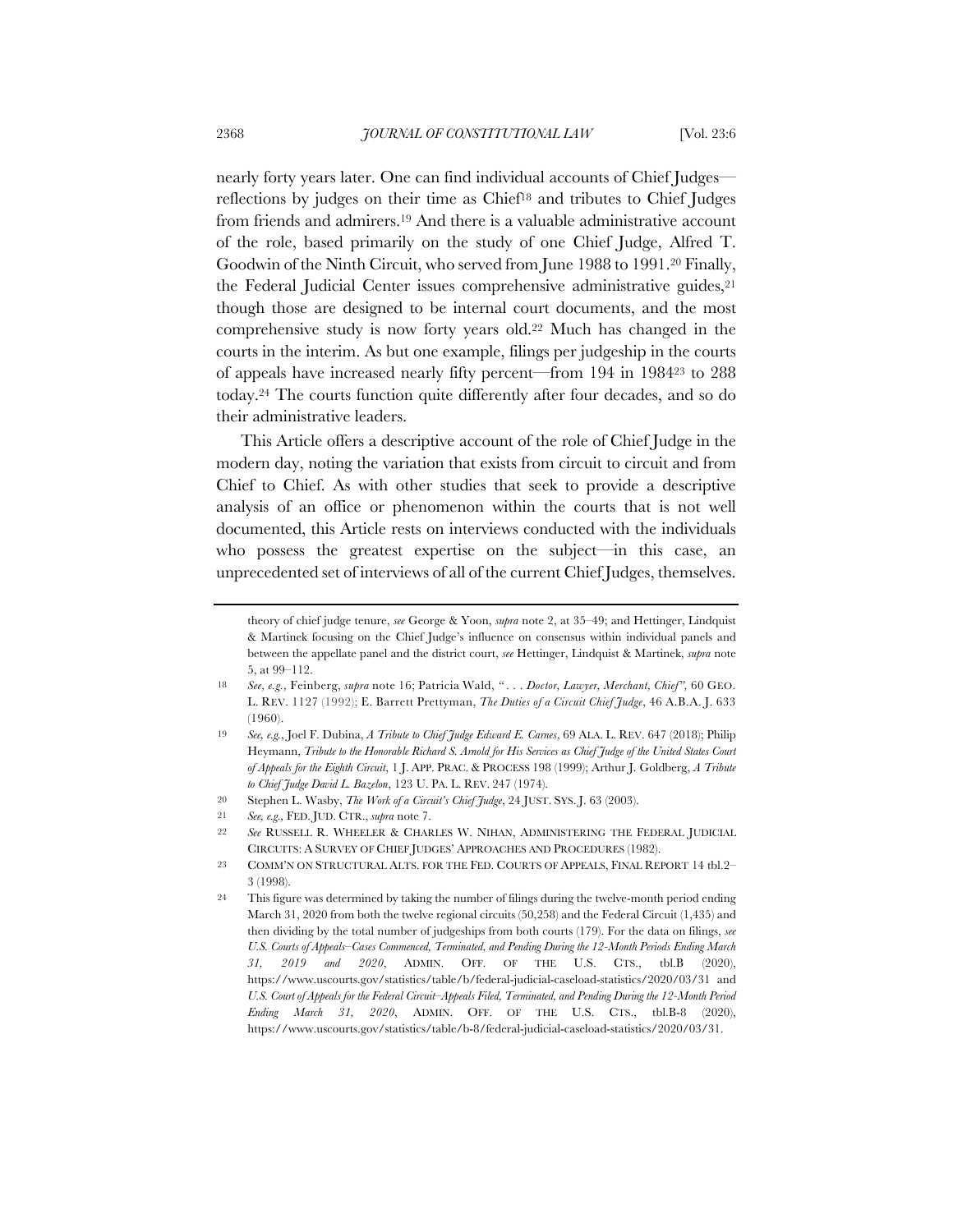Specifically, as part of a larger book project on the internal operations of the federal courts of appeals,25 the authors interviewed all (then) sitting Chief Judges of the eleven numbered courts of appeals and the United States Court of Appeals for the District of Columbia Circuit and the United State Court of Appeals for the Federal Circuit. We also interviewed seven former Chief Judges from a variety of circuits to acquire a broader view of the role. Finally, we sent questionnaires to (and received responses from) Chief Clerks of all thirteen circuits.

Beyond providing a descriptive account of the Office of the Chief Circuit Judge, this Article raises questions about how the Office is structured. Under the statute, the Office of the Chief Judge is to be filled by the most senior judge in regular active service who is under the age of 65, provided that the judge has served at least one year as circuit judge and has not previously served as Chief.26 Given the range of responsibilities of the Chief Judge, is the current selection method the optimal one?27 Should the term length which is currently set at seven years<sup>28—</sup>remain or be changed in any direction? And are there any other changes that should be made to the current statutory scheme?

The Article presents the views of the judges on these scores. Together, they make a compelling case for retaining the current selection method, noting that the alternative methods—including that Chief Judges be appointed by the President or elected to the Office by the judges of their own court—come with significant drawbacks.29 The Article then reports that

<sup>25</sup> *See* JON O. NEWMAN & MARIN K. LEVY, WRITTEN AND UNWRITTEN: THE RULES, PRACTICES, AND INTERNAL OPERATIONS OF THE FEDERAL COURTS OF APPEALS (in progress).

<sup>26</sup> 28 U.S.C. § 45(a) (2012) (providing that when a chief judge vacancy occurs, it will be filled by the judge in regular active service who, at the time of the vacancy, is senior in commission, under the age of 65, has served at least a year as circuit judge, and has not previously served as chief judge).

<sup>27</sup> *Id*.

<sup>28</sup> 28 U.S.C. § 45 (a)(3)(A).

<sup>29</sup> Seniority is also used to select the Chief Judges of the U.S. District Courts, subject to the same qualifications applicable to selection of Chief Circuit Judges. *See* 28 U.S.C. § 136(a)(1). Seniority is also the selection mechanism of Chief Judges in most Article I courts. *See*, *e.g.*, 10 U.S.C. § 943(a) (Court of Appeals for the Armed Forces); 38 U.S.C. § 7253(d) (Court of Appeals for Veterans Claims). But it is not used to select Chief Judges of all federal courts. The most familiar example in the federal judiciary of appointment of a Court's presiding officer selected without regard to seniority is the President's appointment of the Chief Justice of the United States, who functions as the Chief Judge of the Supreme Court. The Constitution authorizes the President, with the advice and consent of the Senate, to appoint "Judges of the supreme Court," U.S. CONST., art. II, § 2, cl. 2, and assumes the existence of a Chief Justice by providing that "the Chief Justice shall preside" at an impeachment trial of the President, *id*. art I, § 3, cl. 6. Congress provided that the Supreme Court shall consist of "a chief justice and five associate justices." 1789 Act, § 1, 1 Stat. 73. Moreover, the Chief Judge of the U.S. Tax Court is elected by the judges of that Court. *See* 26 U.S.C. § 7444(b).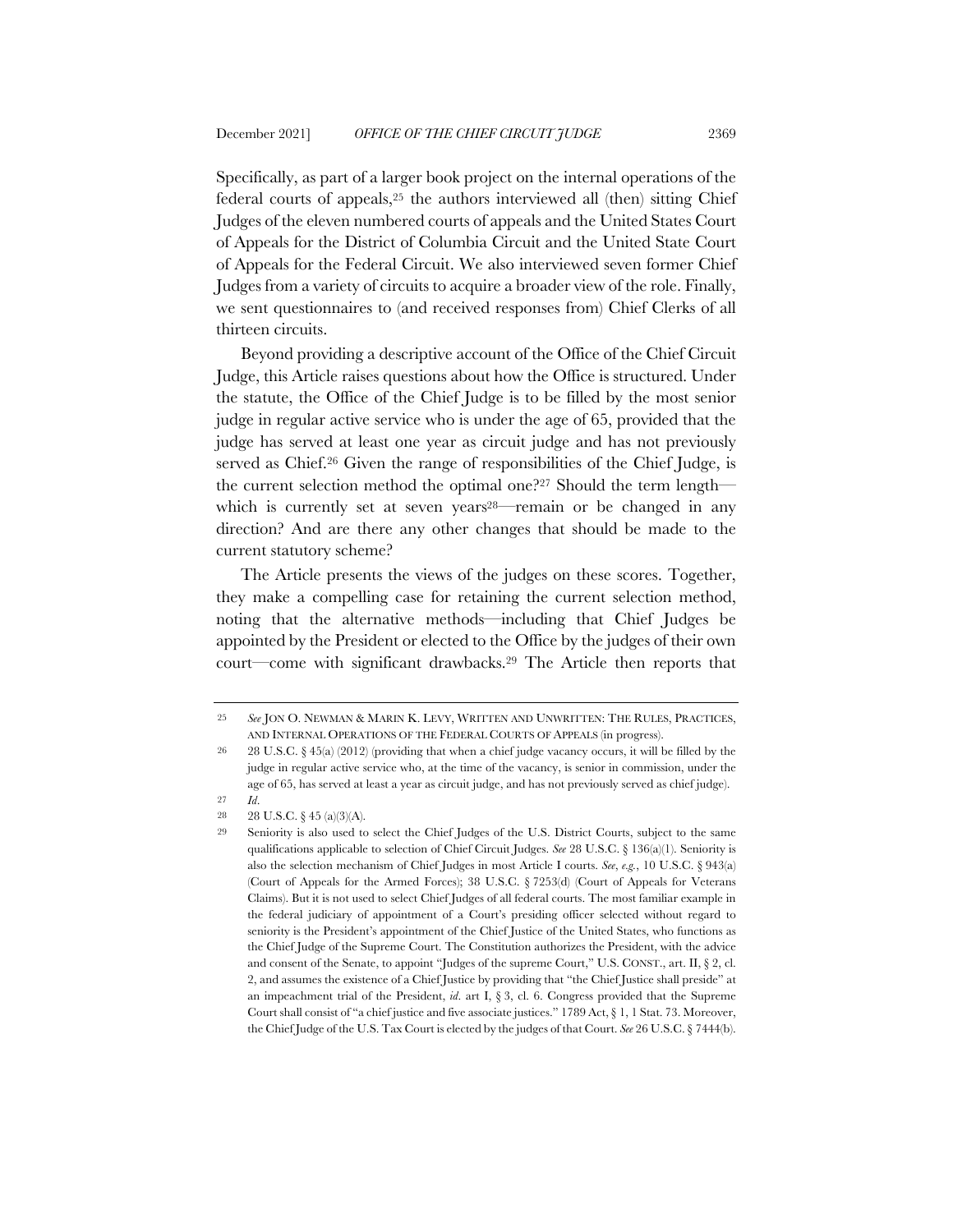most Chief Judges favored the current term length, though there was some support for shortening it slightly. It concludes by noting, according to those interviewed, how the training for the position might be enhanced to assist Chief Judges in the future.

The Article proceeds as follows. Part I begins by tracing the history of the Office of Chief Judge, beginning with the 1891 Evarts Act. That Act created the modern federal courts of appeals,30 and identified the most senior circuit judge as the one who would preside on a panel.<sup>31</sup> The administrative responsibilities of the senior circuit judge grew in 1922 when Congress required the Chief Justice of the United States to summon all senior circuit judges to an annual conference in Washington, D.C.32 (This conference would eventually become the Judicial Conference of the United States.)33 Another milestone for the Office includes the creation of the term "Chief Judge" in 1948.34

Part II—the heart of the article—then turns to the modern day, reporting the information gathered from interviews with the then-current Chief Judges of the federal courts of appeals and some of their predecessors. (Included as well are responses to a questionnaire sent to Chief Clerks of Court.) Specifically, this Part discusses how different Chief Judges perceive and carry out the job. It begins with how the Chief Judges themselves define the role with some describing it primarily as maintaining the legitimacy of the court, others casting it in terms of building relationships and fostering collegiality, and others describing the Chief's main responsibility as "keeping the trains running on time."35 It then turns to the considerable administrative responsibilities that Chief Judges are tasked with, and how they carry them out—from the different ways that Chief Judges ensure that the caseload is kept moving (that opinions are promptly filed) to how Chief Judges oversee

<sup>30</sup> The original circuit courts, created in 1789, *see* 1789 Act, § 4, exercised appellate jurisdiction until 1891, when their appellate jurisdiction was transferred to the modern courts of appeals, *see* Evarts Act, ch. 517, 51st Cong., 2d Sess., § 4, 26 Stat. 826 (1891) ("Evarts Act"), and they were abolished in 1911, *see* 1911 Judicial Code, § 289, 36 Stat. 1087, 1167, effective Jan. 1, 1912, *id*. § 301, 36 Stat. 1087, 1169.

<sup>31</sup> Evarts Act, § 3, 26 Stat. 826, 827 (1891).

<sup>32</sup> Act of Sept. 14, 1922, ch. 306, 67th Cong., 2d Sess., § 2, 42 Stat. 837, 838.

<sup>33</sup> *See* FED. JUD. CTR., *Administrative Agencies: Judicial Conference of the United States, 1948- Present*, https://www.fjc.gov/history/administration/administrative-agencies-judicial-conferenceunited-states-1948-present [https://perma.cc/K35L-TEE6].

<sup>34</sup> Act of June 25, 1948, ch. 646, 80th Cong., 2d Sess., § 1 (amending § 45 of the Judicial Code), 62 Stat. 869, 871.

<sup>35</sup> *See infra* Part II.B.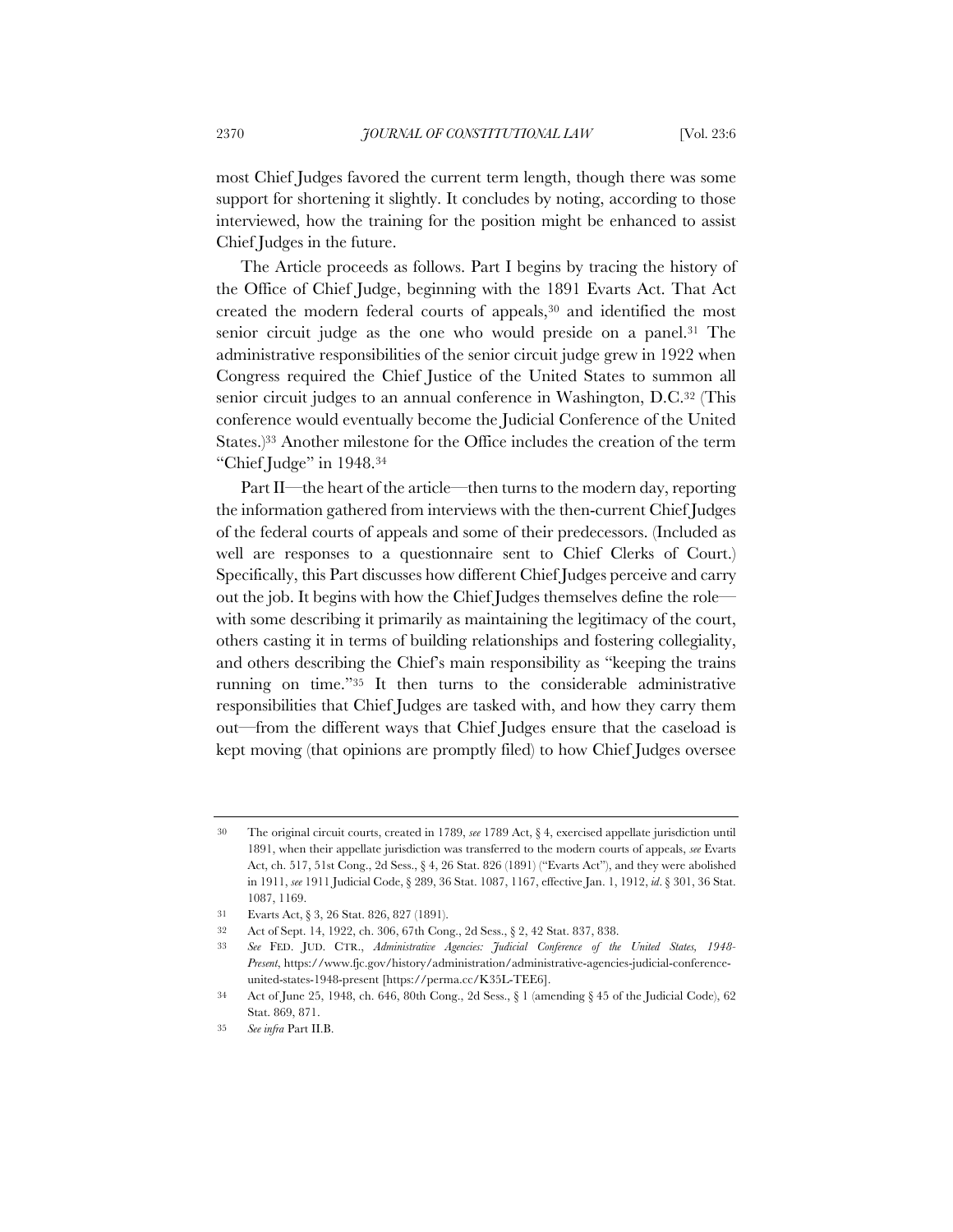their administrative units and what they do and do not delegate.36 The final Section takes up what the Chief Judges think of the current statutory scheme—particularly its selection method and term length—and what changes, if any, the Chief Judges would make to the role. Ultimately, this Article seeks to demonstrate how extensive the Chief Judge's responsibilities are, how different office-holders have approached the position, and how modest proposals might be considered for better service in the future.

## I. THE HISTORY OF THE CHIEF CIRCUIT JUDGESHIP

The story of the Chief Judgeship is surprisingly the story of an office that faded into existence.37 Its precursor, the senior circuit judgeship, was created by the Evarts Act in 1891 at the same time that the Act created the circuit courts of appeals.38 The designation was relevant when determining who would preside, if a Supreme Court Justice was not in attendance, though little else. As the courts expanded, however, the role, too, expanded. But as this Part shows, the role of Chief Judge has at times expanded almost by default. In the words of then-Chief Judge Wilfred Feinberg, "[t]he job of chief judge had the virtue of *being there*, and into this receptacle custom and Congress have poured a potpourri of duties . . . . "39

The Judiciary Act of 1789 ("1789 Act") famously established the Supreme Court<sup>40</sup> and thirteen district courts to hear cases in the first instance.41 What it did *not* create was a standalone tier of intermediate appellate courts with solely appellate jurisdiction. Rather, the Act divided the thirteen districts into three circuits, and created circuit courts with both original and appellate jurisdiction, to be composed of two Justices of the Supreme Court and one district judge.<sup>42</sup> That arrangement shifted

<sup>36</sup> *See infra* Part II.B.

<sup>37</sup> *See* Feinberg, *supra* note 16, at 370 ("General MacArthur, in his famous speech to the joint [session] of Congress in 1951, said 'old soldiers never die; they just fade away.' Not long before, the reverse effect apparently occurred with the office of chief judge; it seems to have just 'faded in.'").

<sup>38</sup> Evarts Act § 3, 26 Stat. 826–27 (1891). The Evarts Act itself does not use the phrase "senior circuit judge." Rather, it says that "the circuit judges in attendance upon the court in the absence of the Chief-Justice or associate justice of the Supreme Court shall preside in the order of the seniority of their respective commissions." *Id*. at 827.

<sup>39</sup> Feinberg, *supra* note 16, at 373.

<sup>40</sup> 1789 Act, § 1, 1 Stat. 73.

<sup>41</sup> *Id.* §§ 2–3, 1 Stat. 73.

<sup>42</sup> *Id.* § 4, 1 Stat. at 74–75; §§ 11, 12, 1 Stat. at 78–79. To be sure, circuit courts were not created in every district—specifically, they were not created in the district of Kentucky or in the district of Maine. *See* Jon O. Newman, *History of the Article III Appellate Courts, 1789–2021, The Evolution of Their Geographic Scope, Number of Judges, and Jurisdiction* (forthcoming 2021).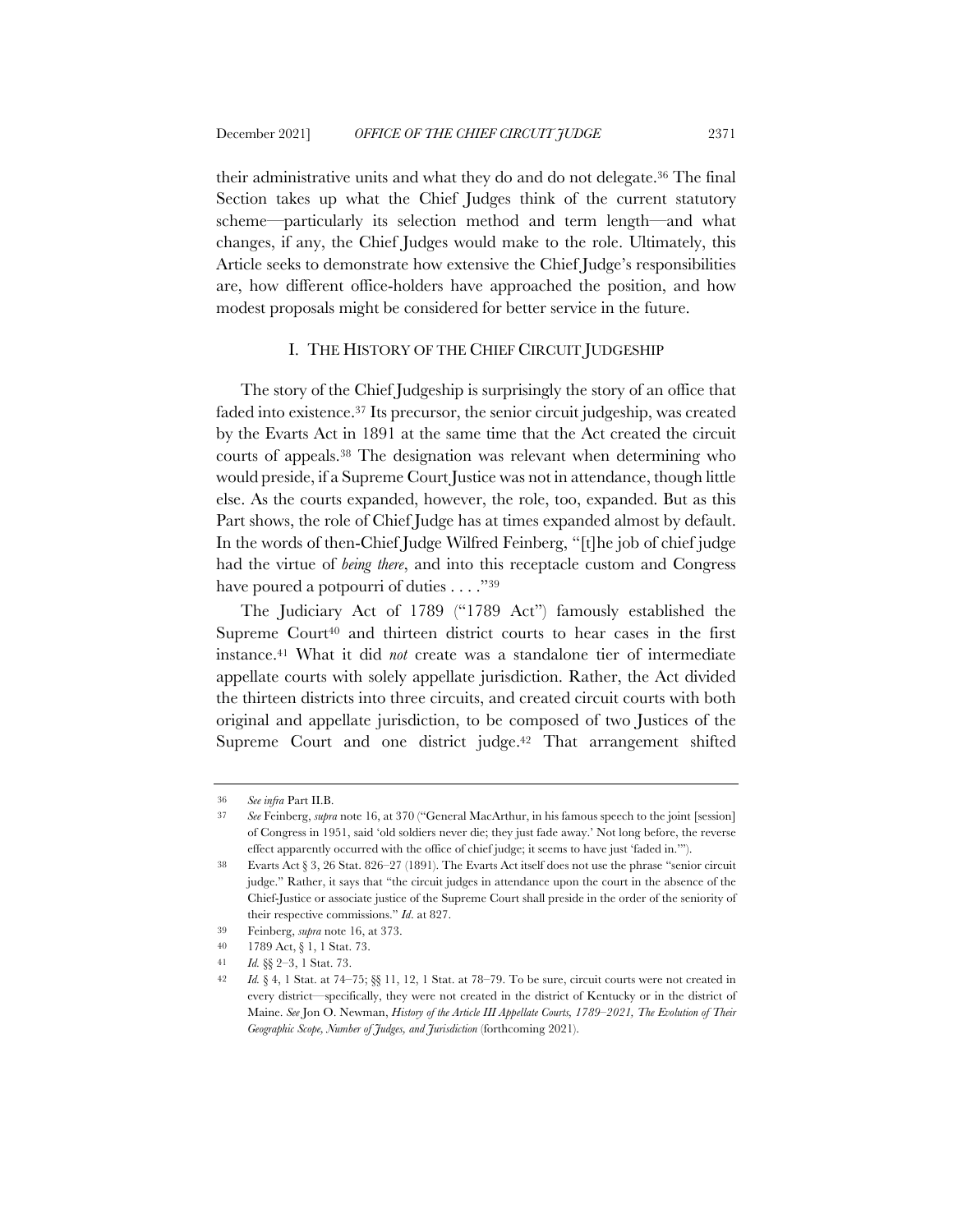somewhat following the Judiciary Act of 1869, which, among other things, created one circuit judgeship for each existing circuit.43 But the 1869 Act made clear that the circuit courts would generally still consist of Supreme Court Justices and district judges along with the new circuit judges, and that Supreme Court Justices should preside if present.44

The structure of the federal judiciary changed more dramatically in 1891, when Congress finally created a set of true intermediate appellate courts.<sup>45</sup> The Circuit Court of Appeals Act (often referred to as the "Evarts Act," after its primary sponsor, Senator William M. Evarts) created a set of courts that would take appeals as of right from the federal district courts and be reviewed by the Supreme Court.<sup>46</sup> Importantly, Congress gave these courts a set of judges—but not a complete set.47 Each circuit court of appeals was authorized to have two appellate judges, despite the fact that they were expected to decide cases in panels of three.48 In line with the old circuit courts, the final jurist was expected to come from either "the Chief-Justice and the associate Justices of the Supreme Court assigned to each circuit" or "the several district judges within each circuit."49 But unlike with the old circuit courts, the Justices were not required to sit.50 Without a Justice on every panel, a rule had to be fashioned for determining who would preside. The Evarts Act supplied the rule by declaring that if no Justice was on the panel, "the circuit judges in attendance . . . [should] preside in order of the seniority of their respective commissions."51 Thus, the role of senior circuit judge was born.

The role was fairly circumscribed in the beginning. In addition to assuming presiding duties, according to the Federal Judicial Center, the senior circuit judge took on "informal administrative responsibilities" that Supreme Court Justices had "exercised" during the earlier circuit court days.52 These responsibilities included some oversight of district judges—for example, "admonish[ing]" them not to leak information to the press—and relaying relevant information from the capital.53

<sup>43</sup> Act of Apr. 10, 1869, ch. 22, 41st Cong., 1st Sess., § 2, 16 Stat. 44.

<sup>44</sup> *Id*.

<sup>45</sup> Evarts Act § 3, 26 Stat. 826–27 (1891).

<sup>46</sup> *See* Newman, *supra* note 42.

<sup>47</sup> Evarts Act § 3, 26 Stat. 826 (1891).

<sup>48</sup> *Id*. at § 2.

<sup>49</sup> *Id*. at § 3.

<sup>50</sup> *Id.*

<sup>51</sup> *Id*.

<sup>52</sup> FED. JUD. CTR., *supra* note 7, at 65.

<sup>53</sup> *Id*.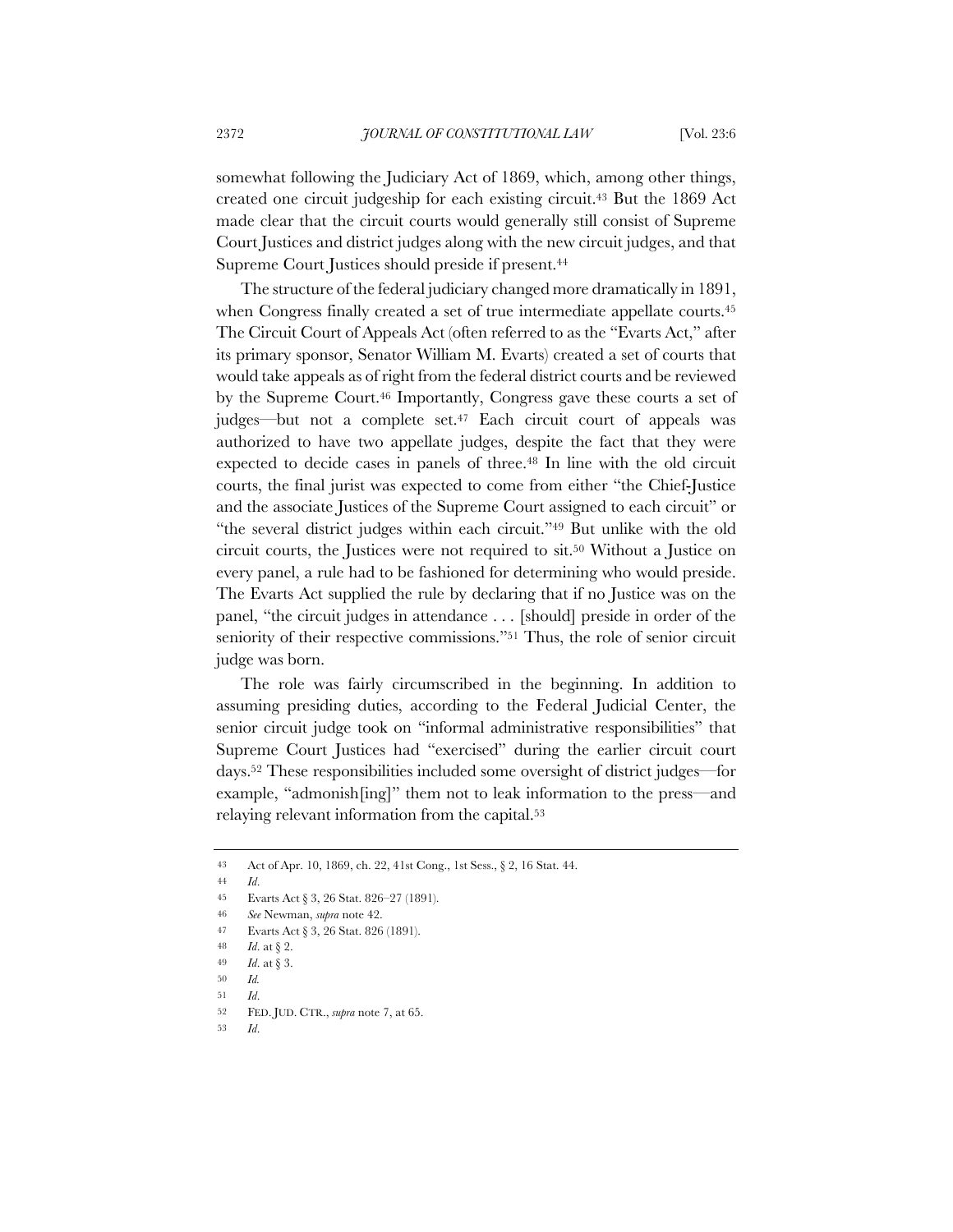The position of senior circuit judge expanded in 1922, during the Chief Justiceship of William Howard Taft. Taft had long had his sights on a more centralized system of judicial administration. In his 1914 "Address of the President" (then speaking as the president of the American Bar Association), Taft called for the creation of a set of judges-at-large—visiting judges who could be "distributed" across the country as needed "to dispose of the entire mass of business promptly."54 Taft was so committed to the project that "within hours" of being confirmed as Chief Justice of the United States several years later, he wrote to Attorney General Harry Daugherty about judicial reform.55 For his part, Attorney General Daugherty appointed a special committee to consider various reform measures.56 Consistent with Chief Justice Taft's vision, the committee recommended that Congress create a number of "judges-at-large" to provide workload relief.<sup>57</sup> The committee further recommended that Congress create a judicial conference, to be composed of the Attorney General, Chief Justice, and all senior circuit judges, which would meet on a regular basis to consider pressing issues of administration.58

Sadly for Taft, Congress opted not to authorize any judges-at-large. It did, however, through the 1922 Judiciary Act, create the Conference of Senior Circuit Judges as a crucial administrative body for the federal judiciary.59

The significance of the senior circuit judge continued to grow in the following decades. The 1930s saw a major expansion in judicial administration with the creation of the Administrative Office of the U.S. Courts ("AO").60 The establishment of such an agency was important on its own terms, but also meant greater responsibility for the senior circuit judges.

<sup>54</sup> *See* William H. Taft, *Address of the President*, 37 ANN. REP. A.B.A. 359, 384 (1914).

<sup>55</sup> *See* PETER GRAHAM FISH, THE POLITICS OF FEDERAL JUDICIAL ADMINISTRATION 26 (1973) (citing Letter from William Howard Taft, C.J., U.S. Sup. Ct., to Harry M. Daugherty, Att'y Gen. of the U.S., June 3, 1921, Department of Justice Files, No. 144446, Sec. 2).

<sup>56</sup> *See* FISH, *supra* note 55, at 26; Walter F. Murphy, *Chief Justice Taft and the Lower Court Bureaucracy: A Study in Judicial Administration*, 24 J. POL. 453, 455 (1962); Judith Resnik, *Constricting Remedies: The Rehnquist Judiciary, Congress, and the Federal Power*, 78 IND. L.J. 223, 275 (2003).

<sup>57</sup> *See* FISH, *supra* note 55, at 26; Murphy, *supra* note 56, at 455.

<sup>58</sup> *See* Murphy, *supra* note 56, at 455–56.

<sup>59</sup> Act of Sept. 14, 1922, ch. 306, 67th Cong., 2d Sess., § 2, 42 Stat. 837, 838. Congress further permitted the expansion of visiting practices among judges so long as the senior circuit judge of the "borrowing" circuit certified their need, and the senior circuit judge of the "lending" circuit consented to the transfer. *See* Marin K. Levy, *Visiting Judges*, 107 CALIF. L. REV. 67, 90 (2019) (footnote omitted).

<sup>60</sup> Act of Aug. 7, 1939, ch. 501, 76th Cong., 1st Sess., § 1 (amending § 302 of the Judicial Code), 53 Stat. 1223, codified at 28 U.S.C. § 444 (1939).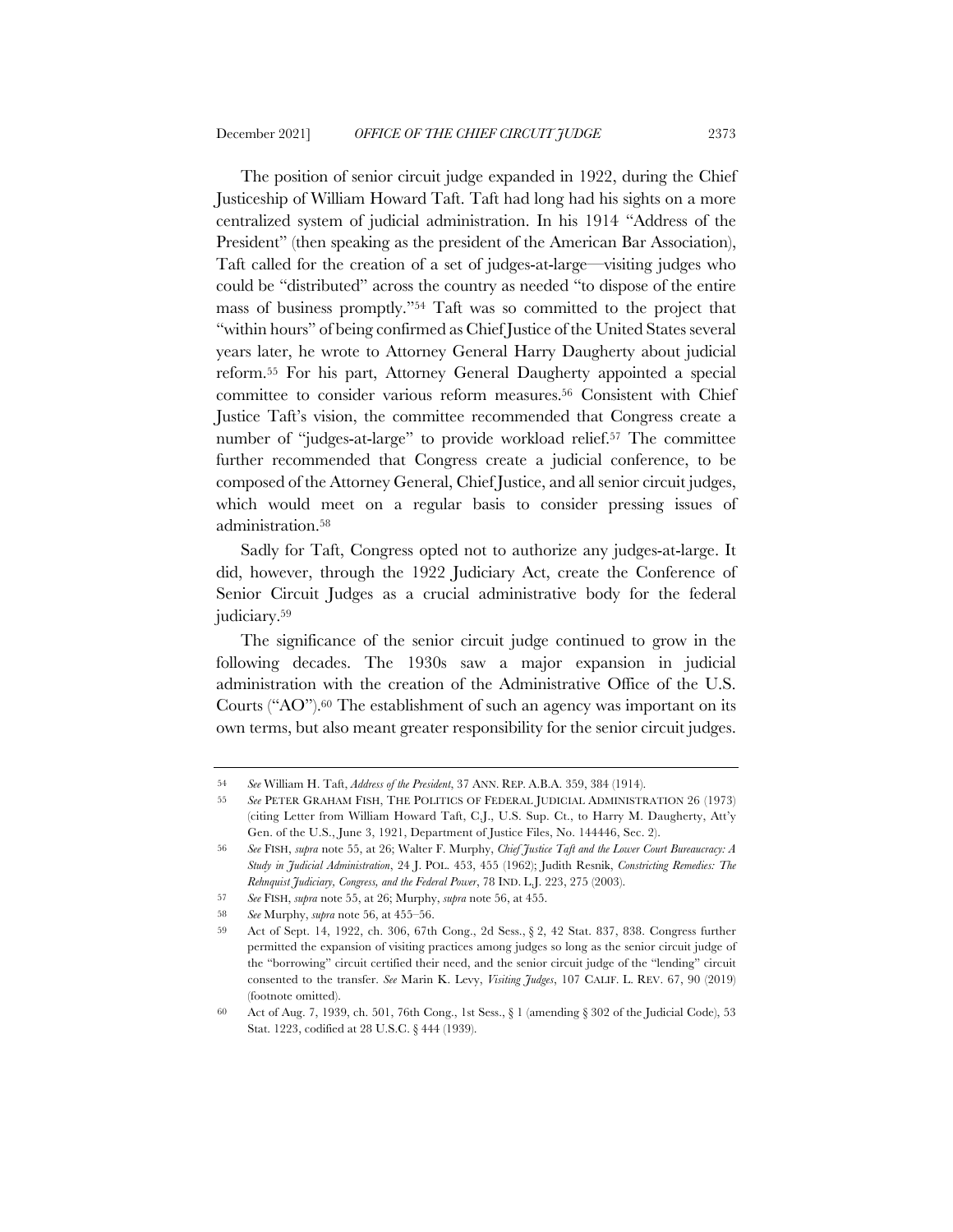The statute that created the AO specifically noted that its director would "have charge, under the supervision and direction of the conference of senior circuit judges" of various judiciary-related duties that had been previously the responsibility of the Department of Justice.61 The same act also formalized the process by which the senior circuit judge should call a circuit conference twice a year to oversee, among other things, the management of court dockets.62

The next significant milestone for the position came in 1948, when the phrase "Chief Judge of the Circuit" formally entered the Judicial Code.63 The relevance of this entry, however, is not entirely clear. On the one hand, as the Federal Judicial Center has pointed out, "[a]ccording to the Reviser's Notes, Congress adopted the term 'chief judge' 'in recognition of the great increase in administrative duties of such judges.'"64 On the other hand, then-Chief Judge Feinberg wrote that the "chief reviser of the Code indicated that this was a mere change in nomenclature, like the contemporaneous change in the name of the court on which a chief judge sits, from circuit court to court of appeals."65 (Indeed, in the section that Chief Judge Feinberg cites, the chief reviser does refer to the change as simply one in "nomenclature," in contrast to other "major changes of law" in the surrounding revisions to the Code.66) Moreover, according to Chief Judge Feinberg, "[m]ost of the few commentators who took note of the change thought it of no moment."67 For its part, the ABA Journal published an article following the revisions to the Code that claimed that "[t]he revision recognizes that an administrative head is needed in each circuit, and accordingly creates the office of Chief Judge of the Circuit, to be held by the Circuit Judge senior in commission."68

Whatever one makes of the decision to create the title "Chief Judge," it is readily apparent that the role has become more important in the time

<sup>61</sup> *See id*.

<sup>62</sup> FED. JUD. CTR., *supra* note 7, at 66.

<sup>63</sup> Act of June 25, 1948 (1948 Act), ch. 646, 80th Cong., 2d Sess., § 1 (amending § 45 of the Judicial Code), 62 Stat. 869, 871.

<sup>64</sup> FED.JUD. CTR., *supra* note 7, at 67 (citing Reviser's Note, Epochal Legislation, New Title 28, United States Code, Judiciary and Judicial Procedure, United States Code Congressional Service, Appendix, 1701 at 1706 (1948)).

<sup>65</sup> Feinberg, *supra* note 16, at 370 (citing Barron, *The Judicial Code: 1948 Revision*, 8 F.R.D. 439, 441 (1949)). (We note that, in fact, the old name was "United States Circuit Court of Appeals" and the new name was and is "United States Court of Appeals.").

<sup>66</sup> William W. Barron, *The Judicial Code: 1948 Revision*, 8 F.R.D. 439, 441 (1949).

<sup>67</sup> Feinberg, *supra* note 16, at 370.

<sup>68</sup> Albert B. Maris, *New Federal Judicial Code: Enactment by 80th Congress a Notable Gain*, 34 A.B.A. J. 863, 865 (1948).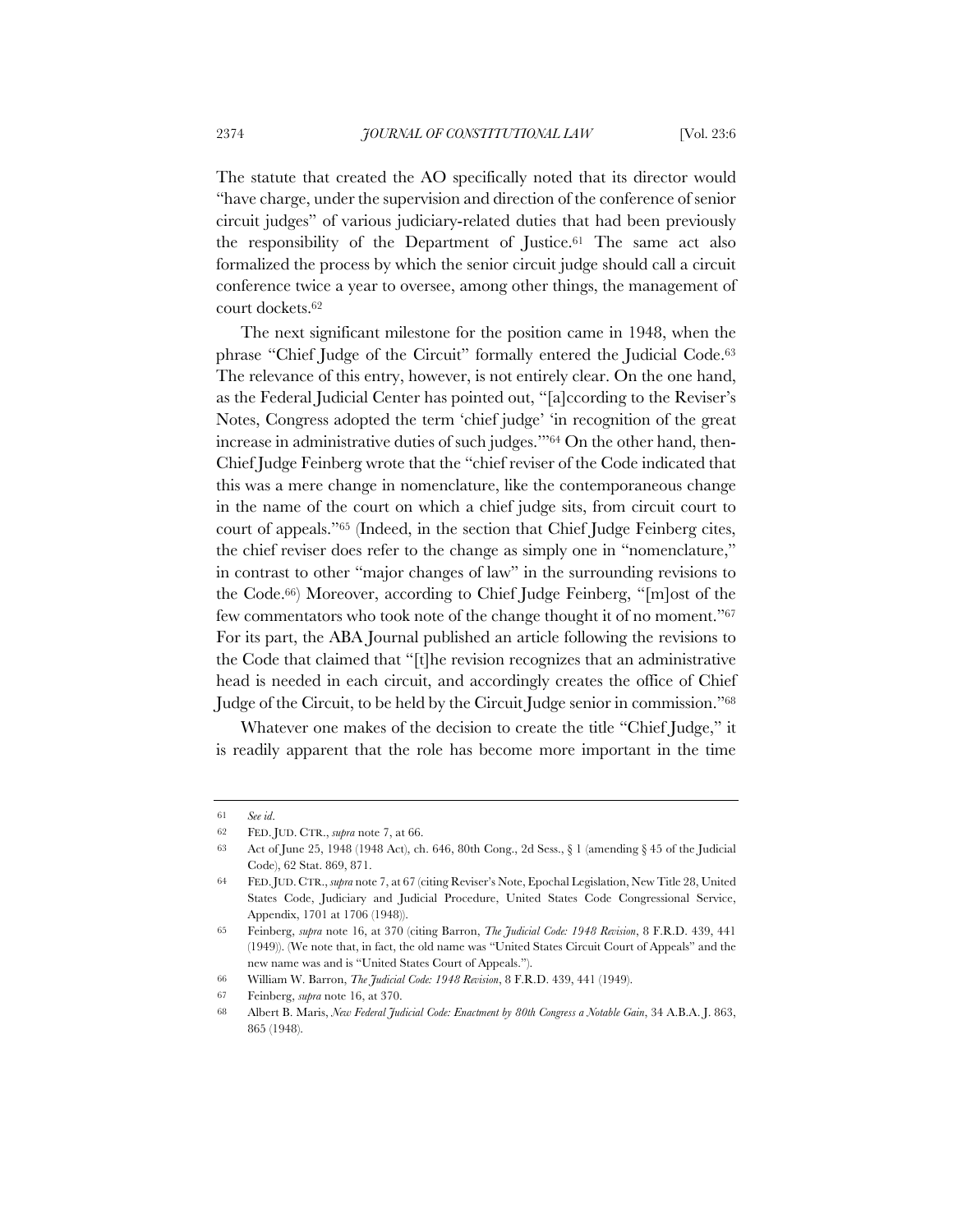since. As some have pointed out, in 1948 when the Code was revised, the federal courts of appeals were quite small, with eleven circuits composed of a total of fifty-eight judges.69 Chief Judge Feinberg opined that "[w]ith numbers so small and with administrative matters for the court as a whole so few, the title of chief judge might almost have seemed out of place."70 However, in the decades that followed, the workload of the federal courts increased dramatically, and Congress increased the size of those courts today there are thirteen federal courts of appeals71 with 179 active judgeships.72 Moreover, as former Chief Judge of the D.C. Circuit Patricia Wald wrote, it is not simply that the courts have expanded: "There is much more administering to do now; more cases, more judges, more court personnel, more technology, more public relations, and more coordination with other courts and with centralized support offices like the Administrative Office of the United States Courts (AO) and the Federal Judicial Center."73 Again, relying on the words of Chief Judge Feinberg: "With this quantum leap in scale and in scope, it was inevitable that the position of chief judge would change from its scarcely noted formal beginning in 1948. Indeed, had the job not existed, we would have had to create it."74

The changes in the job are apparent from reading accounts by those who have held it. Writing in 1992, Judge Wald reflected on the remarks of one of her predecessors—Chief Judge E. Barrett Prettyman, writing in 1960.<sup>75</sup> Judge Prettyman had described his position as "pleasant"—to which Judge Wald remarked, "[t]hat is not quite the word I would use."76 She continued: "Since Judge Prettyman's time, the life of a Chief Judge has undergone a sea change. Her role as a member of the United States Judicial Conference, for instance—which since Judge Prettyman's time has become a far more active body in setting policy on judicial personnel, budget, ethical rules, judgeship needs, and pending legislation—has taken on a much higher priority."77 She then detailed all that a Chief Judge does in the modern day, from setting the agenda and running the circuit judges' court meetings to presiding over all en banc courts and annual circuit conferences—just to name a few items.78

<sup>69</sup> *See, e.g.*, Feinberg, *supra* note 16, at 371.

<sup>70</sup> *Id*.

<sup>71</sup> *See* 28 U.S.C. § 41.

<sup>72</sup> *See* 28 U.S.C. § 44(a).

<sup>73</sup> Wald, *supra* note 18, at 1131.

<sup>74</sup> Feinberg, *supra* note 16, at 372.

<sup>75</sup> Wald, *supra* note 18, at 1131 (citing Prettyman, *supra* note 18, at 633).

<sup>76</sup> *Id*.

<sup>77</sup> Wald, *supra* note 18, at 1131.

<sup>78</sup> *Id*. at 1132.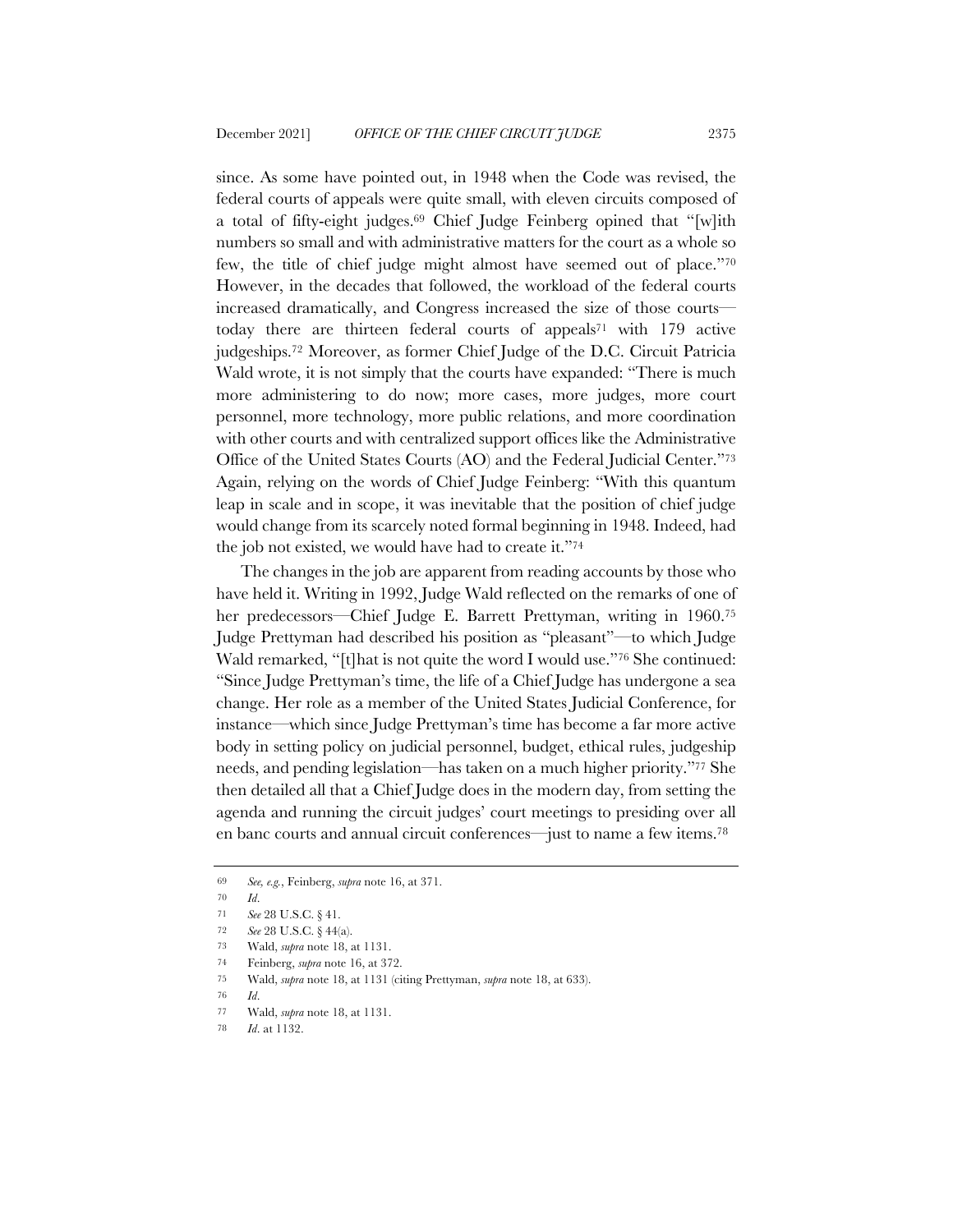It is perhaps unsurprising that as the Office of the Chief Judge expanded in scope, Congress started to "scrutinize[ ]" it more carefully.79 In 1951, Congress added the qualification that the Chief Judge of a Circuit must be a Circuit Judge in regular active service.80 Then, following reports of some older Chief Judges who were "unable to carry on their administrative duties adequately,"81 Congress mandated an age limit of seventy in 1958.82 (The same Act added the requirement that the Chief Judge have served as a Circuit Judge for at least one year.83) Congress continued, in 1982, by mandating that no one over the age of sixty-four could become Chief Judge in the first place.84 As part of the same Act, the term of the Chief Judge was set at seven years and the qualification added that a Chief Judge not have served previously as Chief.85

These changes to the position, set forth nearly forty years ago, are all still in place today. Thus, to become a Chief Judge at present, a Circuit Judge must have seniority over other active Circuit Judges, must not be older than sixty-four, must have served at least one year as a Circuit Judge, and must not have served previously as Chief Judge.86 If no Circuit Judge meets the statutory qualifications, the youngest Circuit Judge in regular active service who is sixty-five or older and has served as a Circuit Judge for at least one year acts as Chief Judge;87 and if no judge sixty-five or older has served as a Circuit Judge for at least one year, the Circuit Judge in regular active service

<sup>79</sup> Feinberg, *supra* note 16, at 373.

<sup>80</sup> Act of Oct. 31, 1951, ch. 655, 82d Cong., 1st Sess., § 35 (amending 28 U.S.C. § 45(a)), 65 Stat. 710, 723.

<sup>81</sup> *See* 1956 Annual Report of the Proceedings of the Judicial Conference of the United States 312 (Report of the Proceedings of a Special Session of the Judicial Conference of the United States (March 13 and 14, 1956)); *see also* S. Rep. No. 1780, 85th Cong., 2d Sess., *reprinted in* 1958 U.S. Code Cong. & Ad. News 3256, 3257–58, 3260.

<sup>82</sup> Pub. L. No. 85-593, § 1 (amending 28 U.S. C. § 45(a)), 72 Stat. 497 (1958). The 1958 Act also provided that if all the Circuit Judges in regular active service are 70 or older, the youngest shall act as Chief Judge until a Circuit Judge has been appointed who is under the age of 70 and has served for at least one year. *Id*. A subsequent attempt to do away with the age limit some twenty years later was unsuccessful. *See* 125 Cong. Rec. 6949 (1979).

<sup>83</sup> Pub. L. 85-593, § 1 (amending 28 U.S.C. § 45), 72 Stat. 497 (1958). The 1958 Act also provided that if all the Circuit Judges in regular active service are 70 or older, the youngest shall act as Chief Judge until a Circuit Judge has been appointed who is under the age of 70 and has served for at least one year. *Id*.

<sup>84</sup> *See* Federal Courts Improvement Act of 1982, Pub. L. No. 97-164, § 201, 96 Stat. 25, 51 codified at 28 U.S.C.  $\S$  45(a)(1)(A).

<sup>85</sup> *Id*. § 45(a)(1)(C).

<sup>86</sup> *Id*. § 45(a)(1).

<sup>87</sup> *Id*. § 45(a)(2)(A).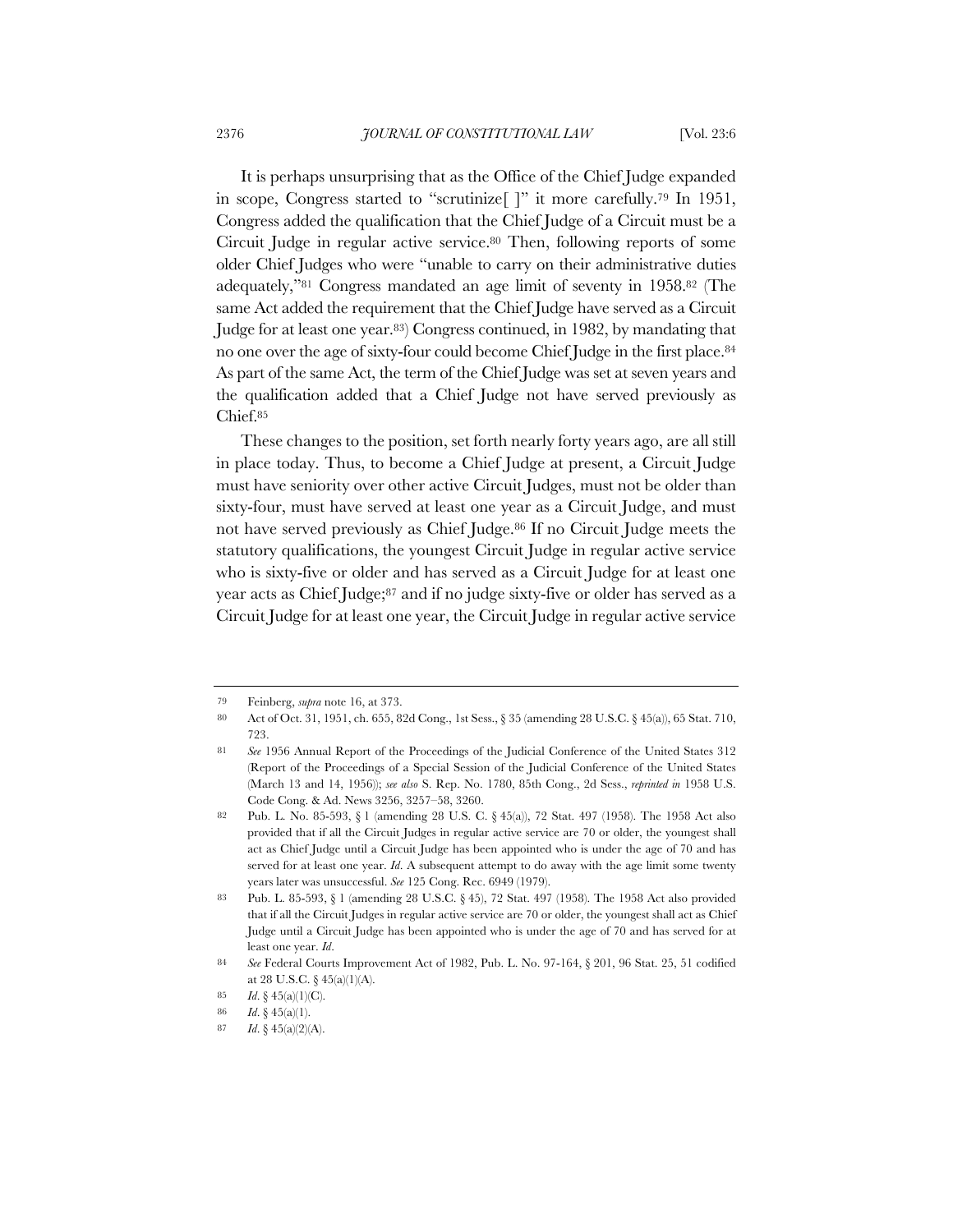who is senior in commission and has not served previously as Chief Judge acts as Chief Judge.88

Once in place, the relevant statute today provides that "the chief judge of the circuit . . . shall serve for a term of seven years and shall serve after expiration of such term until another judge is eligible . . . to serve as chief judge of the circuit."89 Finally, as the Federal Judicial Center guide notes, service as Chief Judge is not mandatory: 28 U.S.C. § 45(c) allows a Chief Judge to advise the Chief Justice that they wish to step down, whereupon the next eligible judge becomes Chief.90

\* \* \*

In sum, the story of the Circuit Chief Judge, like the story of the federal courts of appeals themselves, is a story of expansion. Indeed, as the federal appellate judiciary grew, so, too, did a need for a judge to handle core administrative responsibilities—responsibilities that have also grown over time.91 The Office of the Circuit Chief Judge today has duties that would be difficult to imagine when the phrase was coined in 1948—duties that the next Part details.

# II. AN ACCOUNT OF THE CHIEF CIRCUIT JUDGESHIP IN THE MODERN DAY

In reflecting upon her tenure as Chief Judge of the D.C. Circuit, Patricia Wald noted that during her term, she kept a "tickler list" of the items that took up her time.92 A typical week included the following:

[M]eeting with the Chief Judge of the District Court on rules governing the use of the courthouse by outside groups; speaking on ethics to the new law clerks during their orientation sessions; . . . working up a budget for the court's non-appropriated fund derived from admission fees to benefit bench and bar; calling judges from other circuits to ask them to sit with us so that we could hold more oral arguments and decide more cases; meeting with foreign counterparts from Uganda, Madagascar, and the Netherlands; establishing emergency medical procedures for the courtroom after a lawyer collapsed during argument . . . ; and reading, researching, and writing a

<sup>88</sup> *Id*. § 45(a)(2)(B).

<sup>89</sup> *Id*. § 45(a)(3)(A).

<sup>90</sup> *See* 28 U.S.C. § 45(c) ("If the chief judge desires to be relieved of his duties as chief judge while retaining his active status as circuit judge, he may so certify to the Chief Justice of the United States, and thereafter the chief judge of the circuit shall be such other circuit judge who is qualified to serve or act as chief judge under subsection (a) [of 28 U.S.C. § 45].").

<sup>91</sup> *See* Feinberg, *supra* note 16, at 373.

<sup>92</sup> Wald, *supra* note 18, at 1132.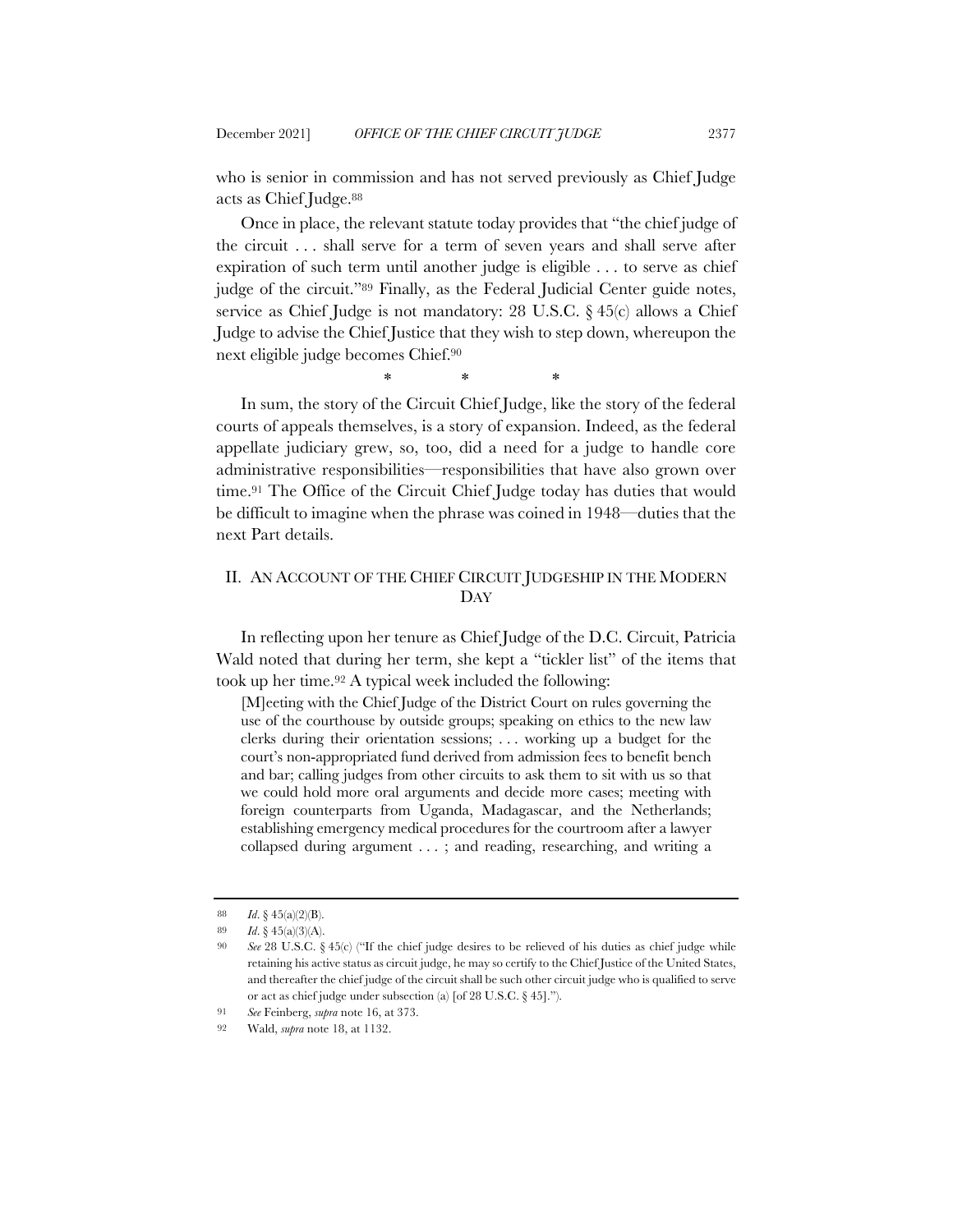memorandum dismissing a complaint against a judge under the Judicial Disability and Tenure Act.93

As Judge Wald concluded, "[i]t was quite a grab-bag."94

There is no doubt, as the preceding Part documents, that the role of Chief Judge has expanded significantly since the time of the "senior circuit judge." Today it encompasses numerous responsibilities, ranging, as Judge Wald noted, from overseeing the budget to overseeing misconduct proceedings, from supervising unit executives to managing the case flow.

This Part endeavors to capture the myriad responsibilities of the Office from the perspective of current and past office-holders. It is not meant to provide a fully exhaustive list of every task a Chief Judge might be charged with—as Judge Wald's recitation of a given week's schedule indicates, such a list could quickly result in a book manuscript. Rather, this Part is meant to convey the primary responsibilities of the Chief Judge, as reported by the Chief Judges themselves, as well as how current and some former Chiefs were trained for the position. Part A details the methodology that we employed to gather data on the Office of the Chief Judge. Part B then presents the findings, noting the responsibilities that are internal and external, and concluding with the views of the Chief Judges about the role more broadly.

### *A. Methodology*

It is well established that qualitative methods can be important for providing a "thick" descriptive account of certain institutions.95 As one of the authors has written elsewhere, gathering information about the judiciary can be aided substantially by interviewing those who serve on the courts.96 Furthermore, interviews are a particularly helpful research tool here, given

<sup>93</sup> *Id*. at 1132–33.

<sup>94</sup> *Id*. at 1133.

<sup>95</sup> MICHÉLE LAMONT & PATRICIA WHITE, WORKSHOP ON INTERDISCIPLINARY STANDARDS FOR SYSTEMATIC QUALITATIVE RESEARCH. 10 (2005), https://www.nsf.gov/sbe/ses/soc/ISSQR\_workshop\_rpt.pdf [https://perma.cc/2SY8-XTXK].

<sup>96</sup> *See* Levy, *Panel Assignment in the Federal Courts of Appeals*, *supra* note 5, at 79 ("Gathering data about court practices often requires interviewing judicial actors, including the judges themselves and court administrators."); Marin K. Levy, *The Mechanics of Federal Appeals: Uniformity and Case Management in the Circuit Courts*, 61 DUKE L.J. 315, 326–27 (2011) (explaining the qualitative methods used by the author to gather data on the case-management practices of different circuit courts, including interviews with judges, Clerks of Court, Chief Circuit Mediators, Directors of Staff Attorney Offices, and supervisory staff attorneys).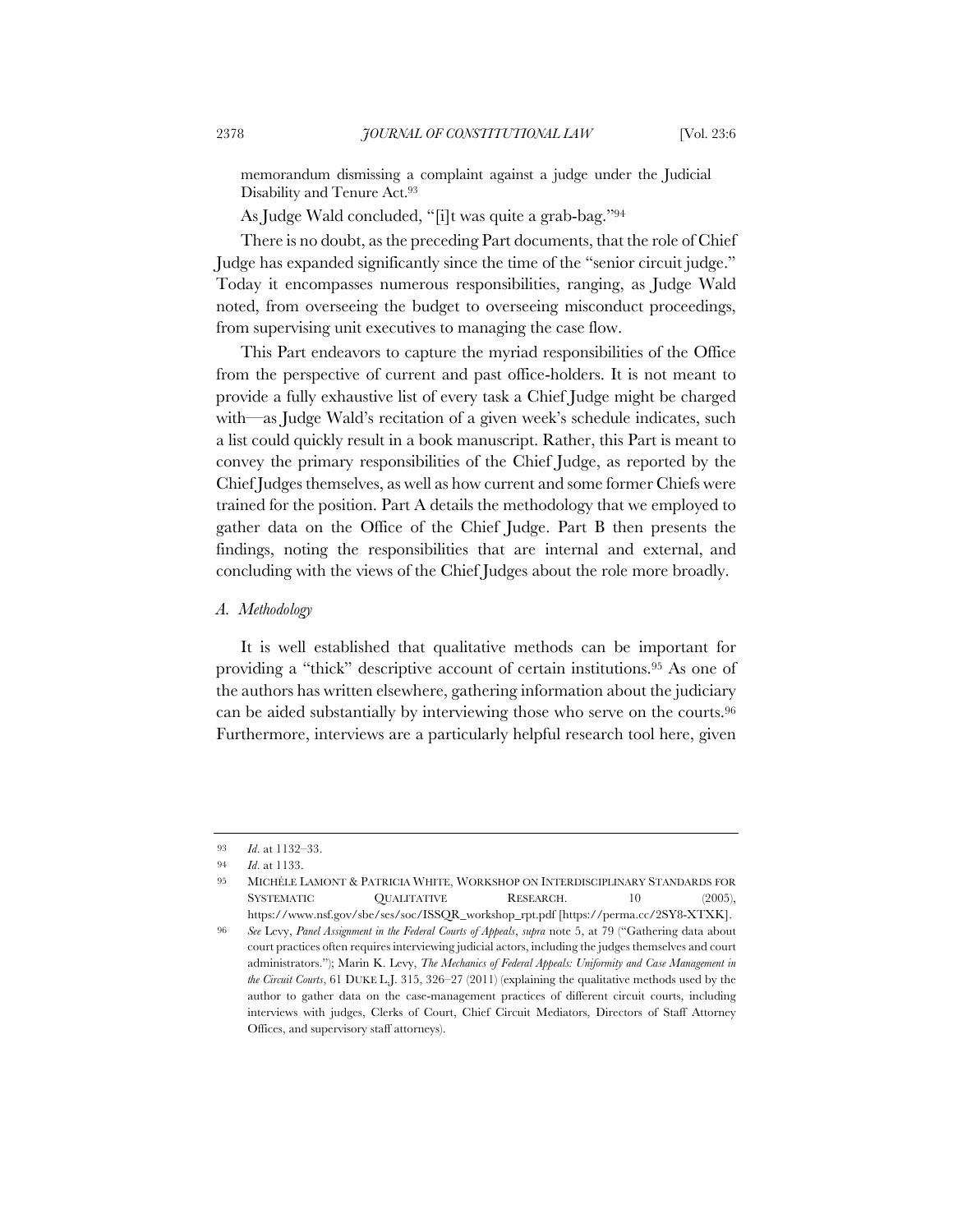that one aim of this project is to learn what the judges themselves think about the Office.97

As part of a forthcoming book project focused on the internal practices of the courts of appeals, we began in 2020 by interviewing every then-sitting Chief Judge of the eleven numbered courts of appeals, the D.C. Circuit, and the Federal Circuit.98 Though our primary interest was in documenting current practices, we also hoped to understand how different Chief Judges have exercised their responsibilities in different ways—not simply across circuits but also within circuits over time. Accordingly, we also interviewed seven former Chief Judges (all from different circuits) whom we knew to have a particular interest in judicial administration. For all of these interviews, the subjects were first contacted by letter and, as noted, the participation rate was 100%.

As for the structure of the interviews, nearly all were held following the onset of the COVID-19 pandemic and therefore were conducted by videoconference (with only a few by telephone). The majority of our interviews lasted approximately an hour, with some closer to ninety minutes. The interviews were all semi-structured; we asked each subject a list of questions about the role of Chief Judge (included in the Appendix), though sometimes a Judge's answer would cover matters that were addressed in subsequent questions (and so some questions were answered out of order) and sometimes a Judge's answer would bring us to an unanticipated topic altogether.99 As a way to ensure that each subject was as candid as possible, we assured each person we spoke with that the interviews would not be recorded and that we would not quote any subject by name.100 This is why,

<sup>97</sup> *See* LAMONT & WHITE, *supra* 95, at 10 ("Qualitative research enables scholars to gather detailed data about the experience of individuals within social contexts in a way that surveys conventionally cannot. Qualitative approaches allow for the inclusion of subjective experience and cultural sense making that play a vital role in understanding all facets of social life.").

<sup>98</sup> *See* NEWMAN & LEVY, *supra* note 25.

<sup>99</sup> For a discussion of semi-structured interviews, see generally MARGARET C. HARRELL & MELISSA A. BRADLEY, DATA COLLECTION METHODS: SEMI-STRUCTURED INTERVIEWS AND FOCUS GROUPS (2009).

<sup>100</sup> Assurances of anonymity are not uncommon in interview-based studies about the federal judiciary. *See, e.g.*, Tracey E. George, Mitu Gulati & Ann C. McGinley, *The New Old Legal Realism*, 105 NW. U. L. REV. 689, 709 n.98 (2011) ("We formally began each interview with a statement about the subject's rights of confidentiality and anonymity, repeating information included in our oral and written communication with them prior to the interview."); Mitu Gulati & Richard A. Posner, *The Management of Staff by Federal Court of Appeals Judges*, 69 VAND. L. REV. 479, 480 (2016) ("The judges interviewed for this study were promised anonymity and that no identifying information would be disclosed.").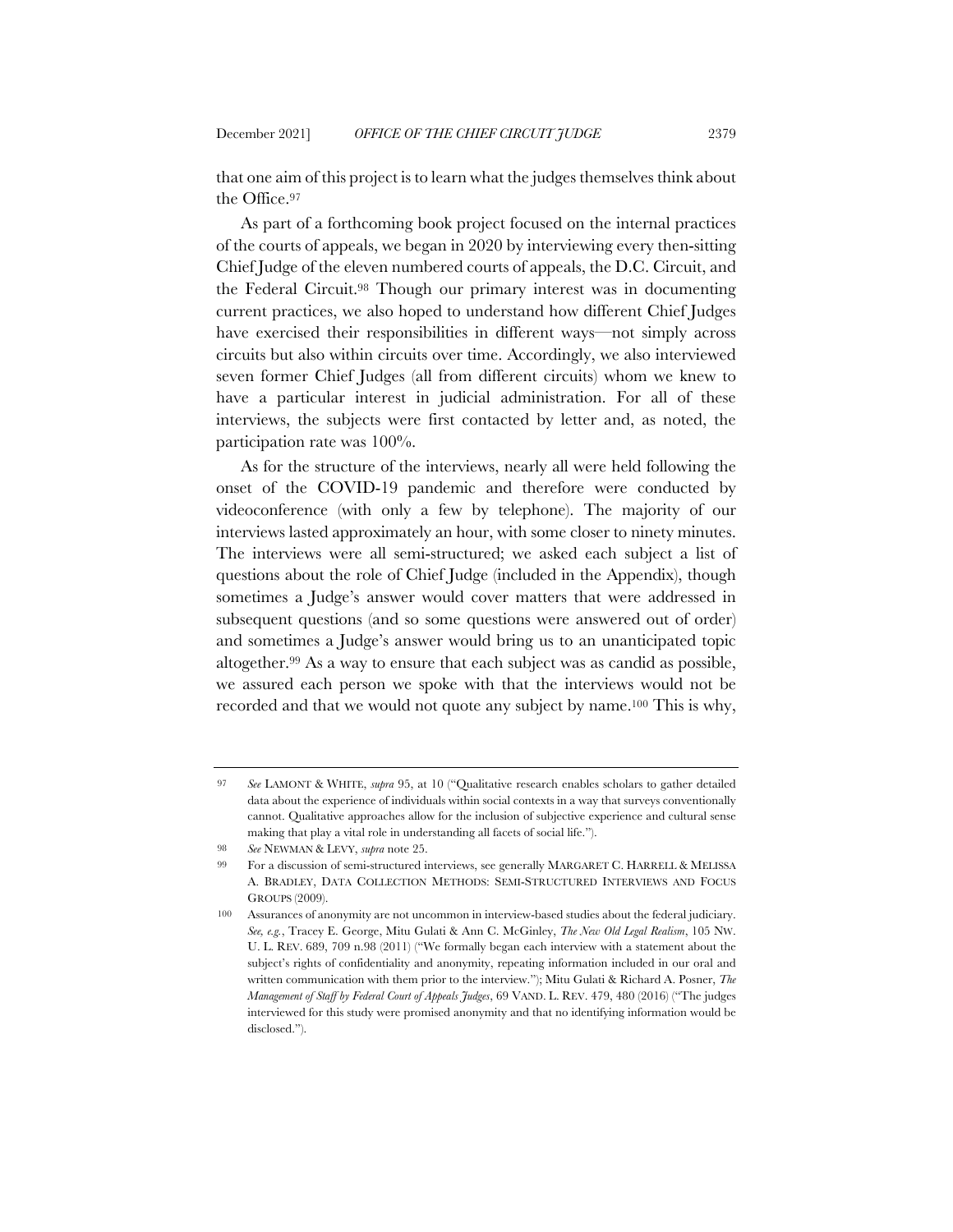consistent with past practice, we attribute information and opinions to "a Judge" identified only by their interview date.101

Our chosen methodology, like all methodologies, is not without its limitations. First, there are the natural limitations that come with single (or, in this case, double) interviewers—namely, that they can interview only so many subjects for a project. There are arguments to be made that it would have been useful to look beyond current and past Chief Judges; in particular, that valuable information could be learned by speaking to additional judges, Clerks of Court, Circuit Executives, and staff attorneys *about* the Chief Judge role. While we acknowledge that these arguments have merit, it did not seem feasible for the two authors here to speak together with more than the twenty subjects interviewed. This, again, is a limitation that comes with any elite interviewing project, but it is one to note, nonetheless.

Furthermore, as with any study that gathers data by conducting interviews, this study is limited to the information provided by the subjects,102 and it is possible that the subjects did not provide complete accounts or might have amplified their answers given more time. We have tried to mitigate these possibilities, where feasible, by cross-checking information—with local rules, internal operating procedures, and a survey sent to all Clerks of Court about the internal operations of each court.

With these qualifications in mind, the next Section presents the results of the interviews, which provide an account of the role of Chief Judge as told by those who currently occupy it and some of those who did so in the past.

### *B. Findings*

### *1. Defining the Role, Necessary Skills, and Training*

#### *a. Defining the Role*

One of the first questions we asked the current and former Chief Judges was how they would define their role. Given how many responsibilities are vested with the Office, we thought it would be important, at the outset, to understand how each Chief conceived of the position. Several themes emerged from the responses detailed below.

<sup>101</sup> *See* Levy, *Panel Assignment in the Federal Courts of Appeals*, *supra* note 5, at 81.

<sup>102</sup> *See, e.g.*, George et al., *supra* note 100, at 709 (noting that some interviewees may not have been completely candid).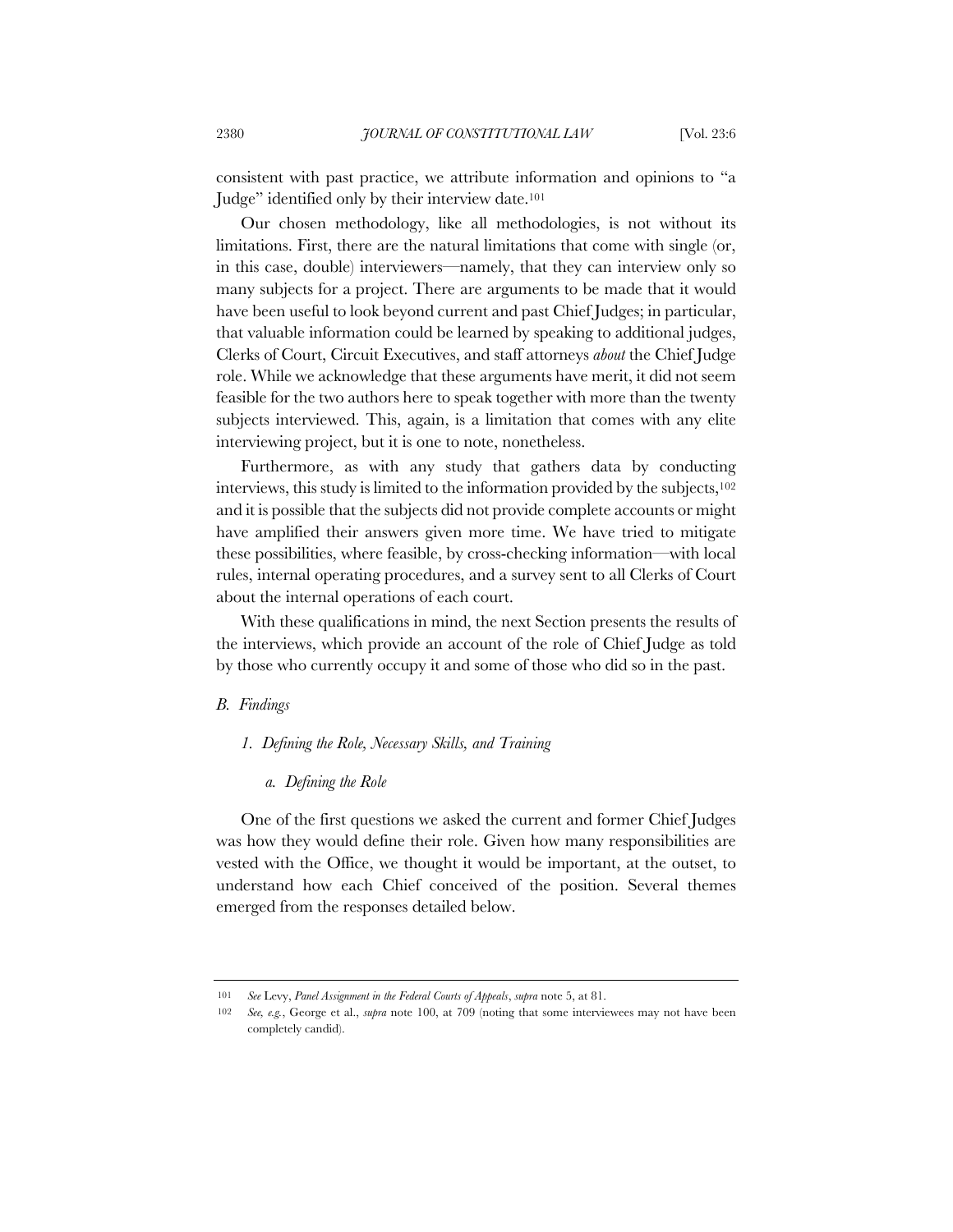A number of the judges emphasized the administrative nature of the job. As one put it, the primary function of the Chief Judge is to "keep the trains running on time"103 and as another said, it is to ensure that "the ship is running in the way that the ship is designed to run."104 In a similar vein, another judge said that the principal role of the Chief Judge is to be the captain of the ship—the first among equals from an administrative perspective105—and another responded that it is to make the system work properly.106

Some of the judges emphasized that the role of the Chief Judge is to carry out these administrative functions in order to ensure that their colleagues on the court are free to focus on their own (judicial) responsibilities. As one judge said, the principal role of the Chief Judge is to make management invisible to the other judges so that they can do their jobs.107 Another captured this same sentiment by comparing the Chief Judge to a lead goose, who must cut through the air for the others and eventually go back to their original position.108 And another judge described the role as clearing the underbrush for the others on the court.109

One judge added that the primary role of the Chief Judge is not limited to *doing* the administrative work, but thinking critically about it and investigating whether any part of the court's administration could be improved. Specifically, the judge noted that the Chief Judge is the person who has to ask why certain practices or procedures aren't working better, aren't more effective, and aren't completed more promptly.110 This same judge suggested that part of the role of the Chief Judge is engaging with judges in other circuits, even experts in other disciplines, to ascertain how their own court can function better.<sup>111</sup>

When describing the administrative role of the Chief Judge, some judges emphasized how the role extended to the district courts in the circuit. One judge noted that the Chief Judge is really the Chief Executive of the court *and* of the circuit—and has to ensure the proper daily operation of the circuit

<sup>103</sup> Interview with a Judge (Apr. 27, 2020).

<sup>104</sup> Interview with a Judge (July 8, 2020).

<sup>105</sup> Interview with a Judge (May 20, 2020).

<sup>106</sup> Interview with a Judge (Aug. 19, 2020).

<sup>107</sup> Interview with a Judge (Nov. 21, 2020).

<sup>108</sup> Interview with a Judge (Aug. 6, 2020).

<sup>109</sup> Interview with a Judge (July 21, 2020).

<sup>110</sup> Interview with a Judge (Aug. 18, 2020).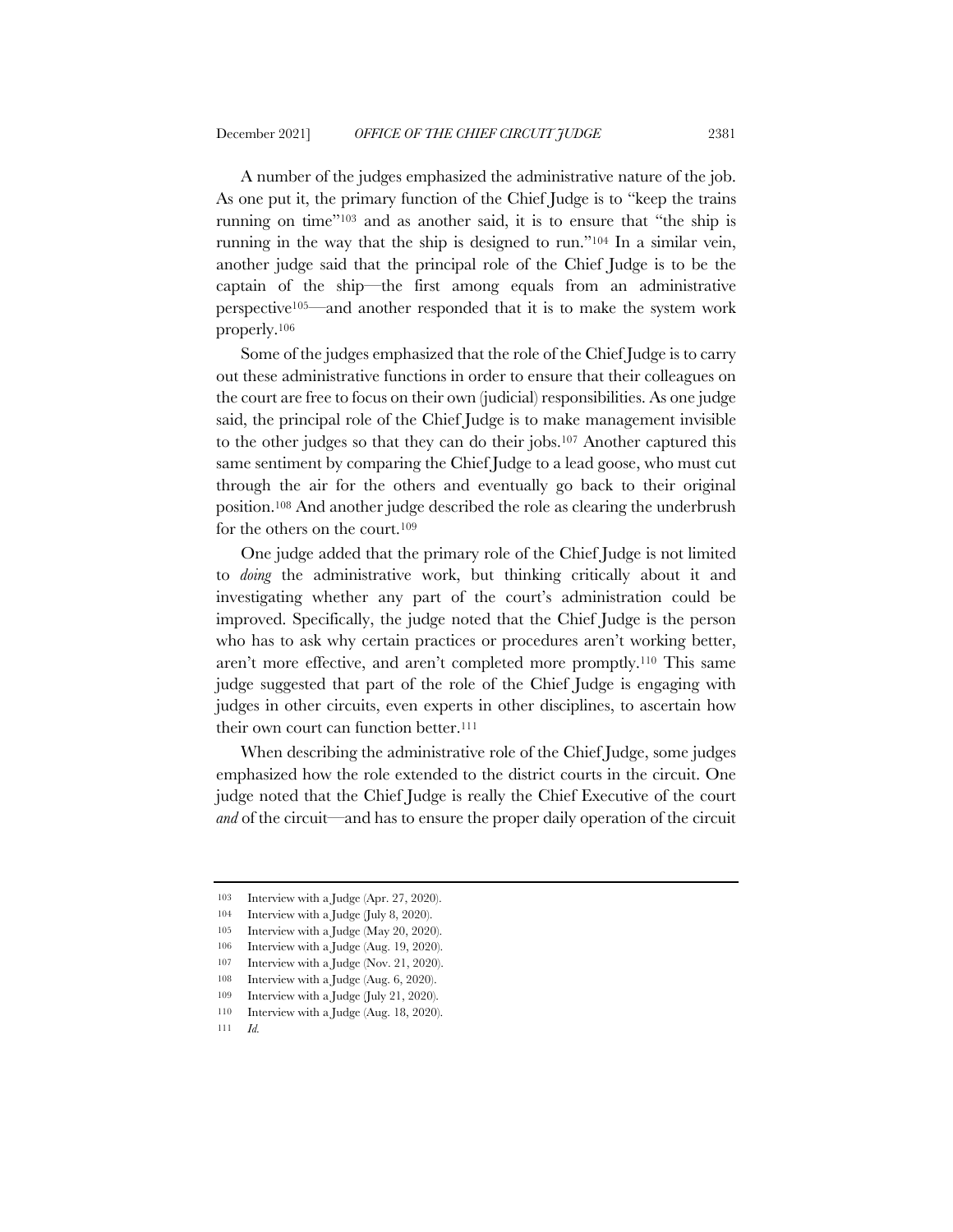as a whole.112 A few judges noted that how extensive this role can be is tied to the particulars of the circuit. A judge from one of the large circuits said that Chief Judges are not only tasked with running the court of appeals but also have a responsibility over other court units, including pretrial services and bankruptcy courts—a significant portfolio in his circuit.113 This can be contrasted with the role of the Chief Judge of the Federal Circuit, which, as another judge pointed out, has no district courts to supervise.114

While some judges focused on the administrative role that the Chief Judge plays, several others focused upon the hand the Chief has in maintaining collegiality—with a large majority of judges commenting upon its importance. One judge noted that he saw maintaining collegiality and keeping the peace as the primary role of the Chief Judge;115 another said that a Chief Judge needs to provide leadership that will foster collegiality;116 and another said that the Chief Judge needs to be understood as the chief judicial officer of the court, and part of that job is promoting the collegiality and the unity of the court.117

As part of the discussion of collegiality, several judges said that the main function of a Chief Judge is to ensure that no acrimony develops among the members of the court. As one judge described the role, the Chief is responsible for making sure that everyone is getting along or, at least, making sure that antagonisms are avoided.<sup>118</sup> Another suggested that the Chief should help ensure factions do not develop,<sup>119</sup> and another noted that the job of the Chief is to make sure that judges do not "form hatreds."120

In a different vein, one judge described the principal role of the Chief Judge as looking out for the court.121 From this perspective, individual judges may focus on particular cases, but there is a need to have someone ensure at a high level that the institution is served.122 This judge described the Chief as

<sup>112</sup> Interview with a Judge (Oct. 27, 2020).

<sup>113</sup> Interview with a Judge (May 13, 2020).

<sup>114</sup> Interview with a Judge, *supra* note 109.

<sup>115</sup> Interview with a Judge (July 2, 2020).

<sup>116</sup> Interview with a Judge (Mar. 27, 2020).

<sup>117</sup> Interview with a Judge, *supra* note 112. Similarly, another judge said that, from the global court perspective, the principal role of the Chief Judge is maintaining the collegiality and productivity of the judges on his court. Interview with a Judge (May 27, 2020). Another noted that it is important to bring a sense of respect for your colleagues and a commitment to collegiality, given that the Chief Judge is not elected by their peers. Interview with a Judge, *supra* note 113.

<sup>118</sup> Interview with a Judge, *supra* note 104.

<sup>119</sup> Interview with a Judge (May 5, 2020).

<sup>120</sup> Interview with a Judge (Nov. 6, 2020).

<sup>121</sup> Interview with a Judge, *supra* note 104.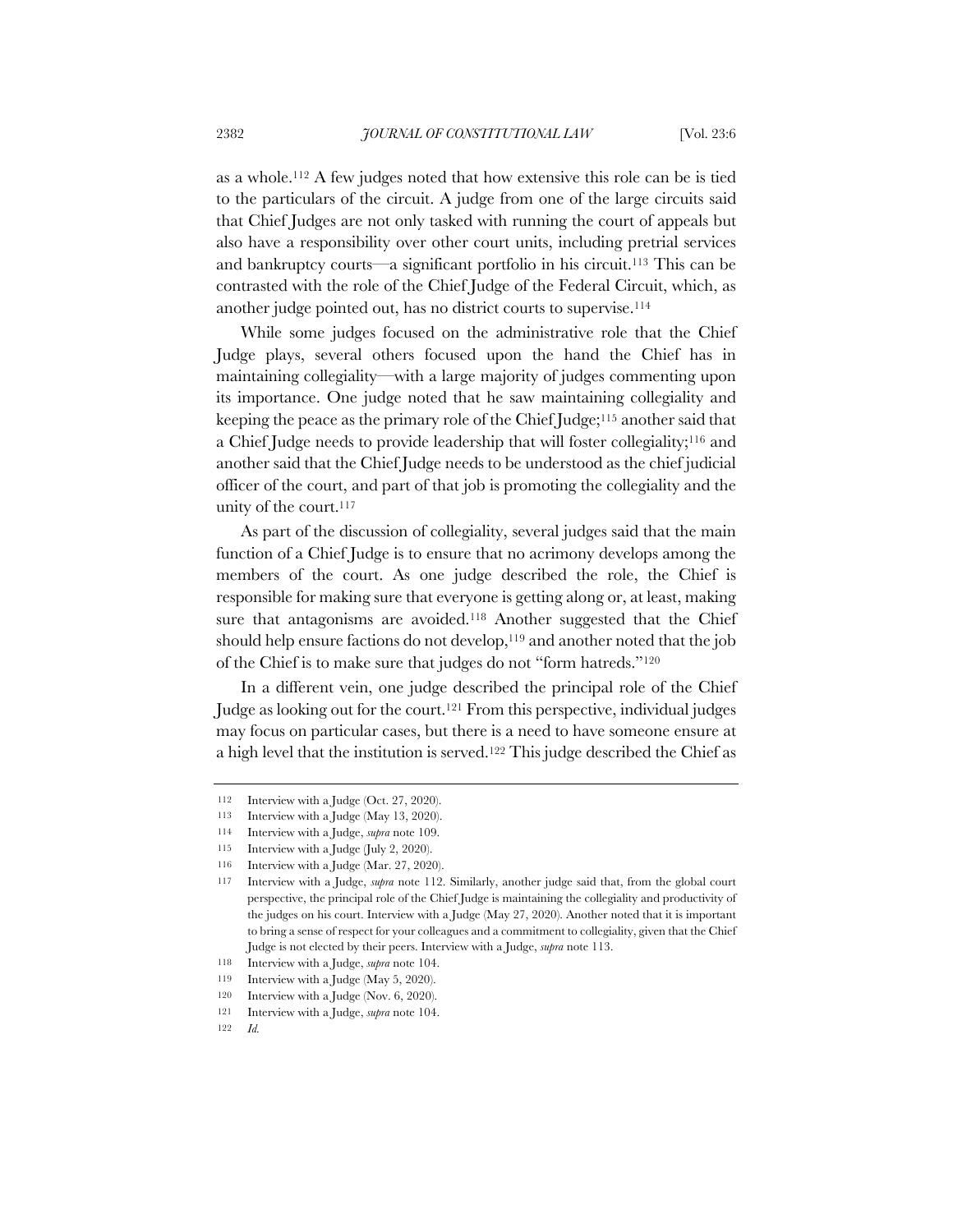having that job—of needing to take into account how a particular matter would reflect upon the court as a whole.123

Relatedly, another judge said that the overall goal of the Chief Judge is to maintain the legitimacy of the court.124 Part of that goal then connected to points echoed by other judges in that, in this judge's view, fostering civility and collegiality among the judges was important in ensuring that the court works regularly and reasonably according to the present rules.125 But the larger point was that the main responsibility of the Chief Judge is to leave the court in as high repute as they received it.126 Another judge made a similar point—that the Chief plays a role in overseeing all those who work in their circuit, and so has a hand in maintaining confidence in the judiciary more broadly.127

Despite the importance of these functions, as articulated by the judges, several noted that that the Chief Judge comes with little in the way of formal power. One judge noted that Chief Judges have a significant amount of responsibility without much authority.128 Similarly, another judge said that Chief Judges do not really have power—they are simply one in a group of peers—and so they need to lead by example and be persuasive to get tasks accomplished.129 Another judge made a similar point—that Chief Judges have few formal powers, and so Chief Judges need to talk and listen to the rest of the court in order to build consensus and determine what changes are achievable at the end of the day.130

### *b. Describing the Necessary Skills*

After asking the judges to define the principal role of the Chief Judge, we asked what skills they thought were necessary to be an effective Chief. There was variation in the responses, but themes emerged. In particular, many answers focused on soft skills (including being patient and a good listener) or managerial skills—though several judges noted the need for both.

<sup>123</sup> *Id.*

<sup>124</sup> Interview with a Judge (Sept. 18, 2020).

<sup>125</sup> *Id.*

<sup>126</sup> *Id.*

<sup>127</sup> Interview with a Judge, *supra* note 108.

<sup>128</sup> Interview with a Judge, *supra* note 109. This same judge noted that the role has become more important in the midst of the pandemic; specifically, she noted that the Chief Judge of her circuit has become much more of a central figure in administrative decisionmaking. *See id*.

<sup>129</sup> Interview with a Judge, *supra* note 119.

<sup>130</sup> Interview with a Judge (Dec. 4, 2020).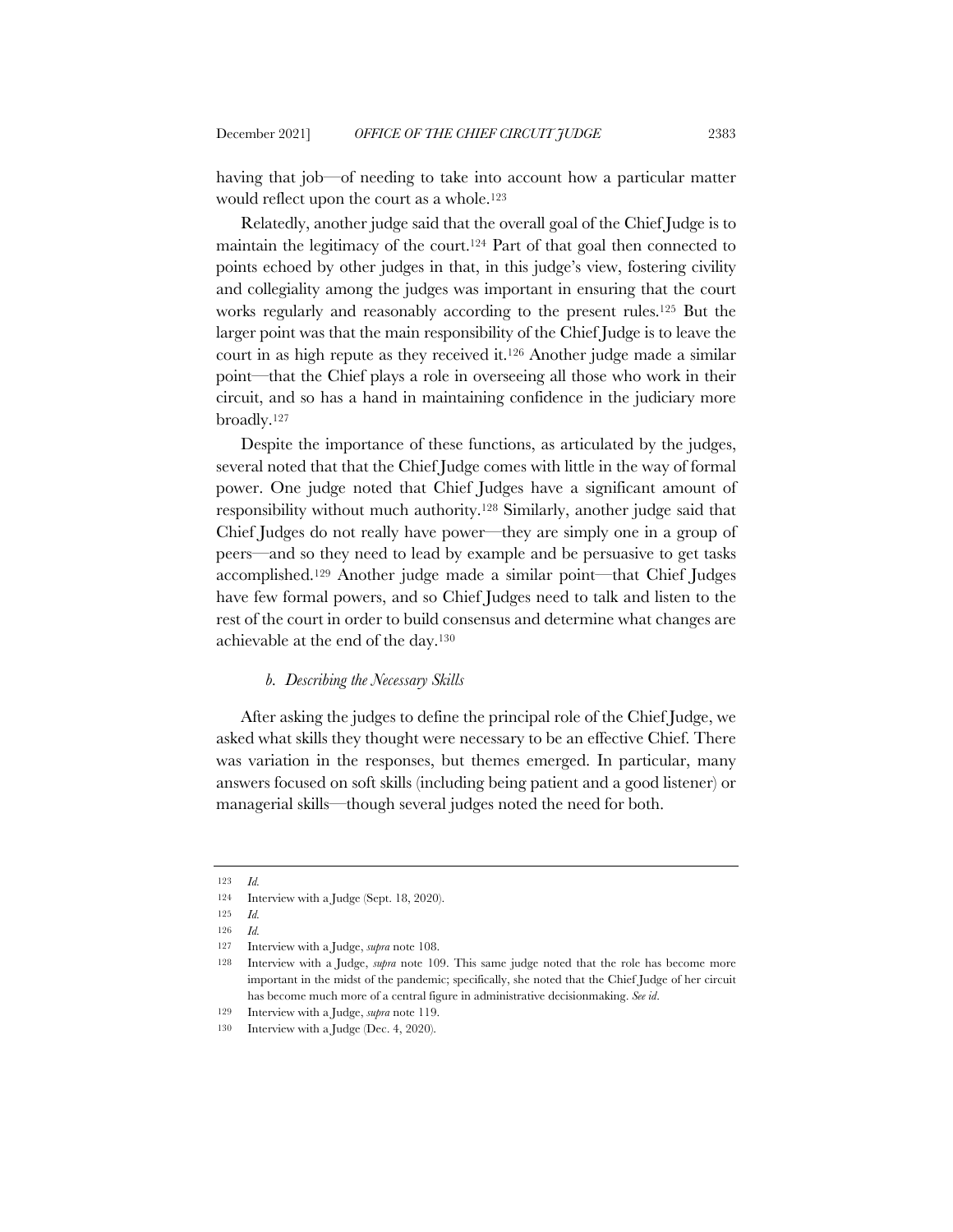Beginning with soft skills, many of the judges said that a necessary skill for being an effective Chief Judge is to be able to listen to people.131 One judge noted that a Chief needs to be a good listener but followed it up by saying that a Chief also needs to know when it is time to say that what the court should do with respect to a particular matter.132 Another described the ability to listen well as useful in diffusing tensions; a given judge might be frustrated with a colleague, and the Chief Judge can help by simply listening to the judge's frustrations.133 And another paired the skill of listening well with others attributes—being fair, objective, and remembering that the Chief is Chief Judge of the entire court and not a particular subset of judges.134

In addition to being able to listen well, several judges said that Chief Judges need to be able to communicate well. Specifically, one judge said that she thought Chief Judges must be able not only to listen to others, but also to convey information to others.135 One noted that Chief Judges need to have certain communication abilities, including speaking and writing clearly,136 and another stressed the need for emotional intelligence and communication skills.137 Indeed, one judge went so far as to say that those who do not like to communicate, and who prefer the monastic nature of the judicial role, in all likelihood would not be particularly good candidates for Chief Judge.138

In a related vein, a few others suggested that Chief Judges need to have good diplomatic skills. Specifically, one judge said that Chiefs need to be diplomats, negotiators, and even cajolers.139 Another said diplomacy was valuable, but that a Chief Judge also has to demonstrate that they will not be a pushover.140 And yet another ticked off several of the skills noted here that a Chief should excel at: listening, inclusion, and diplomacy.141

Still within the realm of soft skills, several judges spoke of needing to have good instincts and having a feel for the others on the court. One judge stressed that a Chief Judge has to know whom to trust—who would be reliable on particular committees, for example.142 He went on to stress that

<sup>131</sup> *See, e.g.*, Interview with a Judge, *supra* note 109.

<sup>132</sup> Interview with a Judge, *supra* note 119.

<sup>133</sup> Interview with a Judge, *supra* note 120.

<sup>134</sup> Interview with a Judge, *supra* note 105.

<sup>135</sup> Interview with a Judge (May 22 & May 29, 2020).

<sup>136</sup> Interview with a Judge, *supra* note 108.

<sup>137</sup> Interview with a Judge, *supra* note 116.

<sup>138</sup> Interview with a Judge, *supra* note 115.

<sup>139</sup> I*n*terview with a Judge, *supra* note 103.

<sup>140</sup> Interview with a Judge (Feb. 14 & Feb. 24, 2020).

<sup>141</sup> Interview with a Judge (Nov. 5, 2020).

<sup>142</sup> Interview with a Judge, *supra* note 107.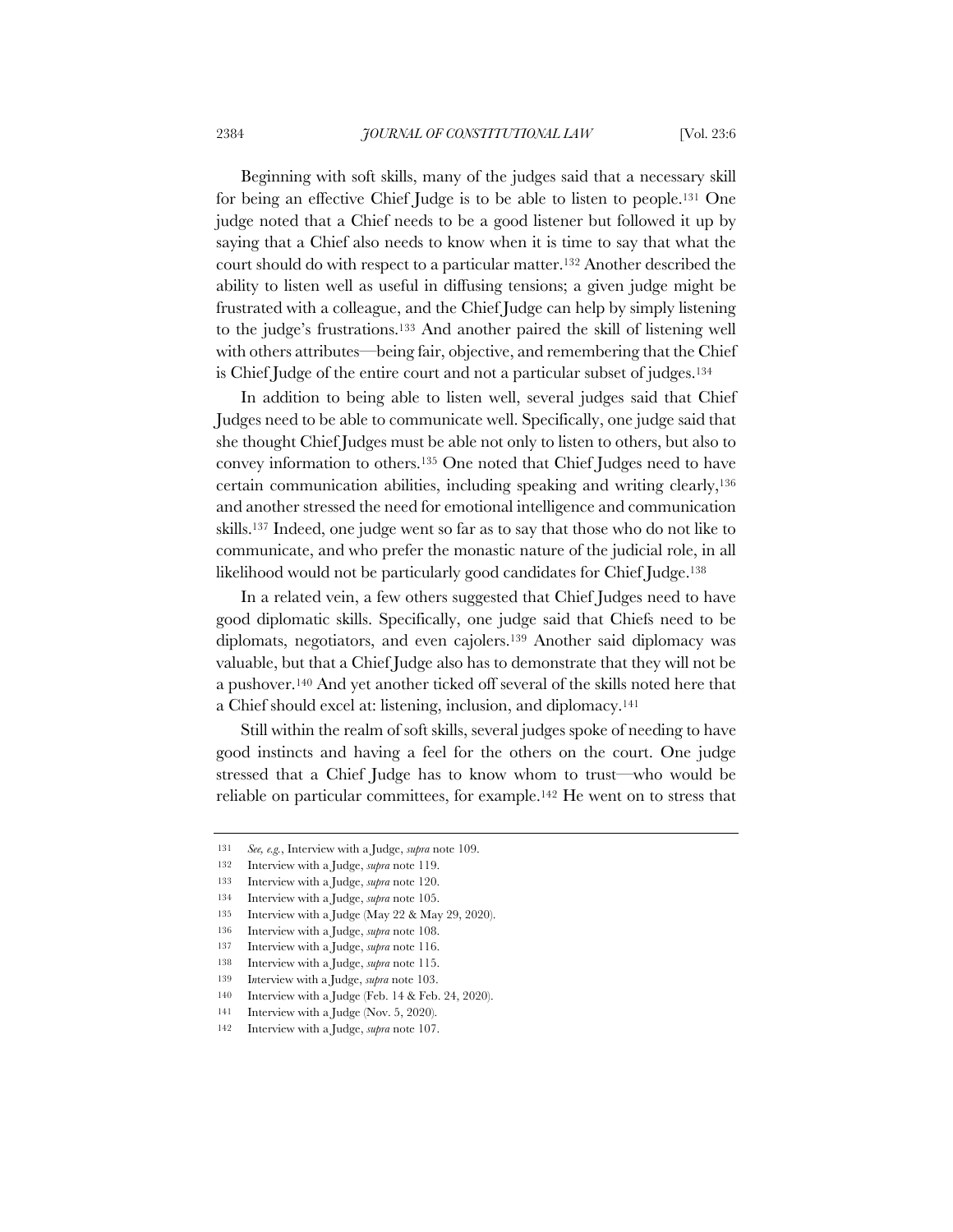Chief Judges should also have a sense for what issues are apt to be contentious.143 Another judge described a similar set of skills—having a sense of what makes each of the members of the court tick and what might set them off if not handled well.144 Looking more broadly, one judge commented that Chief Judges should have good instincts when it comes to what could reflect poorly on the federal court system as a whole.145

Apart from soft skills, many of the judges stressed the importance of managerial skills. In fact, we were repeatedly told that previous managerial experience and administrative experience are "important" and "helpful."146 As one judge said, a Chief Judge runs a large organization not unlike a big law firm, and so being able to manage the Circuit Executive's Office and the Clerk's Office, including knowing how to delegate tasks, is critical.147 As with responses to other questions, however, there was consideration for the variation across circuits; one judge noted that while there is a significant administrative dimension to the job of the Chief Judge overall, that dimension is less substantial for courts such as the D.C. Circuit that do not contain a large number of district courts.148

A few judges mentioned the importance of not just possessing administrative skills or experience, but also enjoying administration. Specifically, one judge said it is helpful to have administrative experience and an interest in judicial administration.149 Another said that Chief Judges have to, or should, enjoy management—that one really needs to be interested in how the various parts of the court system operate.150 And one judge even suggested that if a judge does not enjoy administrative work, they should turn down the position of Chief Judge.151

Finally, several judges noted that it is important to be in good standing with the rest of the court. One judge said a Chief Judge should be someone who people think will not have an agenda—not a personal agenda, ideological agenda, or judicial philosophy agenda—and therefore has the

<sup>143</sup> *Id.*

<sup>144</sup> Interview with a Judge, *supra* note 140.

<sup>145</sup> Interview with a Judge, *supra* note 141.

<sup>146</sup> Interview with a Judge, *supra* note 109; Interview with a Judge, *supra* note 112; Interview with a Judge, *supra* note 124.

<sup>147</sup> Interview with a Judge, *supra* note 117.

<sup>148</sup> Interview with a Judge, *supra* note 124.

<sup>149</sup> Interview with a Judge, *supra* note 113.

<sup>150</sup> Interview with a Judge, *supra* note 140.

<sup>151</sup> Interview with a Judge, *supra* note 116. In recent times, one judge eligible to become Chief Judge turned the job down. *See infra* note 504 and accompanying text.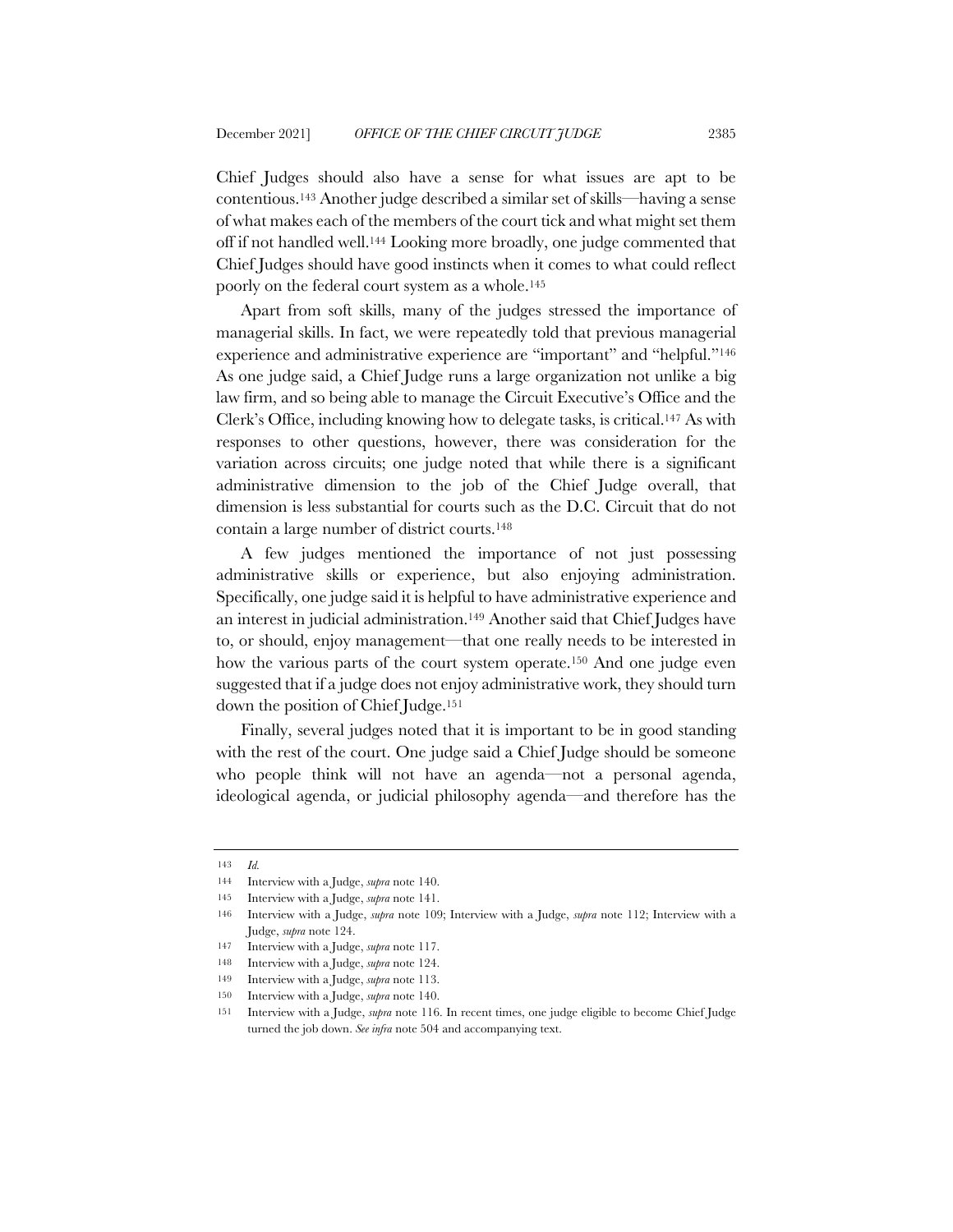respect of their colleagues.152 Similarly, another judge said that a Chief Judge has to have credibility with all of the judges on the court.<sup>153</sup> One more suggested that it would be helpful (though not necessary) for the Chief Judge to be a respected jurist in their own right.154

A few of the judges ultimately noted that several different models could succeed. One commented that he had seen Chief Judges with different personalities but that were all very effective.155 And one remarked that he would bet that there are people who have all of the proper ingredients for being an effective Chief Judge, but it had been his experience that any number of different personalities and styles could be successful.156

### *c. Describing the Training*

Given all that a Chief Judge is expected to do, one key question is how are judges trained for the position? As one judge said, judges are lawyers (by training); judges are not administrators.157 And so we asked what kinds of training each judge had received prior to becoming Chief and how useful it ultimately was.

First and foremost, we asked whether the judges had received formal training by the Administrative Office of the U.S. Courts. All of the judges we spoke to had received such training, with several also noting training by the Federal Judicial Center.158 (It is worth bearing in mind that some judges received their training several years ago, and some of the training has since been updated.159 The training from the Administrative Office was described as an orientation session for new Chief Judges160—and, as one judge said, that session was meant to be helpful primarily in understanding the relationship between the individual court and the Administrative Office and various entities like the Judicial Center.161 Another judge made a similar point, describing his session with the AO as lasting two days, and involving

<sup>152</sup> Interview with a Judge, *supra* note 124.

<sup>153</sup> Interview with a Judge, *supra* note 119.

<sup>154</sup> Interview with a Judge, *supra* note 103.

<sup>155</sup> Interview with a Judge, *supra* note 130.

<sup>156</sup> Interview with a Judge, *supra* note 103.

<sup>157</sup> Interview with a Judge, *supra* note 120.

<sup>158</sup> *See, e.g*., Interview with a Judge, *supra* note 108 (noting that the Administrative Office and Federal Judicial Center both provided orientation opportunities and sessions for new Chief Judges).

<sup>159</sup> According to a few of the judges we interviewed, the Federal Judicial Center has been updating its training modules recently. Interview with a Judge, *supra* note 103; Interview with a Judge, *supra* note 119.

<sup>160</sup> Interview with a Judge, *supra* note 109.

<sup>161</sup> Interview with a Judge, *supra* note 140.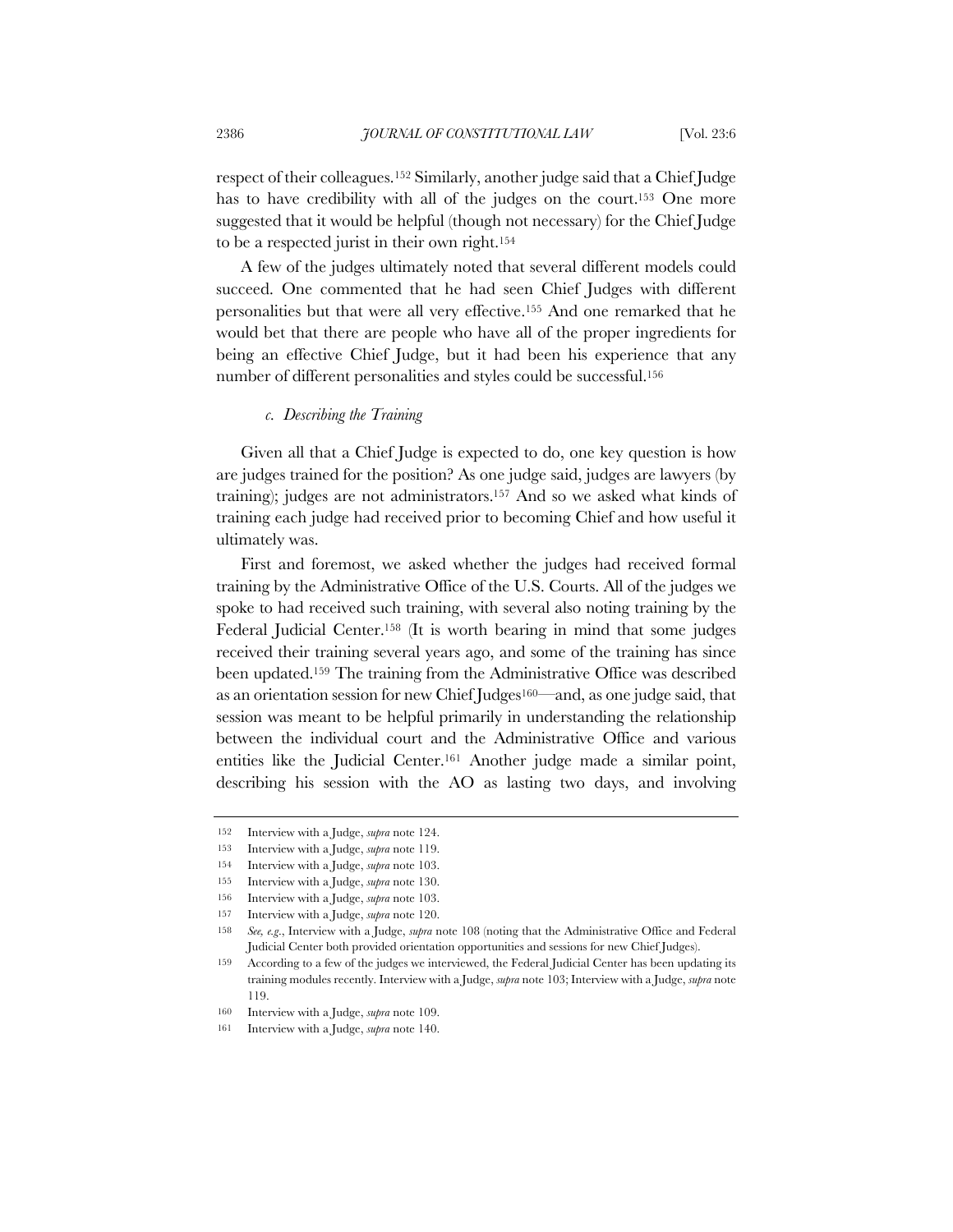presentations from representatives of the different sections of the AO something he described as helpful for becoming acquainted with the resources that exist at the national level.162 This judge noted that it was less helpful for assisting with the daily duties of a Chief Judge and all that goes with them.163

A number of judges said that the formal orientation or training was not as critical for them because of their past work experiences. For example, a few judges cited their time in their states' Attorney General's Office, which was likened to a large public law firm.164 Another described his time as Chief Judge of a district court, and how his administrative experience in that role reduced his need for formal training for his current position.165

Several of the judges spoke about experiences they had had as judges, particularly certain committee assignments that they described as providing invaluable training. One judge noted that she had served on the Committee on Court Administration and Case Management of the U.S. Judicial Conference and found that to be one of the best forms of training to be Chief Judge.166 She also said that she would strongly recommend that anyone who is to be named Chief Circuit Judge serve on one of the important Judicial Conference committees prior to becoming Chief.167 Another judge noted that past Chief Judges on his court had advocated for him to be appointed to the Judicial Resources Committee and later to the Budget Committee of the Judicial Conference, and that this, along with serving on key committees on his circuit, provided the training that he needed.168 Another judge made the same point, noting that soon after joining his circuit, he was appointed to the Judicial Resources Committee, and he concluded that there was no better training for becoming Chief Judge than chairing that committee, the Budget Committee, or the Committee on Court Administration and Case Management.169

Experience on these U.S. Judicial Conference Committees was not the only relevant committee experience noted. One judge mentioned his time on the Conference's Standing Rules Committee (the Committee on Rules of Practice and Procedure), and how that served as useful training for becoming

<sup>162</sup> Interview with a Judge, *supra* note 105.

<sup>163</sup> *Id.*

<sup>164</sup> Interview with a Judge, *supra* note 117; Interview with a Judge, *supra* note 112.

<sup>165</sup> Interview with a Judge, *supra* note 115.

<sup>166</sup> Interview with a Judge, *supra* note 141.

<sup>168</sup> Interview with a Judge, *supra* note 112.

<sup>169</sup> Interview with a Judge, *supra* note 117.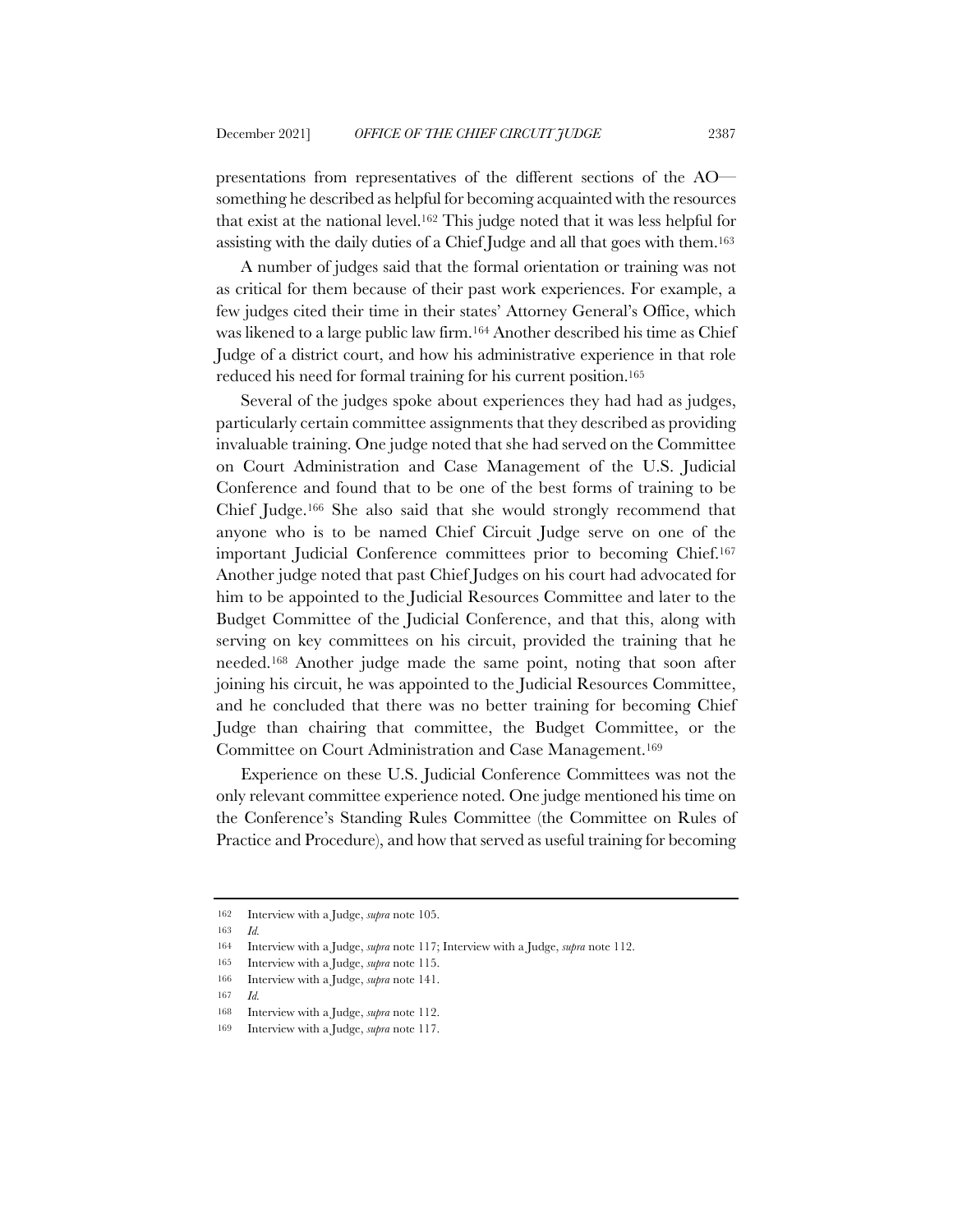Chief Judge.170 And another emphasized the time he spent on his court's internal committees—from the Budget Committee to the Space Committee—and how the assignments were good preparation for later assuming a leadership role on his court.171

Along with particular committee assignments, several judges noted that what was most valuable was the training they received from their predecessors—which, in turn, involved some circuit committee assignments. But not everyone received training from former Chief Judges, and among those who did, there was substantial variation.

Starting with those who did receive training, one judge noted that the primary preparation and guidance she received for the position was from her immediate predecessor.172 Specifically, she noted that in the year before she became Chief Judge, the then-Chief began involving her more in the work of certain committees and had her chair the Judicial Conduct and Disability Committee.173 She also noted that he continued to be a resource once she became Chief.174 Similarly, another judge commented that the Chief Judge who preceded him, almost a year before the transition, began including him in various administrative decisions that she had to make—and that he had found this to be invaluable in making his own transition to the role of Chief "more seamless."<sup>175</sup> And in the same vein, another judge described how his predecessor, within about three years of the end of his term, began to copy the Chief-to-be on certain matters related to the Office, and put him in charge of the Circuit Conference the year before he became Chief to "get a feel" for the role.176 This judge added that his predecessor also brought him in on some budgeting issues and overall was a very hands-on mentor.177 Several other judges shared similar experiences.178

By contrast, a few judges described far less training from their predecessors, or none at all. One noted sitting down with a few former Chief Judges of her circuit for a couple of hours and "pick[ing] their brains" about various matters.179 Another said that he had no formal training from his

<sup>170</sup> Interview with a Judge, *supra* note 106.

<sup>171</sup> Interview with a Judge, *supra* note 140.

<sup>172</sup> Interview with a Judge, *supra* note 119.

<sup>174</sup> *Id.*

<sup>175</sup> Interview with a Judge, *supra* note 103.

<sup>176</sup> Interview with a Judge, *supra* note 108.

<sup>177</sup> *Id.*

<sup>178</sup> Interview with a Judge, *supra* note 135; Interview with a Judge, *supra* note 113; Interview with a Judge, *supra* note 104; and Interview with a Judge, *supra* note 141.

<sup>179</sup> Interview with a Judge, *supra* note 109.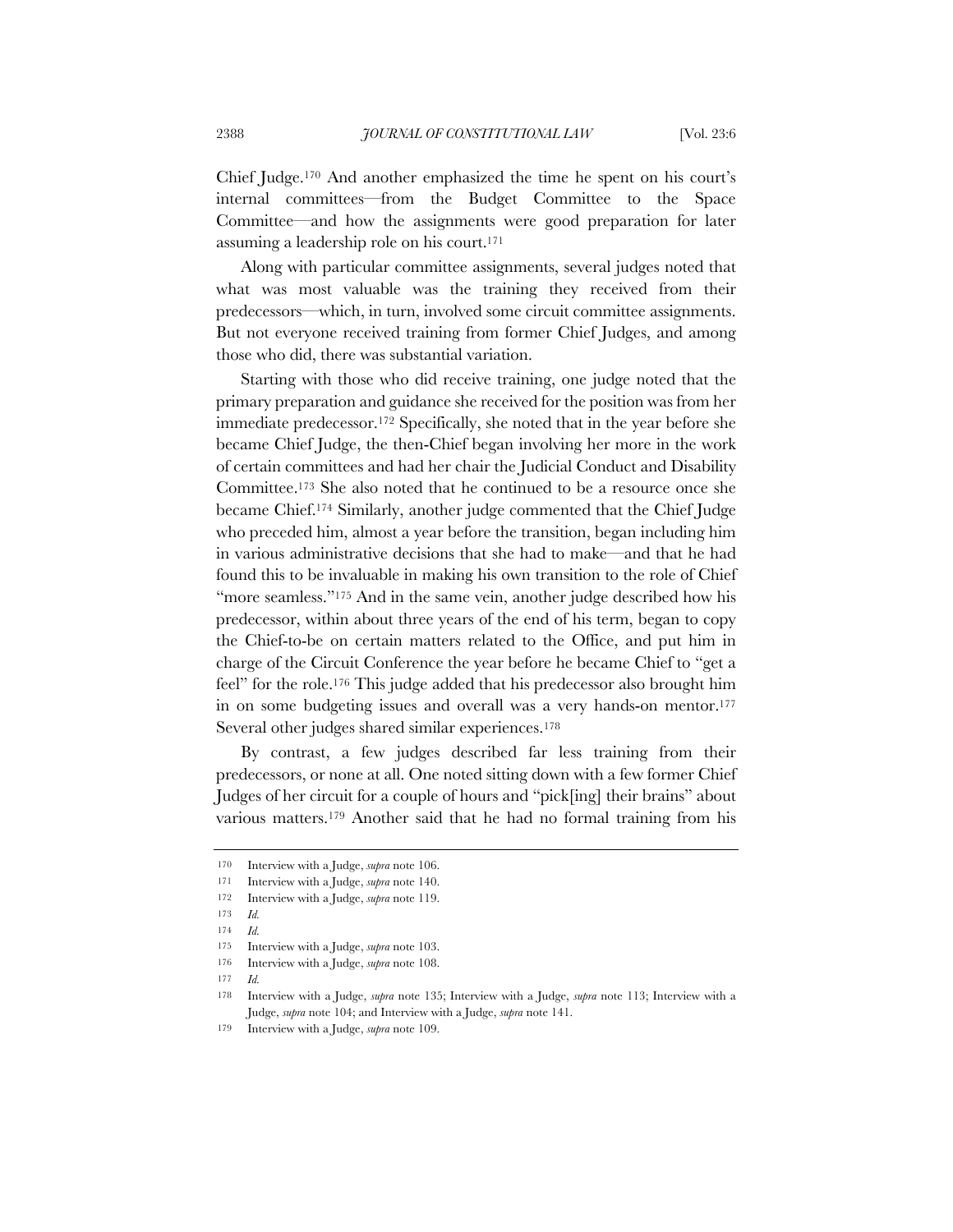predecessors; that from time to time there was something ad hoc but no orientation and no assignment to particular committees with an eye toward him becoming Chief Judge one day.<sup>180</sup> And still another noted that there was no real succession planning on his court, and that he had gone out of his way to provide more guidance and training for his successor.181 Another Chief Judge took the same position, noting that he purposefully involved his successor in some recurring management issues, including magistrate judge selection, and was also helping to get him on one of the AO committees, as he thought it would be good training.182 In short, he said he was trying to be more forward-thinking about his successor.183

Finally, one judge noted that he had little formal training from his predecessors but felt there was less need for such training because he was on a smaller, highly collegial circuit—and so "we're talking with one another all the time."184 And because he and his predecessors were in the same courthouse, he said that they could easily talk about Chief Judge issues over lunch quite frequently.185 Another judge shared a similar experience; he noted that his direct predecessor had chambers only a few floors apart from his own, and that there were times when the two spoke daily—as a result, he felt he received "first-class training."186

#### *d. Whether One Wanted to be Chief*

Given the many responsibilities that come with being Chief Judge, and given that one does not run for the position but rather becomes Chief by virtue of seniority and age, we asked all of the judges whether they had wanted to hold the Office.

Several of the judges stated that they had no particular desire to be Chief, but did not decline it out of a sense that it was "their turn." As one judge said, he became Chief because his time came up.187 Another noted that he did not have a strong desire to be Chief Judge, but he simply ended up next in line.<sup>188</sup>

<sup>180</sup> Interview with a Judge, *supra* note 116.

<sup>181</sup> Interview with a Judge, *supra* note 124.

<sup>182</sup> Interview with a Judge, *supra* note 117.

<sup>183</sup> *Id.*

<sup>184</sup> Interview with a Judge, *supra* note 107.

<sup>185</sup> *Id.*

<sup>186</sup> Interview with a Judge, *supra* note 106.

<sup>187</sup> Interview with a Judge, *supra* note 124.

<sup>188</sup> Interview with a Judge, *supra* note 105.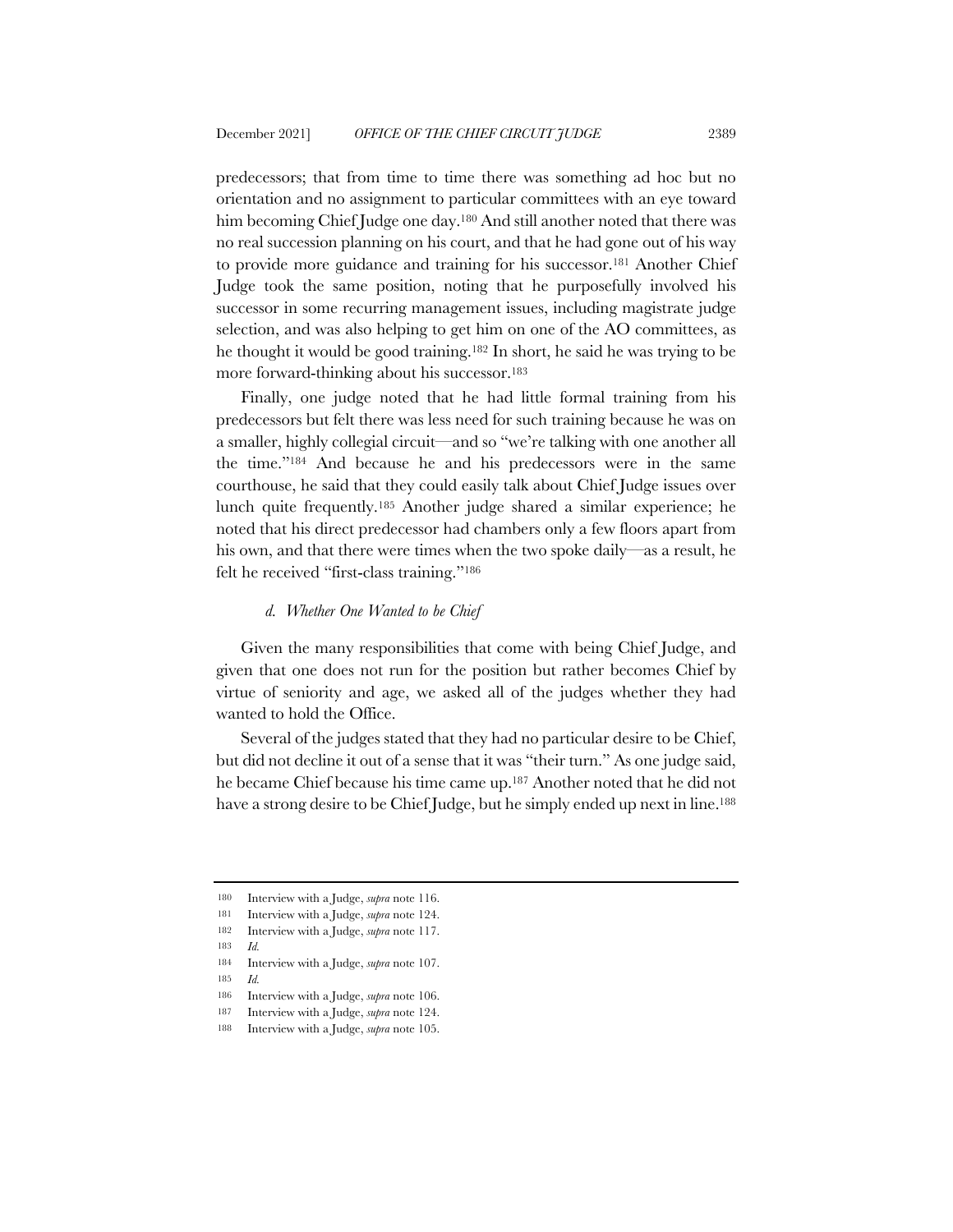A third judge noted that somebody has to be Chief—somebody has to be the administrative head—and his turn came.189

A few judges stressed that they were not eager to give up their "day job." One said that he became a judge because he loved judging, and did not want being a Chief to take him away from that role.190 He went on to say that if being Chief had required taking only a fifty percent caseload, he would have turned down the job.191 Another judge responded that he would have been perfectly happy—indeed, happier—if he had not become Chief Judge.192 Another judge was pleasantly surprised by his time in the position; because he considered his principal job to be deciding cases, he was uncertain about taking on the role of Chief, but said he ultimately was very glad to have done it.193

Others spoke of looking forward to the "honor" of being Chief Judge. One judge said he had wanted to take on the role because it is good to "step up and do your part," and an "honor" to lead your colleagues.194 Another said he thought it was a privilege to be of service to the court—a role that he had been looking forward to.195 Finally, one judge said that she wanted to become Chief because there had never been a female Chief Judge in her circuit before and had not been many female Chief Judges generally.196 She concluded that the demands of the job were significant, though ultimately worth it.197

## *2. Describing the Work of the Chief Circuit Judge*

### *a. Quantifying the Amount of Time Spent Working on Chief Judge Tasks*

Our next set of questions focused on how each judge managed the work that came with being Chief Judge. We asked each judge how much time they spent on Chief Judge tasks (out of their schedule as a whole) and what reduction, if any, they took in their judicial work upon becoming Chief. The responses varied considerably, in part due to differences across circuits, and in part due to differences in the Chief Judges' commitments.

191 *Id.*

<sup>189</sup> Interview with a Judge, *supra* note 107.

<sup>190</sup> Interview with a Judge, *supra* note 130.

<sup>192</sup> Interview with a Judge, *supra* note 103.

<sup>193</sup> Interview with a Judge, *supra* note 124.

<sup>194</sup> Interview with a Judge, *supra* note 116.

<sup>195</sup> Interview with a Judge, *supra* note 140.

<sup>196</sup> Interview with a Judge, *supra* note 141.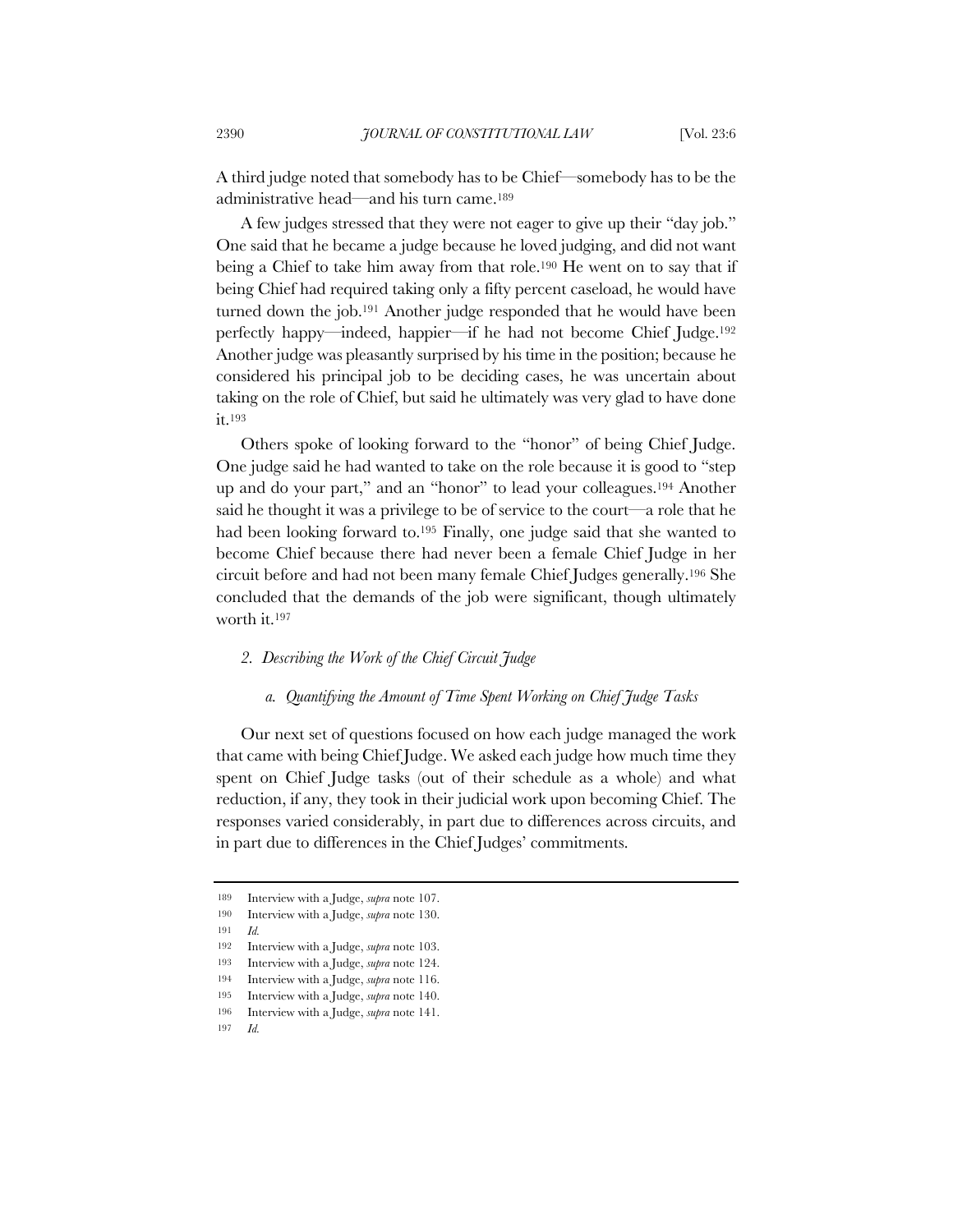To begin, each judge provided a rough estimate of the percentage of time they spent working on Chief Judge matters. Several noted that, over their terms, there were significant swings in this percentage. Some of the variation was due to external challenges. One judge said that when there was a government shutdown, there were days when he did nothing but "put out fires."198 Similarly, he said, when the pandemic first began, he spent a significant part of his day focused on Chief Judge tasks (a point others also made).199 Some of the variation was due to the commitments of the Chief Judge. One judge suggested that the time spent dedicated to Chief Judge tasks doubled when he was appointed to a significant U.S. Judicial Conference committee, and increased yet again when he became committee Chair.200 Keeping in mind that these percentages were estimates—and could easily shift up or down, depending upon the challenges the court was facing and the commitments of the Chief Judge—we note that the responses of time on Chief Judge tasks ranged from twenty to twenty-five percent on the lowend to ninety percent on the high-end.

Specifically, a few judges reported that their Chief Judge duties took up approximately twenty to twenty-five percent of their working time,<sup>201</sup> though two added that in the midst of the pandemic that figure was higher,<sup>202</sup> with one pegging it at fifty percent.203 Several said that their Chief Judge duties occupy between thirty and fifty percent of their time,204 again, with one noting that that figure was now higher due to the pandemic, estimating a figure of at least sixty percent.205 And a few more suggested that they spent over fifty percent of their time on Chief Judge tasks,206 with a judge in one of the larger circuits estimating that he spent eighty percent of his time on such duties before the pandemic and ninety percent in the midst of it.207

<sup>198</sup> Interview with a Judge, *supra* note 108.

<sup>199</sup> *Id*.; *see also* Interview with a Judge, *supra* note 109.

<sup>200</sup> Interview with a Judge, *supra* note 124. Another made a similar point about the same committee assignment. Interview with a Judge, *supra* note 103.

<sup>201</sup> Interview with a Judge, *supra* note 116; Interview with a Judge, *supra* note 117; and Interview with a Judge, *supra* note 109.

<sup>202</sup> Interview with a Judge, *supra* note 117; Interview with a Judge, *supra* note 109.

<sup>203</sup> Interview with a Judge, *supra* note 109.

<sup>204</sup> Interview with a Judge, *supra* note 103; Interview with a Judge, *supra* note 115; Interview with a Judge, *supra* note 135; Interview with a Judge, *supra* note 112; and Interview with a Judge, *supra*  note 104.

<sup>205</sup> Interview with a Judge, *supra* note 103.

<sup>206</sup> Interview with a Judge, *supra* note 105; and Interview with a Judge, *supra* note 113.

<sup>207</sup> Interview with a Judge, *supra* note 113.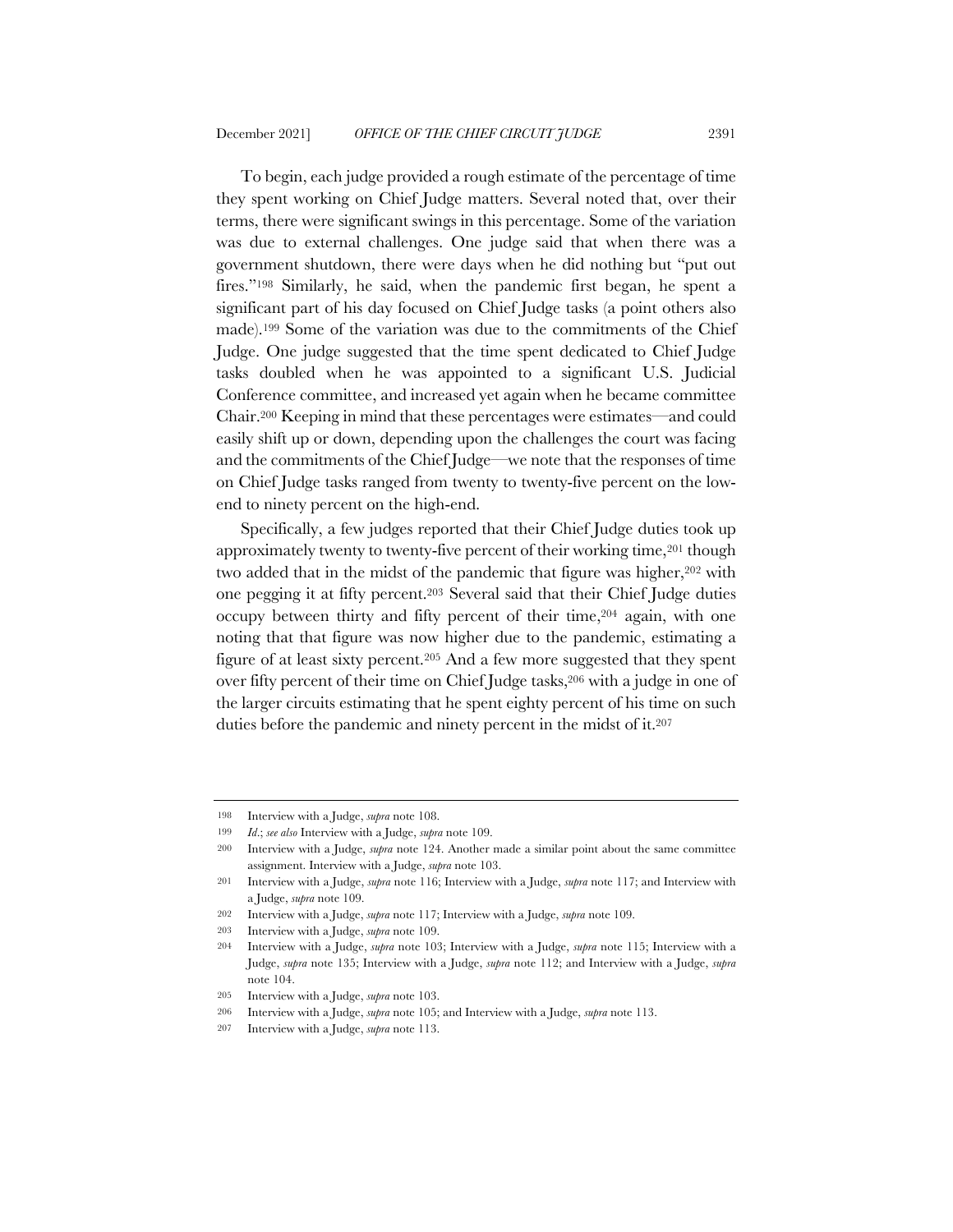A few of the judges suggested that these figures do not fully capture all of the effort spent on Chief Judge tasks, as Chief Judge matters were constantly "in the background." One judge noted that he was always thinking about the job, even when he was working on a case-related activity—that it was always in the back of his mind.208 He went on to say that on a given day, he tries to spend the first few hours of the morning focusing on judge work as he assumes that the rest of the day will be broken up by Chief Judge matters.209 Another judge made a similar point, noting that it is not the quantum of added time that comes with being Chief Judge so much as the unpredictability of the job that can be challenging.210 He said that you can be trying to carve out forty-five minutes or an hour to focus on an opinion and then the phone rings and something lands on your desk from 35,000 feet up; you can never tell when that will happen, and when it will be a crisis that has to be acted upon.211

In order to accommodate their Chief Judge work, several of the judges said that they take some kind of reduction in caseload—though here, too, there was variation. (And it is worth noting that many of the judges who took reduced caseloads came from circuits with heavier per-judge workloads.) One judge said that he takes one fewer sitting per year than his active colleagues.212 But he went on to say that he often ends up with additional cases as vacancies can arise on panels (say, if a judge becomes ill), and he then steps in to fill the place.<sup>213</sup> A few judges stated that they take or took a caseload of approximately seventy-five percent of the caseload of active judges.214 Again, one judge noted that this figure was not set in stone—that he sometimes ended up with more cases if, for a variety of reasons, another judge had to bow out of a sitting.215 Another judge said that he began by taking 100% of an active judge's caseload, but as the caseload overall grew, he found he could not keep up and is at about sixty percent now.216 And one judge reported taking a two-thirds caseload when he was Chief (but then said that there was a period of time, when he served on the

<sup>208</sup> Interview with a Judge, *supra* note 140.

<sup>210</sup> Interview with a Judge, *supra* note 130.

<sup>211</sup> *Id*.

<sup>212</sup> Interview with a Judge, *supra* note 115.

<sup>213</sup> *Id.*

<sup>214</sup> Interview with a Judge, *supra* note 140; and Interview with a Judge, *supra* note 117; Interview with a Judge, *supra* note 120.

<sup>215</sup> Interview with a Judge, *supra* note 120.

<sup>216</sup> Interview with a Judge, *supra* note 103.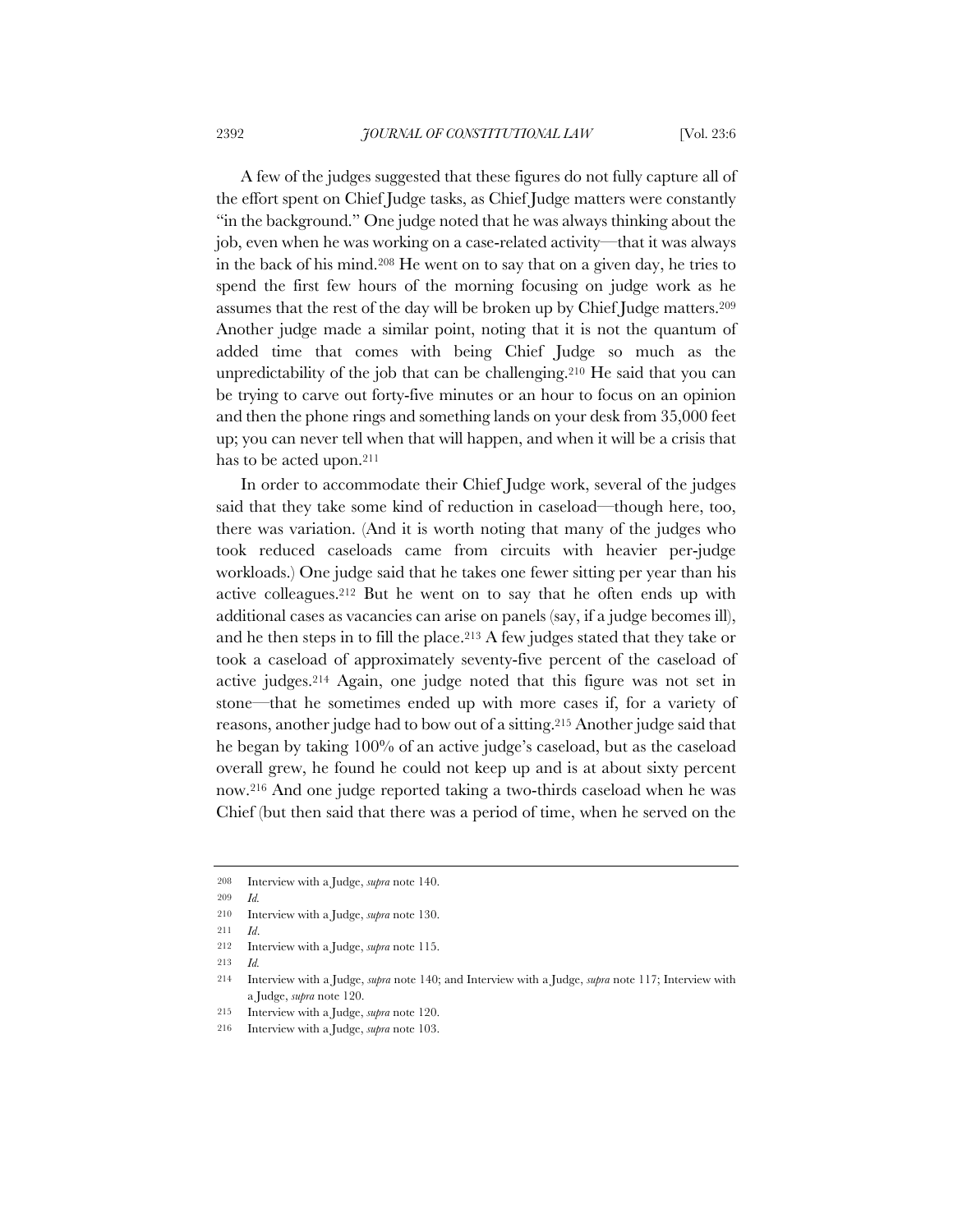Executive Committee of the Judicial Conference and eventually as Chair of the Committee, when that figure went down to fifty percent).217

Further down, a few judges noted that they generally take a fifty percent caseload of what an active judge hears in a year.218 One judge noted that this was simply the tradition of his court (though he, too, added that the percentage was often higher as he sometimes volunteers to take the place of another judge on a panel).219 One judge from the Ninth Circuit noted that the Chief is permitted to take a reduced caseload on assuming the position—and typically it is about half of the normal caseload.220 He pointed out that the Chief Judge sits on all of the en banc cases (unlike other active judges on that court), and that the Ninth Circuit can have as many as twenty-five en banc proceedings per year.221 Accordingly, the caseload reduction (when coupled with the additional en banc work) can end up being something of a wash.222 Another judge of a larger circuit noted that he thinks it is advisable to have the Chief Judge not take a full load, suggesting that you otherwise would not have the necessary time to think about how you could improve operations at your court (which might require studying, traveling, and reading).223

A few judges, however, said that they take the same number of sitting days as an active judge.224 Importantly, several of these judges take work reductions in other ways. One judge noted that he has a greatly reduced role in screening cases for oral argument (a task the judges on his court perform), and that he does far less motions work.225 Another judge noted that the Chief Judge in his circuit historically did not sit on special panels (what several other circuits call motions panels) and he followed this custom.226 He also noted that Chief Judges previously had not heard complex cases, though he did as Chief.227 He finally noted that as his Chief Judge duties grew over time, he did not reduce the number of cases that he heard but he began writing fewer opinions—and he estimated that this figure was about three-quarters of the

<sup>217</sup> Interview with a Judge, *supra* note 106.

<sup>218</sup> Interview with a Judge, *supra* note 105; Interview with a Judge, *supra* note 113.

<sup>219</sup> Interview with a Judge, *supra* note 105.

<sup>220</sup> Interview with a Judge, *supra* note 113.

<sup>221</sup> *Id.*

<sup>222</sup> *Id.*

<sup>223</sup> Interview with a Judge, *supra* note 110.

<sup>224</sup> *See, e.g.*, Interview with a Judge, *supra* note 112; and Interview with a Judge, *supra* note 109.

<sup>225</sup> Interview with a Judge, *supra* note 112.

<sup>226</sup> Interview with a Judge, *supra* note 124. Another judge from the same circuit reported that he, too, had not served on this type of panel as Chief Judge. Interview with a Judge, *supra* note 104.

<sup>227</sup> Interview with a Judge, *supra* note 124.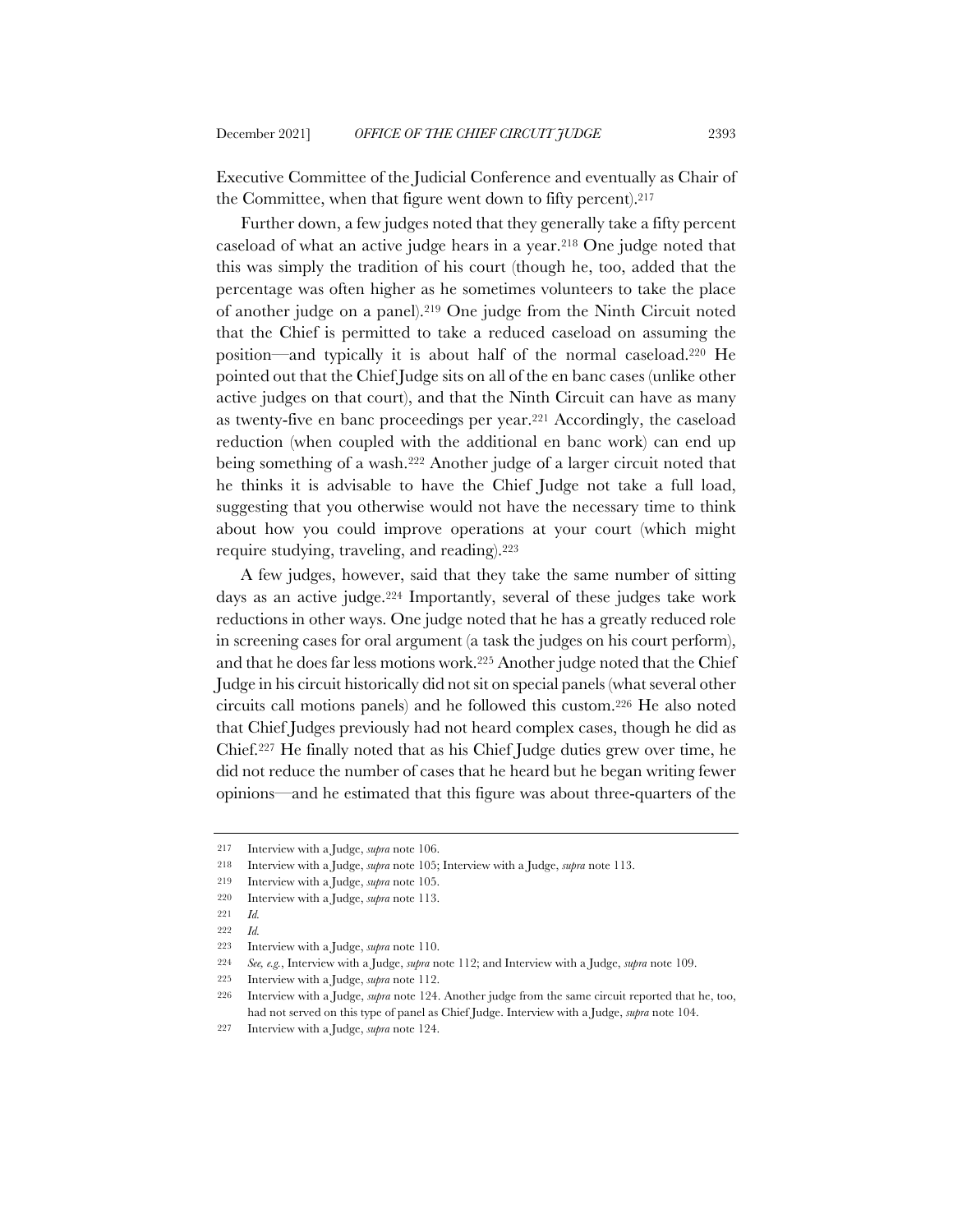opinions he had authored previously.228 Similarly, another judge noted that the Chief Judge on his court does not serve on administrative panel cases (which mostly consider motions) and does not take screening panel cases (cases that are screened for non-argument).229 Accordingly, he noted that while the Chief Judge hears a full set of argued cases on any given sitting day, overall the Chief has a slightly diminished judicial workload.230

A few others who hear a full caseload mentioned particular circumstances surrounding their decision to do so. As noted earlier, one judge began with 100% of an active judge's caseload—and was able to maintain that because filings were down (and later reduced his caseload as the number of cases per judge increased).231 In a different direction, one judge noted that she takes a full caseload because there were several vacancies on her court for a couple of years, and she would not have felt comfortable hearing fewer cases than her colleagues.232 She then added that when the vacancies were filled, taking a full caseload was quite manageable.233

Finally, two judges noted that Chief Judges on their court traditionally took a reduction in caseload of some kind but that they had elected not to do so. One said that the Chief Judges on her court were expected to take only seventy-five percent of the sitting days of an active judge but that she opted to take 100% because she did not want to give up her "day job."234 Another judge noted that the Chief Judges of his court do not have to decide cases that are not set for oral argument, but he chose to take them anyway.235 By way of explanation he said that such cases were important for his primary job as judge; that he serves as Chief by statute but that he is an Article III judge first and foremost.236 (He also said lightheartedly that he was a glutton for punishment.237)

*b. Overseeing the Calendar*

- 232 Interview with a Judge, *supra* note 119.
- 233 *Id.*

- 235 Interview with a Judge, *supra* note 116.
- 236 *Id.*
- 237 *Id.*

<sup>228</sup> *Id.*

<sup>229</sup> Interview with a Judge, *supra* note 108.

<sup>230</sup> *Id.*

<sup>231</sup> Interview with a Judge, *supra* note 103.

<sup>234</sup> Interview with a Judge, *supra* note 109.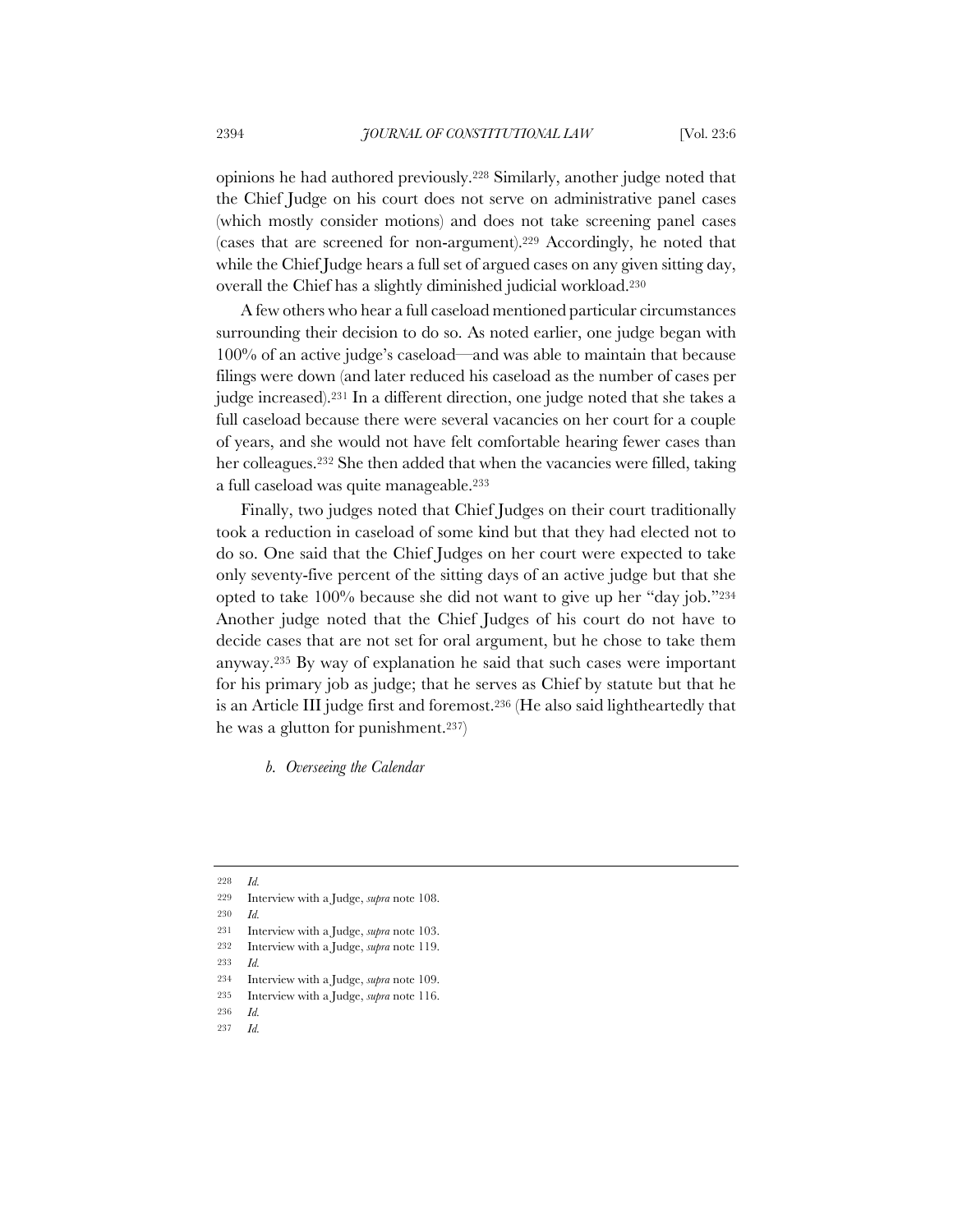One of the Chief Judge's responsibilities is overseeing the creation of the oral argument calendar. Some judges play a more direct role in setting the calendar than others, in part due to the practices of their circuit.

One judge noted that there is a customary court sitting schedule in his circuit—that they sit the first week of every month for eleven sittings out of the year, and usually hear six cases a day for the full week.238 Approximately a year and a half before the start of a new term, the Circuit Executive circulates a schedule.239 If they do not have enough cases to fill the schedule, the judge said he has a discussion with the Clerk of Court about whether they will go down from six cases to five per day or if a panel will be cut off for a particular month.240 Another judge whose court also has a customary sitting schedule said that he decides, within the set number of weeks, how many days his court will sit—three or four.241 He then circulates the calendar a year and a half in advance and the judges of the court vote on it.242

A judge of a court that does not have a default sitting schedule said that he works closely with the Clerk of Court to have a sense of what his court's projected workload will be, and on that basis, determines the number of sitting days.243 He said he tries to gain a sense from his colleagues as to whether they would prefer to have fewer days with more cases or more sitting days with fewer cases, and so his decision is not a unilateral one.244 Another noted that in conjunction with both the judge who is designated the "proctor" for the Clerk's Office and the Clerk's Office itself, she endeavors to assess how many oral argument panels will be needed given the court's projected caseload.245 The Chief Judge later reviews the argument panels created by the Clerk of Court and the judge who is the scheduling proctor, based upon a computer program—and ultimately is tasked with approving it.246

Other judges reported playing a less hands-on role with the creation of their court's calendar. One noted that his court determines the number of sitting days for active judges.247 Another judge noted that the

<sup>238</sup> Interview with a Judge, *supra* note 103.

<sup>239</sup> *Id.*

<sup>240</sup> *Id.*

<sup>241</sup> Interview with a Judge, *supra* note 116.

<sup>242</sup> *Id.*

<sup>243</sup> Interview with a Judge, *supra* note 140.

<sup>244</sup> *Id.*

<sup>245</sup> Interview with a Judge, *supra* note 135.

<sup>247</sup> Interview with a Judge, *supra* note 113.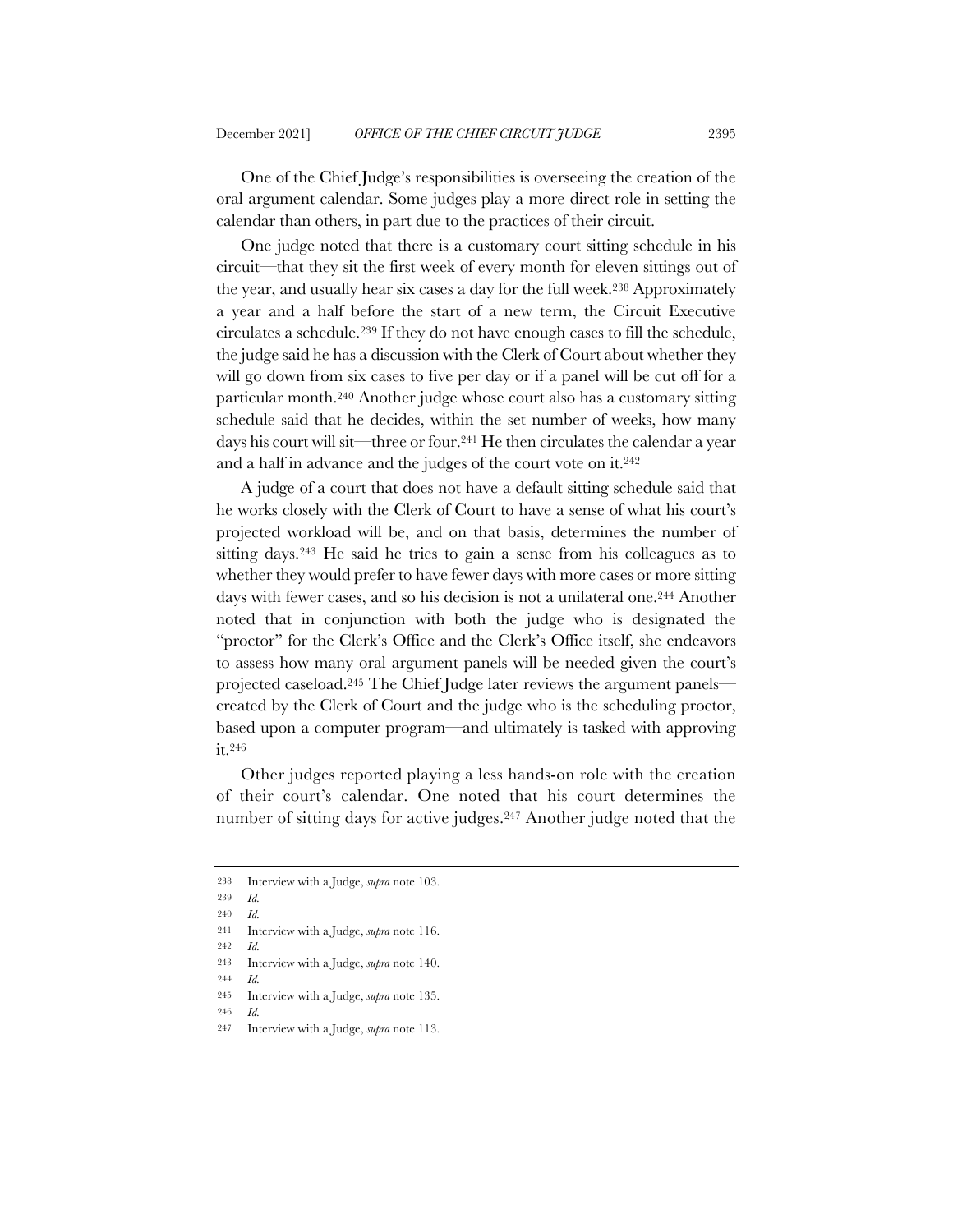Circuit Executive is in charge of creating the calendar (with a computer program) and prepares three schedules for the Chief Judge to consider.248 The Chief then sends those options to the case management committee for their approval.249

## *c. Inviting Judges to Sit by Designation*

A related way in which Chief Judges play a role in setting the calendar concerns whether other judges will be invited to their court to sit by designation or "visit"—and then, whom to invite. Regarding the second question first—whom to invite—a number of judges said that this was a matter for the Chief Judge to determine. One judge noted that he is the one to decide on any given visitor.250 In another circuit where visitors are consistently used, the Chief Judge decides whom to invite.251 Another judge noted that his court had not invited judges to sit by designation recently, as they did not need the caseload assistance, but that if they were going to invite visitors, he would decide whom to invite.252 And another judge said that the Chief Judge determines who will be invited to sit with her court, but that she would not extend an invitation without first consulting with the other judges.253 She went on to say that when she planned to invite two judges to sit by designation recently, she emailed the rest of the court to ask if they had any questions or concerns.254

Regarding the first question—whether to have visitors at all—there was variation across the circuits as to who had the authority to make the determination. A judge of one circuit described how, just prior to becoming Chief, he suggested that his court stop importing visiting judges from outside the circuit, even though doing so would mean each judge on his court would hear more cases.255 Though the prior Chief Judge had reservations about the proposal, he put the matter to a vote by the court (which then approved the decision to limit the use of visitors).256 By contrast, a judge of another circuit said that whether to bring in visitors is the Chief Judge's prerogative on her

254 *Id.*

<sup>248</sup> Interview with a Judge, *supra* note 105.

<sup>249</sup> *Id.*

<sup>250</sup> Interview with a Judge, *supra* note 116.

<sup>251</sup> Interview with a Judge, *supra* note 113.

<sup>252</sup> Interview with a Judge, *supra* note 117.

<sup>253</sup> Interview with a Judge, *supra* note 109.

<sup>255</sup> Interview with a Judge, *supra* note 112.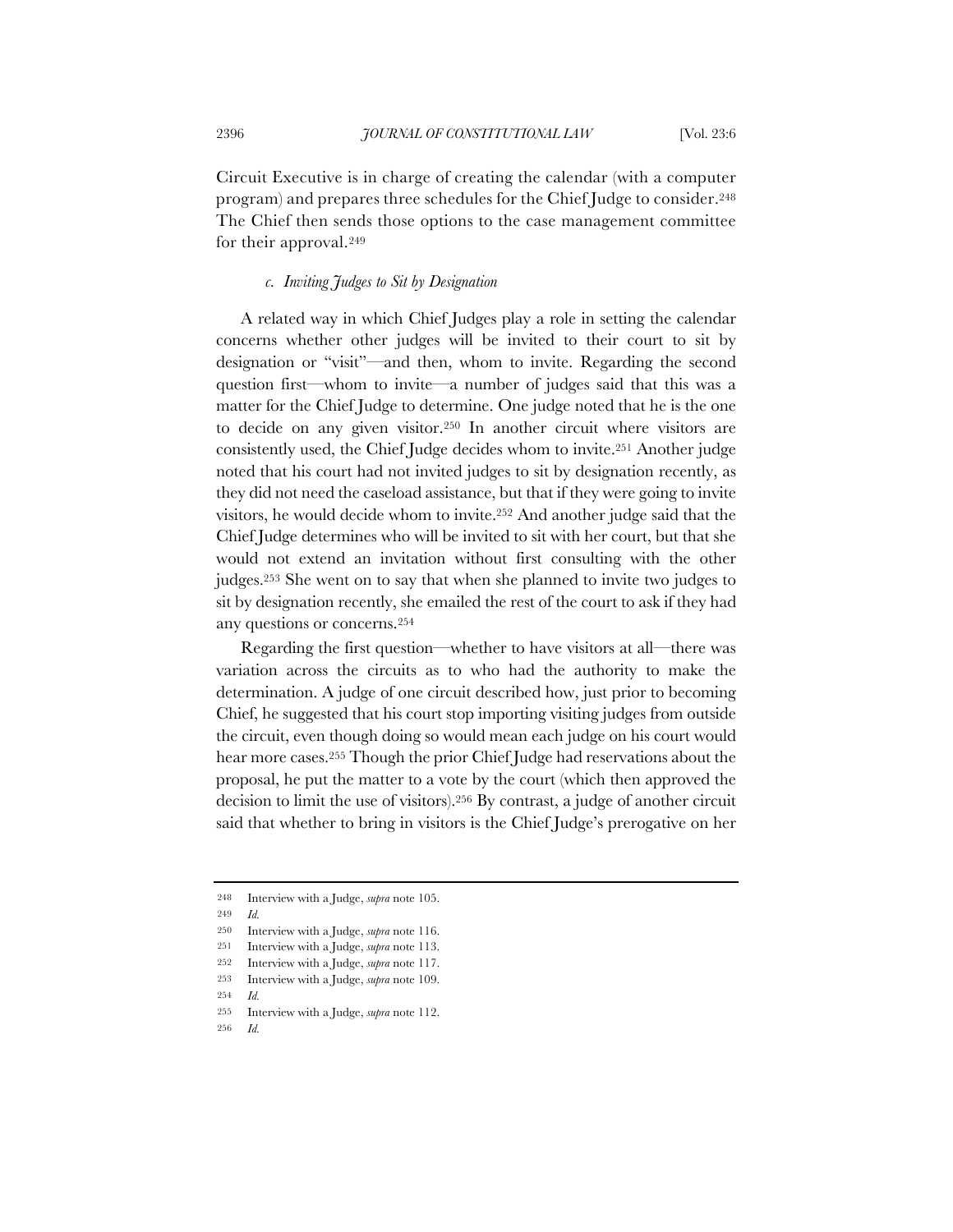court.257 She then noted that a previous Chief Judge had decided on his own that only judges of the circuit would hear their cases.258 Similarly, a judge from another court of appeals reported that whether they use visiting judges at all has largely been in the hands of the Chief Judge (though other judges

#### *d. Opinion Assignment*

will offer their thoughts).259

During sittings, the Chief Judge is the presider over oral argument when on a panel. And in that capacity, the Chief Judge has certain responsibilities. One judge noted that as presider, you try to keep on top of the motions in the first instance if you are able, and, depending upon the circuit, you might prepare short, summary orders.260 Furthermore, the Chief Judge as the presider will assign opinions (when in the majority).261 But one point of variation among the circuits was that one Chief Judge reported being the ultimate authority in assigning opinions for *all* of the panels on his court.262

Specifically, this Chief Judge described that during oral argument weeks, all of the judges of his court come together.263 (And because the judges are all together for arguments, they can—and do—sit with different judges throughout the week.) At the end of the sitting week, every panel presider writes a letter explaining who that judge would recommend for opinion assignments.264 The Chief Judge of that court said that he then considers the judges' relative caseloads and makes the assignments, estimating that he follows the recommendation of the lead panel judge ninety percent plus of the time.265 But, as he said, officially the Chief Judge makes all of the assignments.266 A judge of another court stated that this was previously the practice in his circuit.267 He then cited a former Chief Judge who was ultimately responsible for assigning all of the opinions, and who, he said, spent a lot of time making sure that there was an equitable distribution of cases overall. <sup>268</sup>

<sup>257</sup> Interview with a Judge, *supra* note 119.

<sup>258</sup> *Id.*

<sup>259</sup> Interview with a Judge, *supra* note 105.

<sup>260</sup> Interview with a Judge, *supra* note 140.

<sup>261</sup> *Id.*

<sup>262</sup> Interview with a Judge, *supra* note 116.

<sup>263</sup> *Id*.

<sup>264</sup> *Id.*

<sup>265</sup> *Id.* 266 *Id.*

<sup>267</sup> Interview with a Judge, *supra* note 103.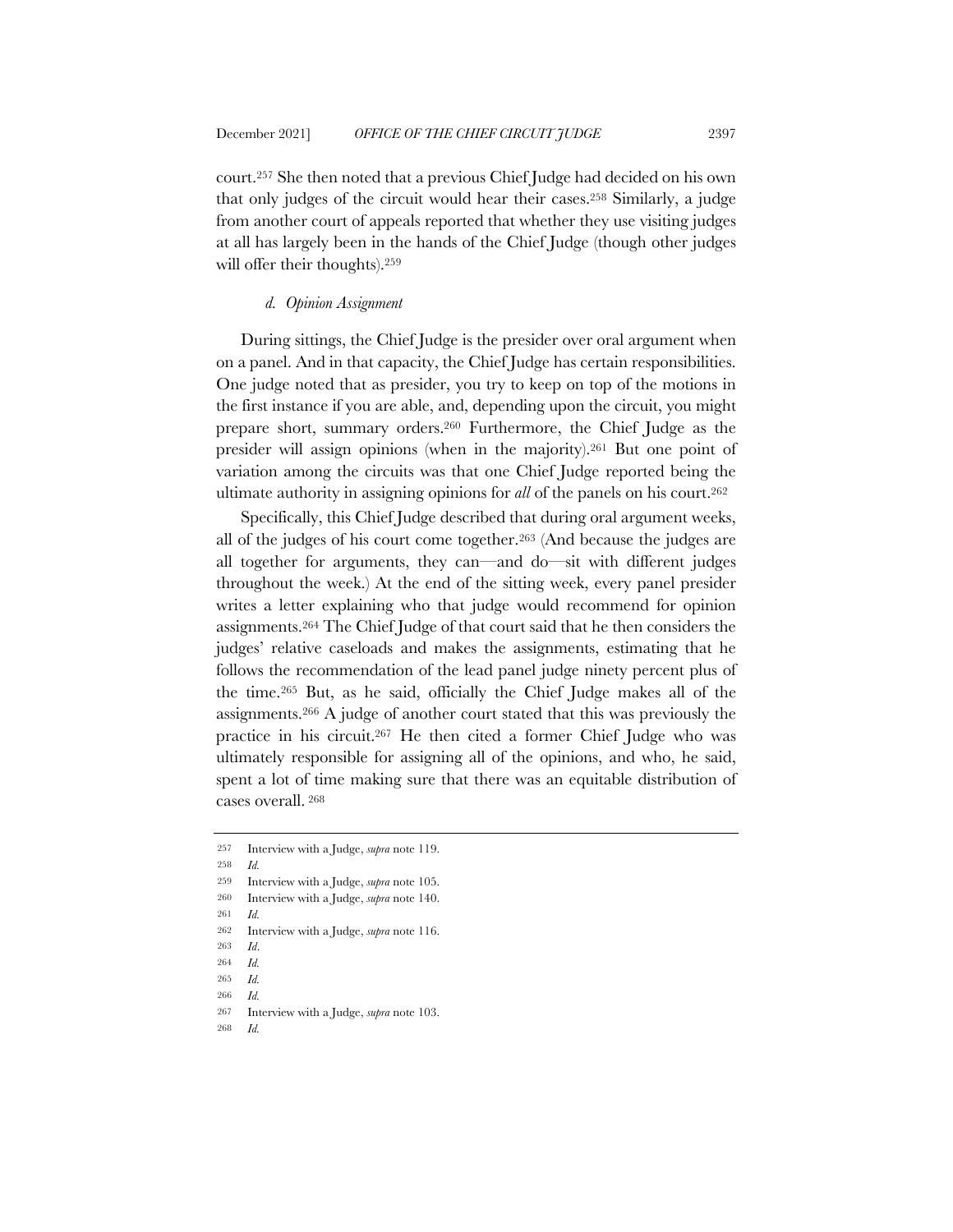#### *e. Moving the Business of the Court*

The vast majority of the Chief Judges interviewed said that they thought it was part of their job to ensure the prompt filing of opinions.269 Indeed, one judge said it was a "major" part of her job as Chief.270 It was also agreed that this task is neither easy nor pleasant. As one judge described the problem, "You hear oral argument on a given date, Judge  $X$  is assigned to write the opinion, and then there is just the sound of silence for months and months ... and what does one do to get that judge moving to circulate an opinion?"271 This was precisely the question we asked the judges—how do you ensure the timely filing of opinions? Once again, while there were some commonalities—many of the Chief Judges noted that they rely on circulating reports that list which judges have cases outstanding—there was also significant variation across circuits.

At the outset, it is important to note that some Chief Judges had easier jobs than others in moving the business of the court, in part due to their own court's rules and calendar. Some of the judges stated that their courts have nonpublic rules about when opinions should be filed.272 For example, one judge mentioned that his circuit has a policy whereby judges are supposed to circulate opinions within ninety days of argument.273 Relatedly, panel judges are generally supposed to respond within five business days of a majority opinion being circulated (unless they have a reason that they provide for responding later).274 A judge of another circuit noted that within the last two years, his court had put into their internal policies voluntary guidelines for circulating and responding to opinions with specific time periods set out.275

Some of the policies have specific consequences for breaches. One judge mentioned that according to the informal policies of her court, if a judge has more than one opinion that is over a year old or four opinions over 180 days old, the judge cannot sit.276 A judge in another circuit, whose court has formal terms each year, said that by mid-August, if a judge has more than two outstanding opinions, that judge cannot sit when the new term

<sup>269</sup> One judge said that he did not consider it part of his role because it had never been necessary (meaning that the judges of his court were generally prompt in filing opinions). Interview with a Judge, *supra* note 108.

<sup>270</sup> Interview with a Judge, *supra* note 141.

<sup>271</sup> Interview with a Judge, *supra* note 105.

<sup>272</sup> Interview with a Judge, *supra* note 104.

<sup>273</sup> Interview with a Judge, *supra* note 124.

<sup>275</sup> Interview with a Judge, *supra* note 105.

<sup>276</sup> Interview with a Judge, *supra* note 109.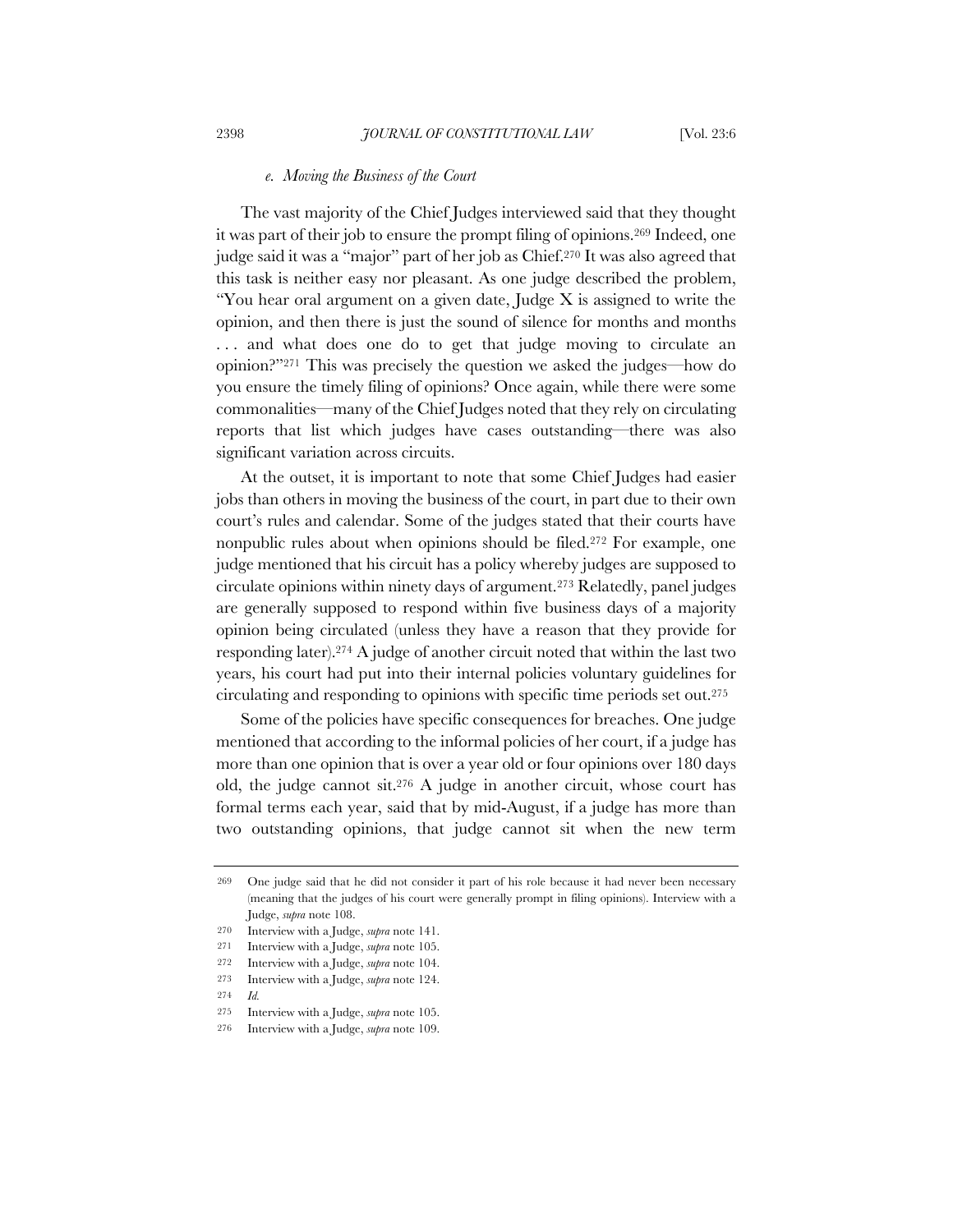commences in September.277 The judge then added that no Chief Judge wants to be the one to say to a colleague that they cannot sit, and so it is on the Chief Judge to make sure that everyone is following the rule.278 And so, this particular judge said that as Chief, he would send out a reminder of the rule in May, and then a note to those who had more than two opinions outstanding in June, and then he would begin making phone calls as the summer neared an end.279

The majority of Chief Judges, though, rely, at least in part, on their court generating a report that lists the cases in which the judge assigned the opinion has not circulated a draft. There were differences across circuits in the particulars of the reports—for example, one judge said that his court prepares a list of cases under submission for sixty days,280 another said that his court prepares lists of cases under submissions for sixty days and ninety days,281 and another noted that his court has a seventy-five-day list.282 But the key point is that in many circuits, the list is circulated to the other members of the court and sometimes discussed at a court meeting. The underlying mechanism, is, as one judge put it, social pressure283 (another described it as shaming284). One judge described what happens at the court meeting—the judges go around the table and every judge (who has an opinion not circulated) has to explain "why it's taking so long."285 Another judge pointed out that this practice can be an effective deterrent; he said that in his court, the list is circulated two weeks before the court meeting and many cases come off that list (because the opinions end up being circulated) in those two weeks.286 And so, he concluded, the list (and subsequent discussion at the court meeting) can serve a disciplining function.<sup>287</sup>

Some of the judges said that while their court circulates a list, it is not discussed at a court meeting. One judge noted that his court used to go over

<sup>277</sup> Interview with a Judge, *supra* note 124.

<sup>278</sup> *Id.*

<sup>279</sup> *Id.*

<sup>280</sup> Interview with a Judge, *supra* note 140.

<sup>281</sup> Interview with a Judge, *supra* note 108.

<sup>282</sup> Interview with a Judge, *supra* note 116.

<sup>283</sup> Interview with a Judge, *supra* note 107.

<sup>284</sup> Interview with a Judge, *supra* note 113. 285 Interview with a Judge, *supra* note 107.

<sup>286</sup> Interview with a Judge, *supra* note 140.

<sup>287</sup> *Id.* Another judge reported a similar phenomenon in his circuit. Once a year, at a court meeting, the judges discuss (among other things) matters that are more than nine months old. He calls judges approximately three weeks in advance to inform them that they are on the agenda and often they are able to get the opinion out so that they are not ultimately on the agenda. Interview with a Judge, *supra* note 105.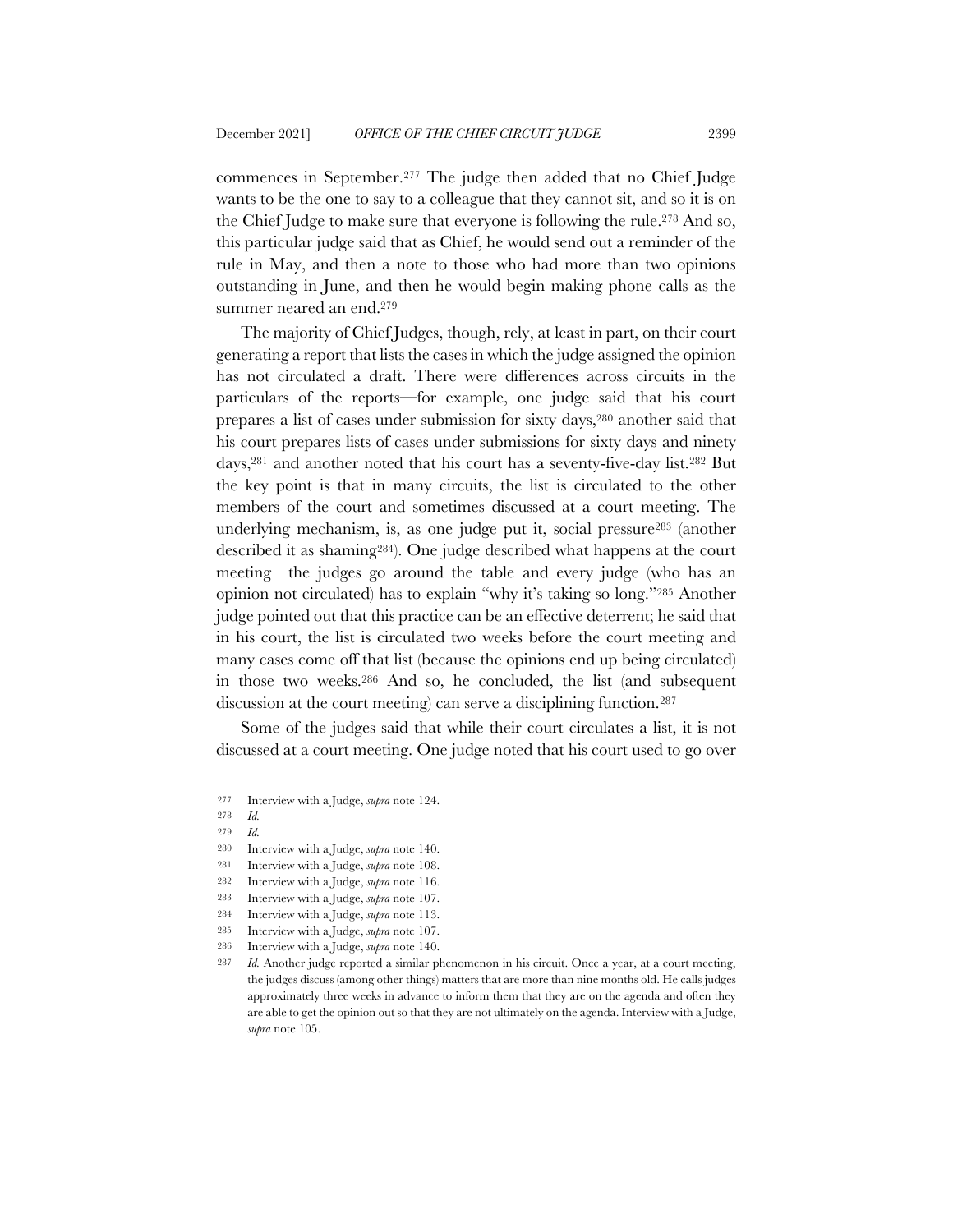each opinion that was outstanding and *why* it was outstanding once every month but that the judges no longer do this.288 He suggested that being on the list was embarrassing enough—he likened it to when a country club posts the names of the members with bills past due.289 Another judge of the same court said that circulating the list was sufficient because the judges of the court could see who was behind; as he put it, the case flow was monitored by "eyeballs!"290 A judge of another court said that they circulate their list but do not discuss it at court meetings.291 Her explanation was that they see each other frequently; accordingly, there is "just no need to."292 And a judge on another circuit noted that not only is the list not discussed at court meetings, but it is only circulated to those who are on it—with a blind carbon copy and not to the court as a whole.293

A few other Chief Judges said they receive reports about uncirculated opinions but that these reports are not routinely shared with the other judges on the court. One judge expressed concern over circulating such a report, saying that if the list has one or two judges sticking out "like sore thumbs," it would be an "irritant or embarrassment" for those judges.<sup>294</sup> (He did note that while the list was not provided to the court, individual judges could request it.295) Accordingly, he said he tries to simply bring up the matter directly with the judges who are behind.296 A judge of another circuit said he did not know the reason why the court did not circulate a list, but then supposed it had to do with collegiality and tradition.297 He said that he speaks to late judges directly, and that his court discusses the value of productivity at judicial retreats—in a "private setting."298 This Chief Judge went on to say that other courts have the equivalent of hall monitors that prod judges to get their opinions in on time; he said his court had not taken that route (though he said, somewhat in jest, that he might be tempted to do so in the future).299

There was a separate question of what the Chief Judges would do if these initial actions—speaking directly to judges who were late with their work or

- 295 *Id.*
- 296 *Id.*

- 298 *Id.*
- 299 *Id.*

<sup>288</sup> Interview with a Judge, *supra* note 130.

<sup>289</sup> *Id.*

<sup>290</sup> Interview with a Judge, *supra* note 116.

<sup>291</sup> Interview with a Judge, *supra* note 109.

<sup>292</sup> *Id.*

<sup>293</sup> Interview with a Judge, *supra* note 124.

<sup>294</sup> Interview with a Judge, *supra* note 115.

<sup>297</sup> Interview with a Judge, *supra* note 117.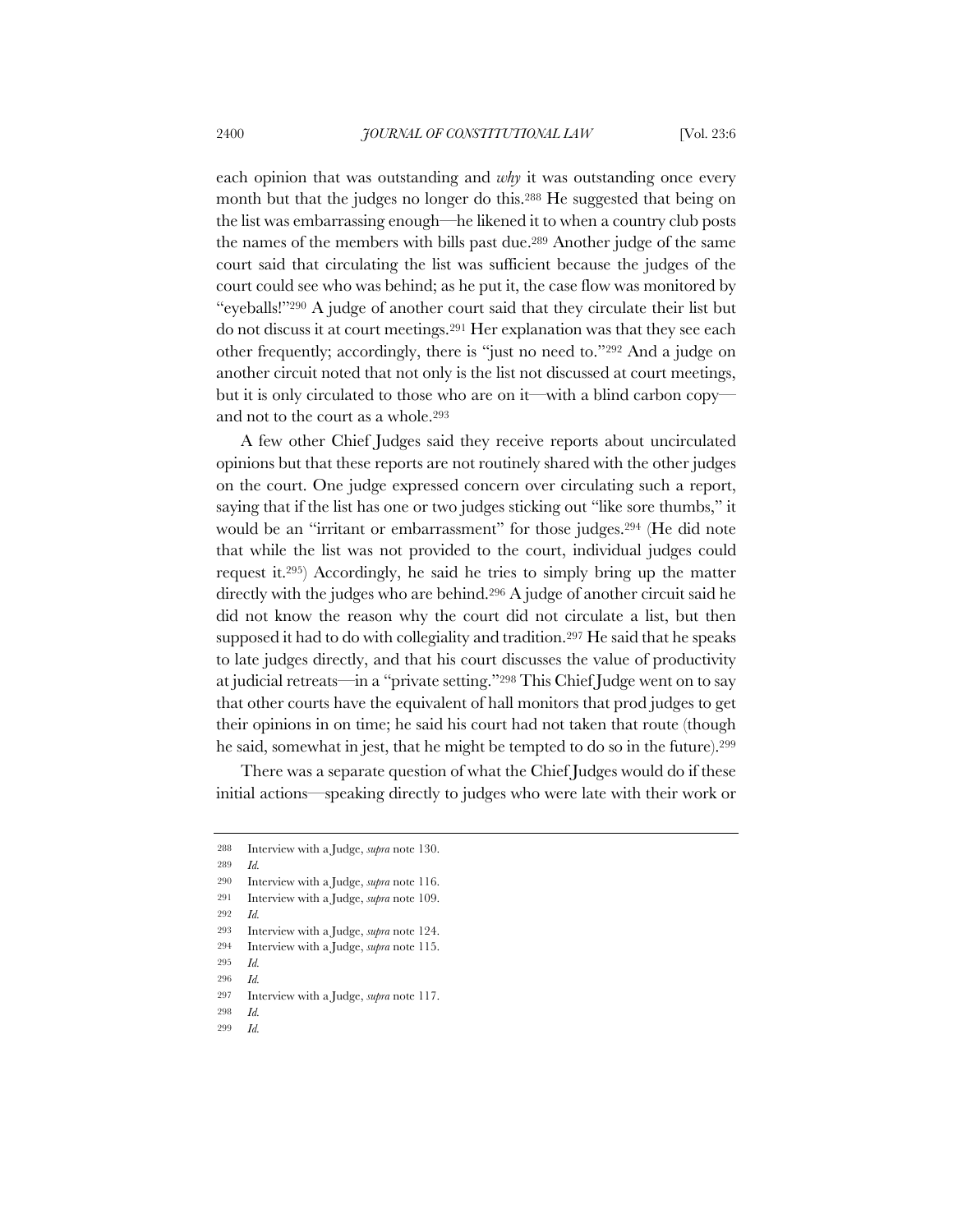circulating a list of uncirculated opinions (and their assigned authors)—were unsuccessful. One judge said that his rule was that you could not write an en banc decision if you had a backlog, as it was not fair to the rest of the court.300 A judge of another court said that he has told other panel members that he would not assign them anything to author for the sitting week so that they could catch up with their backlog—and that he found this strategy works as a form of peer pressure.301 A judge of another circuit noted that he can provide calendar relief to judges who are behind, though he made clear that this remedy is rarely used.302 He also mentioned (returning to internal court provisions) that if a judge has not circulated a dissent within a certain period of time, the panel can go ahead and file the majority opinion.303And a judge of another circuit said that they have an internal operating procedure stating that if a case goes beyond six months, the Chief Judge can reassign it.304 Furthermore, the Chief of that circuit has the authority to stop assigning the judge who is behind on their work to new argument dates.305 The judge added that the power has never been used, but it "sits there."306

Other responses seemed more remedial in nature, even if they had a deterrent effect. For example, one judge said that what he typically does is offer to take the late judge off the case assignment list until they are able to catch up.307 There are other available remedies in this circuit—for example, asking if the judge needs relief from a panel that considers motions and nonargument cases.308 But, in this judge's experience, simply having the conversation with the judge is what "gets the case out the door."309 Another judge described how he encouraged one particularly delinquent judge to take some time off in order to get his backlog down.310 This former Chief Judge said that the judge who was behind did so and said he would never have asked for the time but was very glad he had been given it.311

<sup>300</sup> Interview with a Judge, *supra* note 110.

<sup>301</sup> Interview with a Judge, *supra* note 112.

<sup>302</sup> Interview with a Judge, *supra* note 113. Other judges mentioned that they could take away sitting days as needed. *See, e.g*., Interview with a Judge, *supra* note 135.

<sup>303</sup> Interview with a Judge, *supra* note 113.

<sup>304</sup> Interview with a Judge, *supra* note 107. 305 *Id.*

<sup>306</sup> *Id.*

<sup>307</sup> Interview with a Judge, *supra* note 103.

<sup>308</sup> *Id.* 309 *Id.*

<sup>310</sup> Interview with a Judge, *supra* note 130.

<sup>311</sup> *Id.*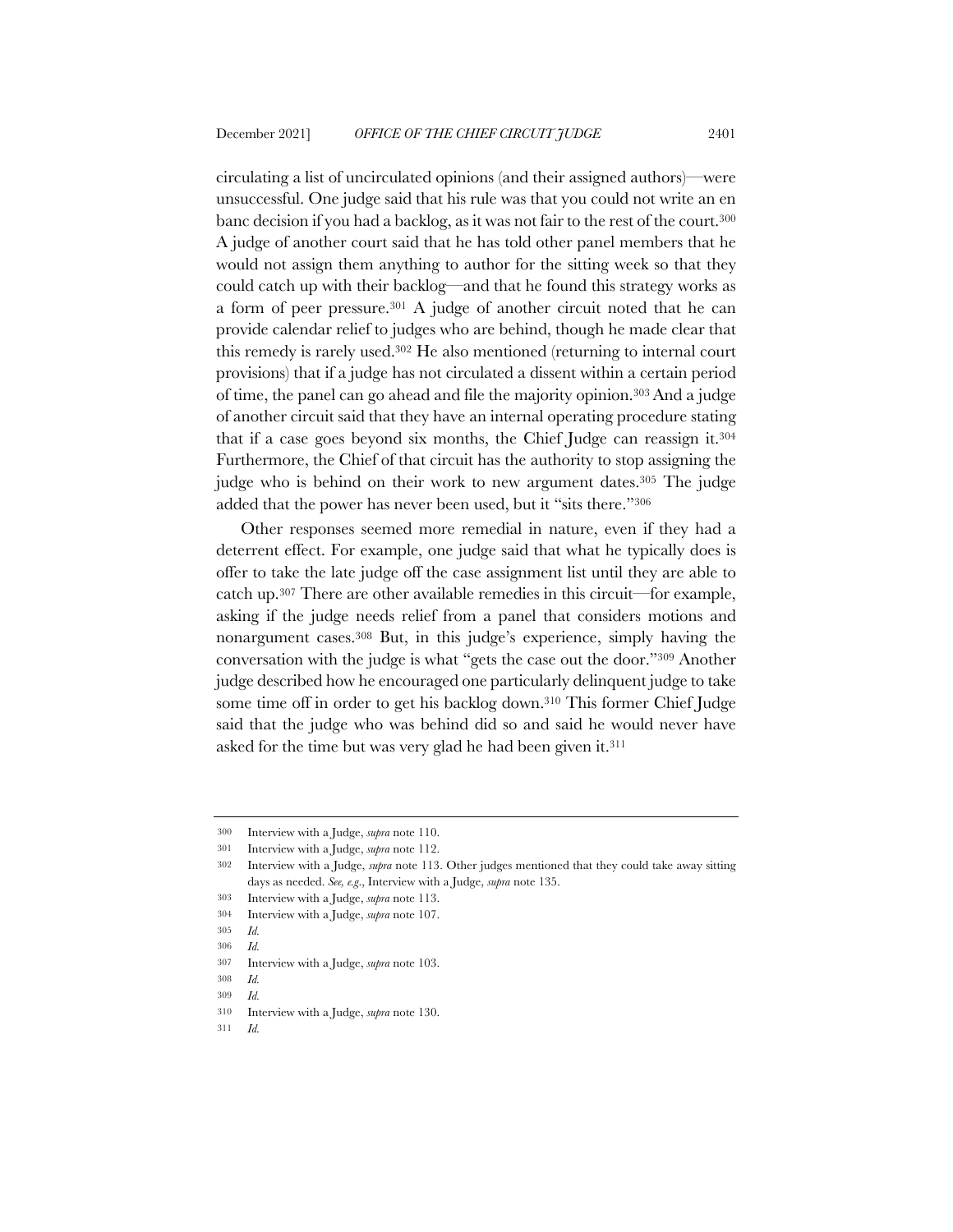In a similar vein, other judges mentioned offers of assistance to judges who were behind. One judge noted that she would call up a judge who was late with their work and offer to help, including sometimes taking the judge off the case rotation, and also provide additional law clerk assistance.312 She also mentioned that sometimes other judges took over opinions.313 And a judge of another circuit said that on one occasion he provided more assistance to a judge who was behind by assigning staff attorneys for support.314

## *f. Non-Case Related Work Matters*

Apart from case management matters, Chief Judges have a number of other responsibilities—from approving their court's budget to overseeing building renovations, from handling judicial misconduct complaints to hiring and terminating high-level court employees. With many of these responsibilities, some Chief Judges reported being more "hands on" than others, in part due to the circumstances of their court. What follows is a brief discussion of these topics, with an emphasis on what many judges agreed was the most difficult and unpleasant aspect of the job—handling judicial misconduct complaints.

For some of the Chief Judges, managing space and facilities is a significant part of their job and involves interacting quite a bit with the General Services Administration ("GSA"). One judge mentioned that during funding sequestration in particular, this part of his portfolio was considerable.<sup>315</sup> He went on to note that his circuit is geographically vast and has many rural areas, some of which have part-time courthouses<sup>316—</sup>and so there are substantial facility responsibilities that he has (that other Chief Judges, in smaller circuits, might not have). Another judge from a large circuit said that he is involved in decisions about space and facilities, and indeed, one of their projects is a space reduction initiative across the circuit.317 Even so, given the size of the circuit, he mentioned that they had about fifteen construction projects underway at that time.318 Another judge described spending a

<sup>312</sup> Interview with a Judge, *supra* note 141.

<sup>313</sup> *Id.* A judge of another circuit said that the same happens on her court—a judge will write an email that says, "I see you're far behind and why don't you let me take that case?" as the court overall is collegial. Interview with a Judge, *supra* note 135.

<sup>314</sup> Interview with a Judge, *supra* note 106.

<sup>315</sup> Interview with a Judge, *supra* note 108.

<sup>316</sup> *Id.*

<sup>317</sup> Interview with a Judge, *supra* note 113.

<sup>318</sup> *Id.*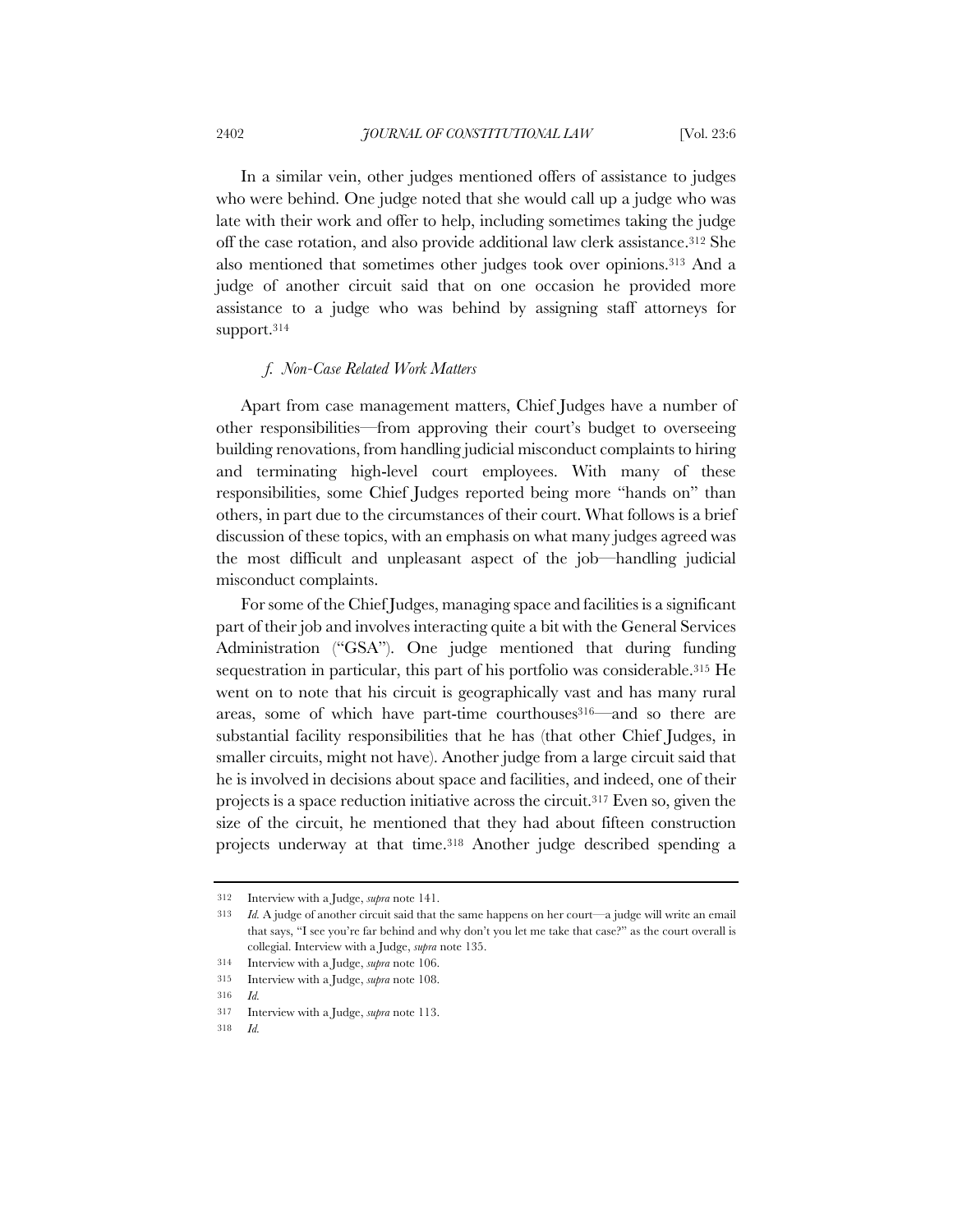significant portion of his time as Chief Judge focused on a major courthouse renovation, and regularly walking through the construction project and going over plans.319 A judge of another circuit noted that her court has historic buildings and that, given their location, they can have security issues—and so she is often in contact with GSA.320 But other judges described overseeing buildings and improvements as less time-consuming. One noted, for example, that much of this work goes through the Circuit Executive's Office; space allotment and approval of projects have to come through the Chief Judge but he has only had to approve a few requests for projects of late.321

The Chief Judge is also responsible for approving the Court's spending plan. Overall, most of the judges reported that this was not a particularly time-intensive job. As one Chief Judge said, the budgetary role is quite limited—they are provided a set amount of money from Washington and have certain categories of budgetary allocation where there is some discretion but not much.322 He added that his court has a Budget Committee on which he sits, which also includes the next two Chief Judges and one other judge but the task is not time-consuming.323 Another Chief Judge said that the budget is largely in the hands of his court's Circuit Executive, though the two discuss it.324 He added that there are unit heads who have their own budgets as well and that he meets with them a few times a year to discuss them.325 Another judge reported that he probably has a half dozen meetings a year between him, the Circuit Executive, and the unit heads, to develop the next year's budget and to see where they are "in appropriate stewardship" of the current year's budget.326 Still, he noted that, with experienced executives, he does not have to be as hands-on with the budget as he was earlier in his term.327

Another judge noted that she generally does not play a large role with respect to her court's budget, but said that how time-consuming the job is depends upon the circumstances of the court.328 She told us that her court was

<sup>319</sup> Interview with a Judge, *supra* note 120.

<sup>320</sup> Interview with a Judge, *supra* note 109

<sup>321</sup> Interview with a Judge, *supra* note 104.

<sup>322</sup> Interview with a Judge, *supra* note 140.

<sup>323</sup> *Id.*

<sup>324</sup> Interview with a Judge, *supra* note 105.

<sup>326</sup> Interview with a Judge, *supra* note 103.

<sup>327</sup> *Id.*

<sup>328</sup> Interview with a Judge, *supra* note 119.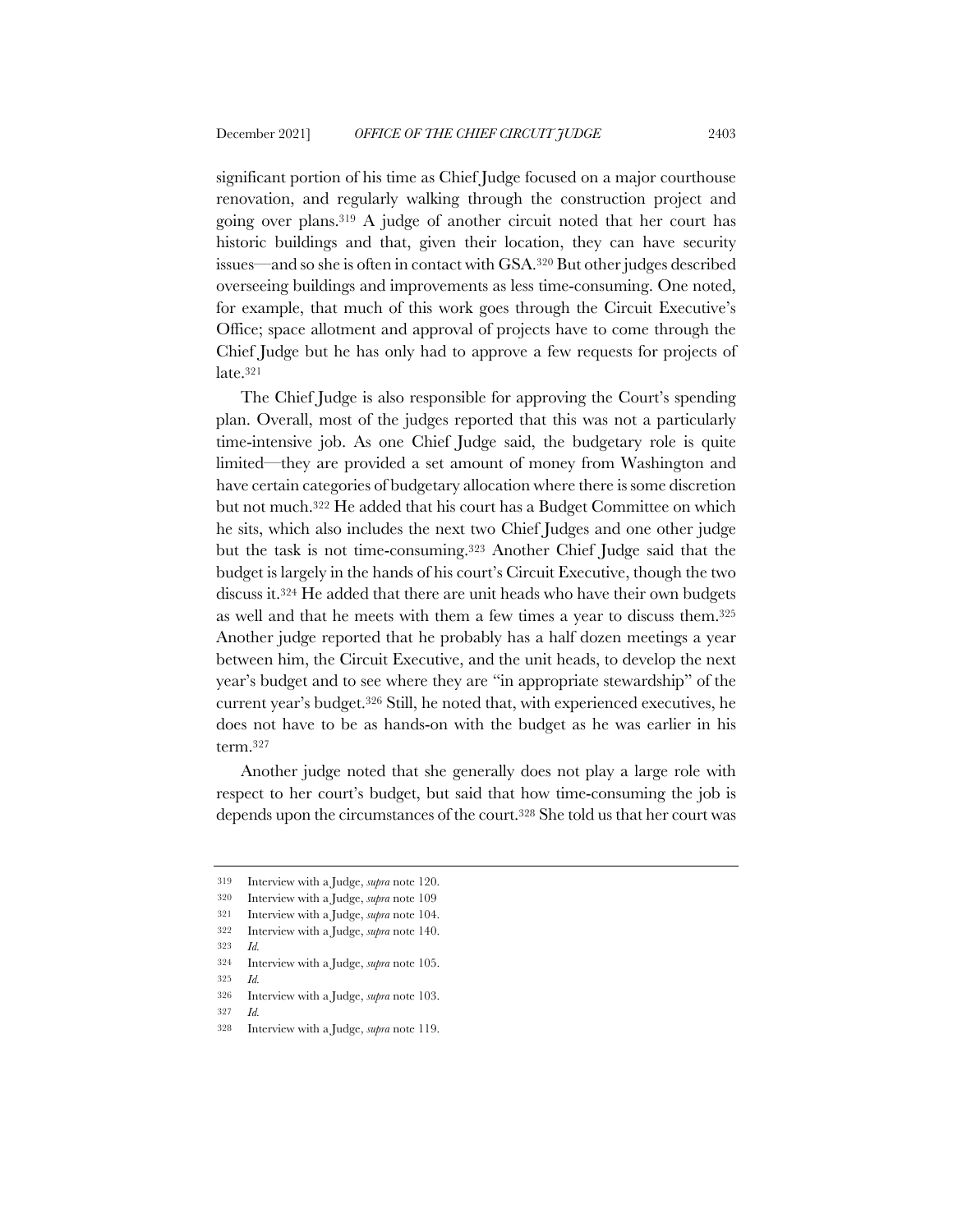audited recently and so she had to take time to meet with their auditors.329 She further noted that during government shutdowns, some matters had been quite consuming, and she was very involved in adopting belt-tightening measures.330 Another judge made a similar point—that dealing with sequestration and shutdown posed unusual obstacles and required him to be a bit more proactive in those instances.331 But usually, he regarded the budget as an administrative matter.332 And indeed, the more common response from judges was that, as one judge said, there is an oversight function to perform but most of the budget is worked up by the Circuit Executive.333

One area that *does* demand the Chief Judge's attention—and that was universally described as one of the most difficult aspects of the job—is handling judicial misconduct complaints. As one judge said by way of summarizing the duties, the Chief Judge is responsible for reviewing and rendering decisions in all complaints filed under Rule 6 of the Rules for Judicial-Conduct and Judicial-Disability Proceedings, reviewing nonconforming complaints under Rule 5, determining whether to initiate complaints under Rule 5, and serving on any special investigating committee appointed under Rule 12.334

The judges noted different practices for handling the complaints. One judge said that the Circuit Mediation and Judicial Support Office assists her in these duties, including initial review and recommendations for routine complaints.335 A judge of another circuit noted that complaints go through his court's senior motions group within the Staff Attorney's Office.<sup>336</sup> That Office has a few attorneys who write a memo and a proposed order and send them to the Chief Judge, who then handles the matter himself.337 And another judge noted that for a long time the Circuit Executive would look at the files and the Chief Judge would be the final reviewer.338

Several judges noted that the majority of the complaints they review are without merit, but that a few matters can be difficult. One judge said it is a challenge, before adding that the vast majority of the complaints are

332 *Id.*

- 337 *Id.*
- 338 Interview with a Judge, *supra* note 119.

<sup>329</sup> *Id.*

<sup>330</sup> *Id.*

<sup>331</sup> Interview with a Judge, *supra* note 115.

<sup>333</sup> Interview with a Judge, *supra* note 104.

<sup>334</sup> Interview with a Judge, *supra* note 135.

<sup>336</sup> Interview with a Judge, *supra* note 105.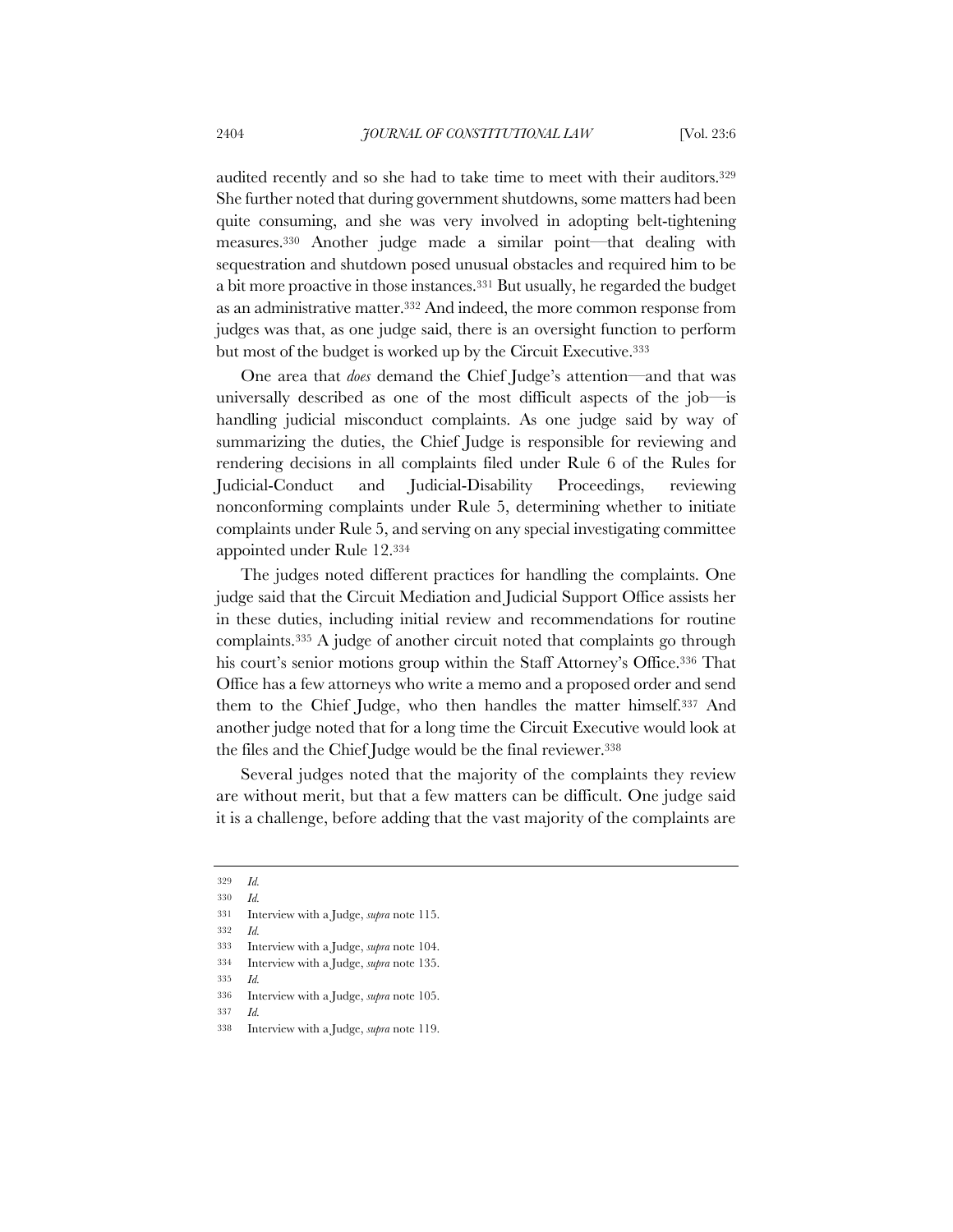straightforward—the complainant is simply annoyed that the District Judge did not rule their way.339 Still, this judge noted that she had had to convene investigating committees for several serious matters.340 Another judge made the same point, suggesting that ninety-nine percent of the complaints are filed by individuals who are upset about the merits ruling, but that the remaining one percent of complaints are quite trying.341 He added that he thought handling those complaints presented the "toughest" part of being Chief Judge.342 A judge of a larger circuit said that one year they had received as many as 300 complaints.343 He went on to say that most of them were frivolous; but, he mentioned that they had received a small number of complaints that were serious and that these were the least pleasant part of the job.344

This same judge discussed the difficulty around calls that an older judge might be "slipping."345 Another judge echoed this point, saying that he thought the single most important task of the Chief Judge is persuading "over-the-hill" judges to retire.346 He said this was less of an issue with judges who had taken senior status because they rely upon certification, and if he thought someone was not up to the job, he would tell them to get an exam to screen for dementia.347 The larger problem was with judges who refused to take senior status, and he noted the efforts on the part of other judges (and himself) to "ease out" judges in this category.<sup>348</sup>

The final topic we discussed in the vein of non-case-related work was the hiring and termination of employees. By and large, the judges said that they did not usually become involved in personnel issues—though many noted that they were directly involved in hiring unit heads. One judge said that he had hired his court's Clerk of Court, Librarian, and Senior Staff Attorney.349 He added that because he works so closely with them, he could not imagine delegating that function to someone else.350 Another judge noted that he was

- 343 Interview with a Judge, *supra* note 113.
- 344 *Id.*
- 345 *Id.*

- 347 *Id.*
- 348 *Id.*
- 349 Interview with a Judge, *supra* note 103.
- 350 *Id.*

<sup>339</sup> *Id.*

<sup>340</sup> *Id.*

<sup>341</sup> Interview with a Judge, *supra* note 116.

<sup>346</sup> Interview with a Judge, *supra* note 107.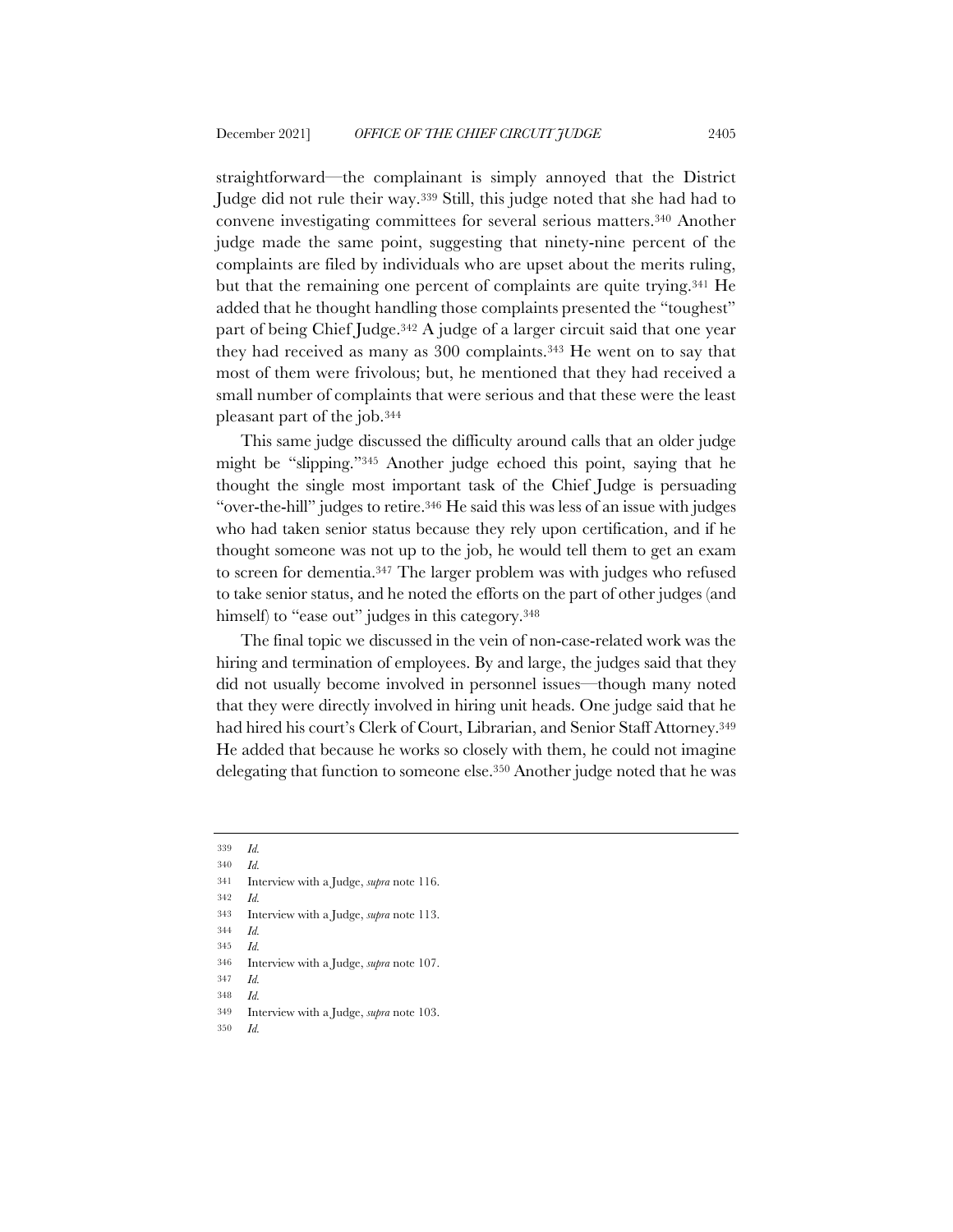involved in selecting his circuit's Clerk of Court and Circuit Executive.351 And another judge noted that he usually interviews high-level employees (and that if a high-level employee is to be terminated, that decision is run by him).<sup>352</sup> One other judge noted that it is only when there is a major appointment of some sort that he might get involved, though he does like to look over the resumes of those applying for positions.<sup>353</sup> And another judge expressed a similar view, noting that she usually leaves personnel matters to the Circuit Executive and Clerk of Court but, for example, likes to look over resumes when the court is hiring senior staff attorneys; she reviews who is being brought on.354

### *g. Describing the Committee Structures*

The Chief Judge has an important role in determining what court committees there will be and which judges will serve on them. A few judges described these decisions as residing solely with the Chief. As one judge said, if he thinks they need a new committee, he forms it and assigns judges to it.355 Another judge said that committee membership is completely up to the Chief Judge.356 He then added that his circuit has a relatively small number of committees and they are currently examining their committee structure.357 But overall, he said that the Chief Judge picks the chair and the members of each committee.358 And another judge noted that he inherited a set of committees from his predecessors, though he did create one new one.359 He further noted that he has the authority to appoint judges to those committees and does so.360

A few other judges described the input they receive from others when making committee decisions. One judge said that he receives recommendations for membership of his court's committees from the Circuit Executive and Special Assistant to the Chief Judge (the equivalent of a chief of staff), and he oversees all of this.361 Another judge said that his predecessors

- 356 Interview with a Judge, *supra* note 105.
- 357 *Id.*
- 358 *Id.*

<sup>351</sup> Interview with a Judge, *supra* note 106.

<sup>352</sup> Interview with a Judge, *supra* note 113.

<sup>353</sup> Interview with a Judge, *supra* note 140.

<sup>354</sup> Interview with a Judge, *supra* note 119.

<sup>355</sup> Interview with a Judge, *supra* note 117.

<sup>359</sup> Interview with a Judge, *supra* note 140.

<sup>361</sup> Interview with a Judge, *supra* note 104.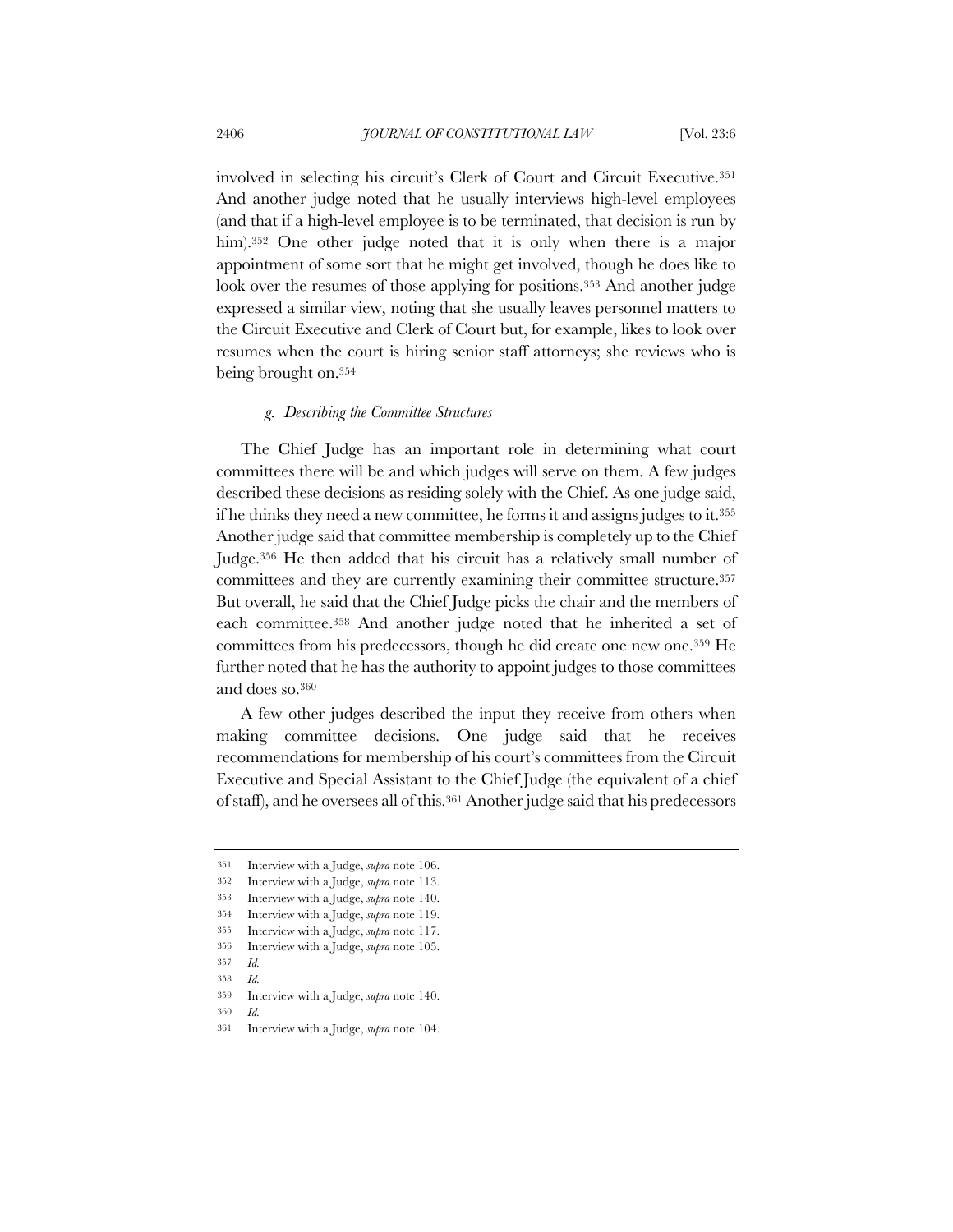had set up committees and had decided who would be on them.362 For his part, while he has come up with ideas for committees, he has always sought the approval of the judges of his court before establishing any (though he names the judges who will serve on the committee and no one objects).363

There were two particular points of variation in the committee structures of the circuits that stood out. One was the practice of one of the larger circuits of designating judges to be what are called "court proctors" for different administrative areas.364 The Chief Judge explained that these positions might be best understood as liaisons.365 And so, if a judge has an issue that pertained to the Clerk's Office, rather than call the Clerk's Office directly, that judge could call the proctor supervising that Office (and the protector could then decide to take the matter to the Clerk).366 The Chief Judge explained that the proctor system was established so that the unit heads would not become overwhelmed with different, conflicting requests.367 It further appeared to be a way for the Chief Judge to delegate some tasks—for example, one of the proctors is responsible for reminding judges if they are behind on opinions.368 The Chief Judge determines which judges will serve as proctors.369 No other circuits reported having comparable positions.

The other important point of variation was that some, but not all, of the Chief Judges noted that their court has an Executive Committee of judges to assist the Chief Judge. One Chief Judge who reported having such a committee in his circuit explained that it has seven members, including the person next in line to be Chief Judge, and that they have meetings four times a year.370 Another judge added that the same Executive Committee has a membership that is ratified by the entire court, and that an effort is made to ensure that different viewpoints are represented.371 On the whole, he explained, the Committee is able to resolve a number of issues and not concern the rest of the court.372

A few other judges noted that their circuits also have Executive Committees, though they are smaller in size. One judge noted that the

363 *Id.*

369 *Id*.

<sup>362</sup> Interview with a Judge, *supra* note 103.

<sup>364</sup> Interview with a Judge, *supra* note 135.

<sup>365</sup> *Id.*

<sup>366</sup> *Id.*

<sup>367</sup> *Id.*

<sup>368</sup> *Id.*

<sup>370</sup> Interview with a Judge, *supra* note 113.

<sup>371</sup> Interview with a Judge, *supra* note 110.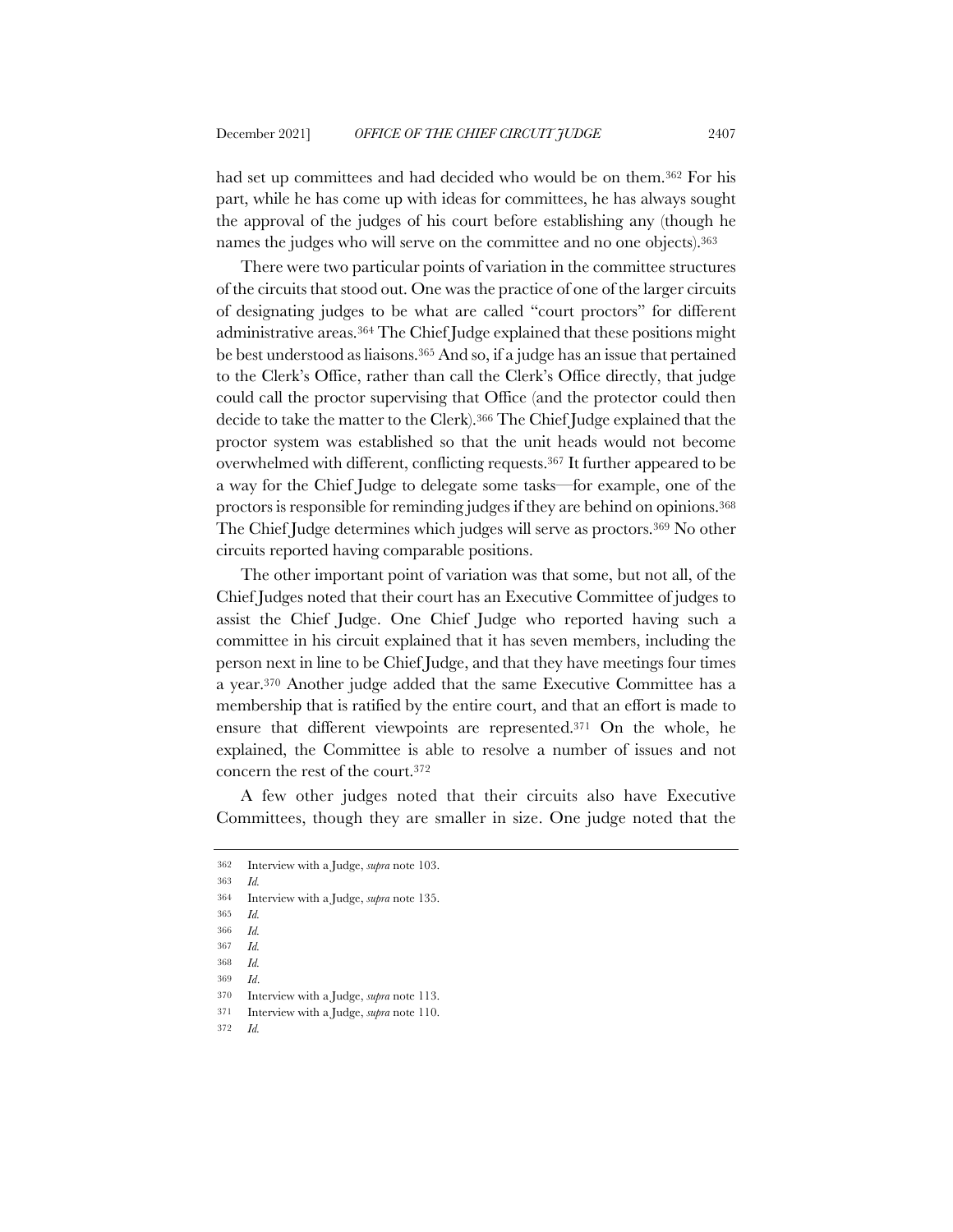Executive Committee for his court is composed of five members—the Chief Judge and then the next four judges in seniority.373 A judge of another circuit said that his Executive Committee is composed of the prior two Chief Judges (and himself).374

Several other Chiefs reported not having a formal Executive Committee. One judge responded that he consulted with former Chief Judges when there were questions that were new to him, particularly administrative issues, but that he did not have an Executive Committee as such.375 A judge of another circuit also said he has no Executive Committee; he then added that his court is not particularly large and their judges are fairly accessible, and so there is no need.376

## *h. Fostering Collegiality*

As noted earlier, all of the Chief Judges stated that fostering collegiality among the members of their court was an important part of their role. That said, there were substantial differences in how Chief Judges approached this responsibility. Some emphasized holding social functions outside of the courtroom setting, while others emphasized the need to reduce friction when deciding cases. But there was general agreement that, in the words of one judge, a noncollegial court is like a bad marriage—that is, something to be avoided if at all possible.377

What follows is a discussion of what different Chief Judges do to foster collegiality on their court. But it is worth appreciating at the outset just how important the differences in the circuits are for these purposes. First, and most plainly, the circuits are of different sizes, and trying to foster collegiality among the fifty judges of the Ninth Circuit (active and senior) is a different task than trying to do the same among the ten judges of the First Circuit. This is not to say that one is easier than another—indeed, a judge of a larger circuit commented that some would argue it is a little easier to stay collegial on a big court since the judges do not see each other every day378—but

<sup>373</sup> Interview with a Judge, *supra* note 112.

<sup>374</sup> Interview with a Judge, *supra* note 115.

<sup>375</sup> Interview with a Judge, *supra* note 124.

<sup>376</sup> Interview with a Judge, *supra* note 108.

<sup>377</sup> Interview with a Judge, *supra* note 105.

<sup>378</sup> Interview with a Judge, *supra* note 113. In the same vein, a judge of a smaller circuit said that there is closer personal contact in the smaller circuits, so "you have to pay attention to that." Interview with a Judge, *supra* note 141.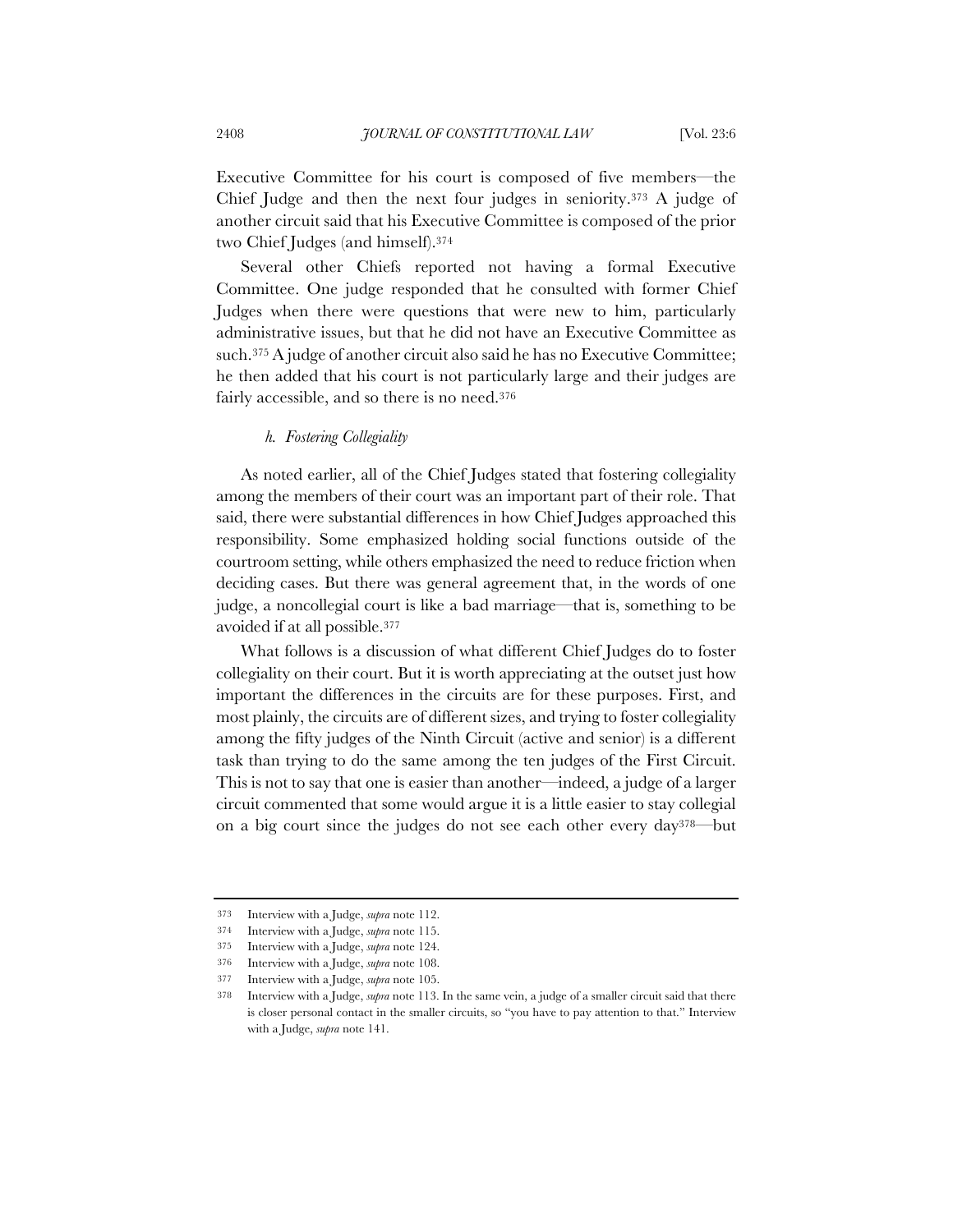rather to appreciate that they are different in meaningful (and not always obvious) ways.

Second, in some circuits, many, if not all, of the judges have chambers in the same courthouse. By contrast, in other circuits, the judges are spread out across several states. Proximity (or lack thereof) can also impact collegiality. One judge, describing the way he tried to diffuse tension with other judges, said he would walk down the hallway to another judge's chambers and meet face to face, noting the advantage of being in the same building.379 This possibility is not available to all Chief Judges. On the other hand, a judge from a circuit that has all of its judges in the same courthouse noted that his colleagues rarely get together for dinners because there is an interest in going home, and seeing family at the end of the day.380 He pointed out that in the circuits where judges have to travel for sittings, the judges are all away from home and they have a ready-made occasion for coming together over dinner.381

Third, a court may have set court weeks for oral arguments before several panels, during which all of the judges of the court come to one location. Some, however, have one-panel sittings throughout much of the year, with some judges hearing cases during the first week of the month, some during the second, and so forth. Plainly, these differences in calendars affect the availability of all judges to get together for social events, such as dinners the evening before or after sittings.

Fourth, differences in the composition of the courts can affect collegiality—including how many judges have young children, and how many have spouses who work. One judge noted that her court used to have certain social events—say, lunch on argument days—but some of those practices have diminished as there are more out-of-town judges who want to get home to their families.382 A judge of another circuit said that judges of his court used to bring their spouses to sitting weeks (which was helpful for building collegiality) but that this is less true now that many of the judges have working spouses.383

<sup>379</sup> Interview with a Judge, *supra* note 124. Similarly, one judge said that a big part of the job is walking the halls. He added that he is able to walk the halls because he and his colleagues are all in one place. Interview with a Judge, *supra* note 104.

<sup>380</sup> Interview with a Judge, *supra* note 104.

<sup>381</sup> *Id.*

<sup>382</sup> Interview with a Judge, *supra* note 119.

<sup>383</sup> Interview with a Judge, *supra* note 117.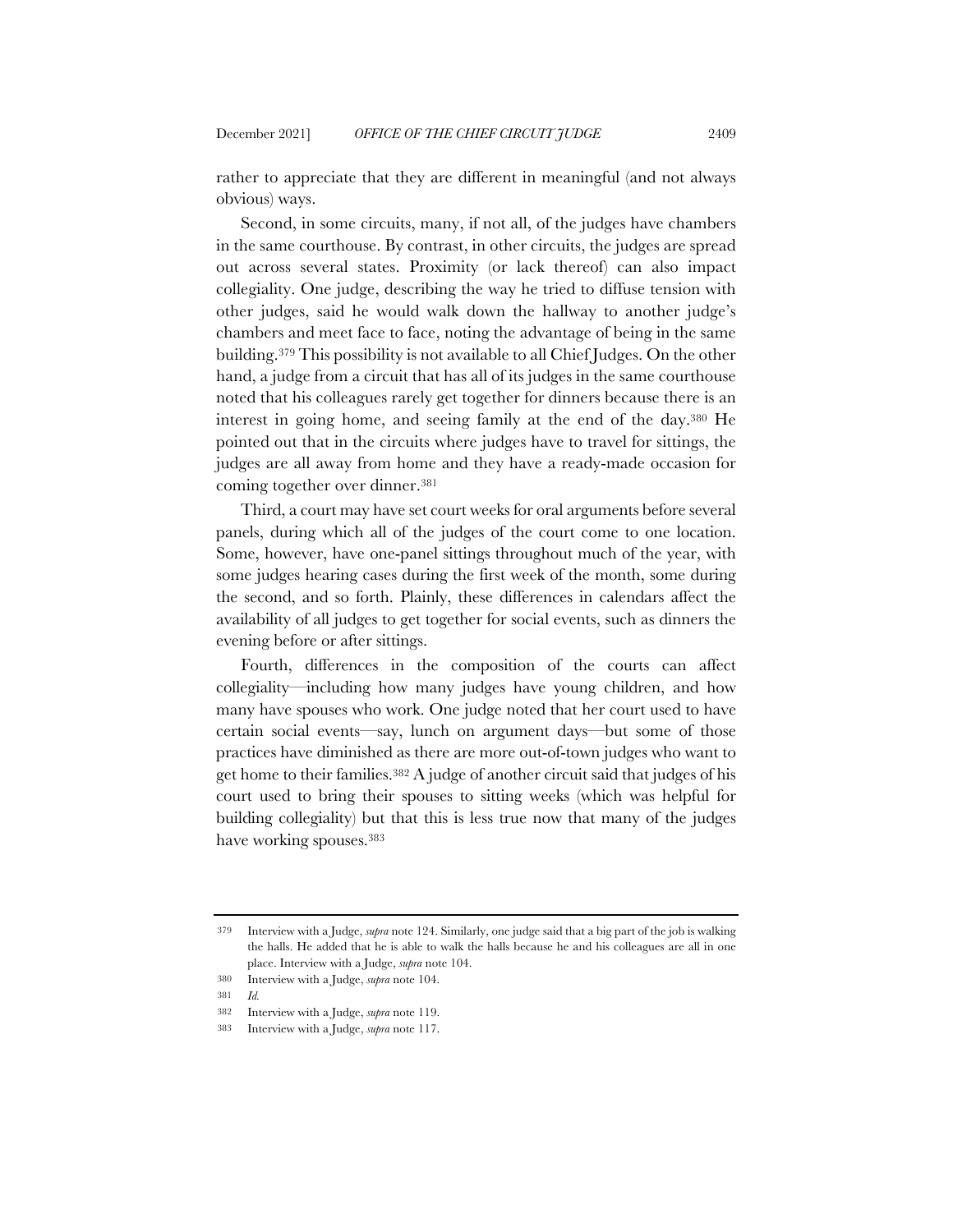Appreciating these key differences between circuits, many of the judges we interviewed spoke of social events that they organize to foster collegiality, including court dinners, 384 lunches, 385 and retreats. 386 Specifically, one judge said that it has been helpful to have dinners with panel members when they come together for a sitting—he called it an incredible success at encouraging collegial behavior.387 He also revitalized his court's Social Committee, which has planned numerous gatherings for the judges.<sup>388</sup> This same judge added that he felt if you get people together in a social setting, it is harder to fight the next day.389 With that in mind, he usually has a lunch in the judges' lounge before an en banc argument so that the judges have to interact socially—"it just takes the edge off the argument," he said.390 A judge of another court similarly mentioned having a court dinner (where spouses or guests are invited) the evening before en banc arguments.391 This judge also noted having an annual judges-only retreat where they discuss court matters but also try to engage in leisure activities so that they may get to know each other better socially.392 A judge of another court said that they have chambers dinners—dinners with a few judges and their law clerks—during sitting weeks.393 They also have a fall dinner that honors all of the law clerks, where the entire court comes together.<sup>394</sup> This judge added that the judges of his court make it a point to recognize and honor the personal side of life, too (say, if there was recently a wedding or birth in a judge's family) and so, he concluded, people feel connected in that regard.395 A judge of a larger circuit stressed how critical collegiality is for the judges on his court, given

<sup>384</sup> For example, one judged reported that his court had dinners together every six months. Interview with a Judge, *supra* note 107. Another said that his court has dinners around their court meetings, which are held quarterly. Interview with a Judge, *supra* note 140.

<sup>385</sup> For example, one judge said that, prior to the onset of the pandemic, her court used to have lunch together every day during a sitting week. Interview with a Judge, *supra* note 141. A judge of another circuit mentioned a former Chief Judge organizing weekly lunches for judges who are in town and for those who have come from out of town for a sitting. Interview with a Judge, *supra* note 140.

<sup>386</sup> For example, one judge noted that he had organized a retreat every year when he was Chief Judge that lasted at least two days. But, he added that this tradition has always been left to the Chief Judge and has not been continued. Interview with a Judge, *supra* note 106. A judge of another court said that his court holds retreats once every several years. Interview with a Judge, *supra* note 140.

<sup>387</sup> Interview with a Judge, *supra* note 105.

<sup>388</sup> *Id.*

<sup>389</sup> *Id.*

<sup>390</sup> *Id*.

<sup>391</sup> Interview with a Judge, *supra* note 135.

<sup>392</sup> *Id.*

<sup>393</sup> Interview with a Judge, *supra* note 116.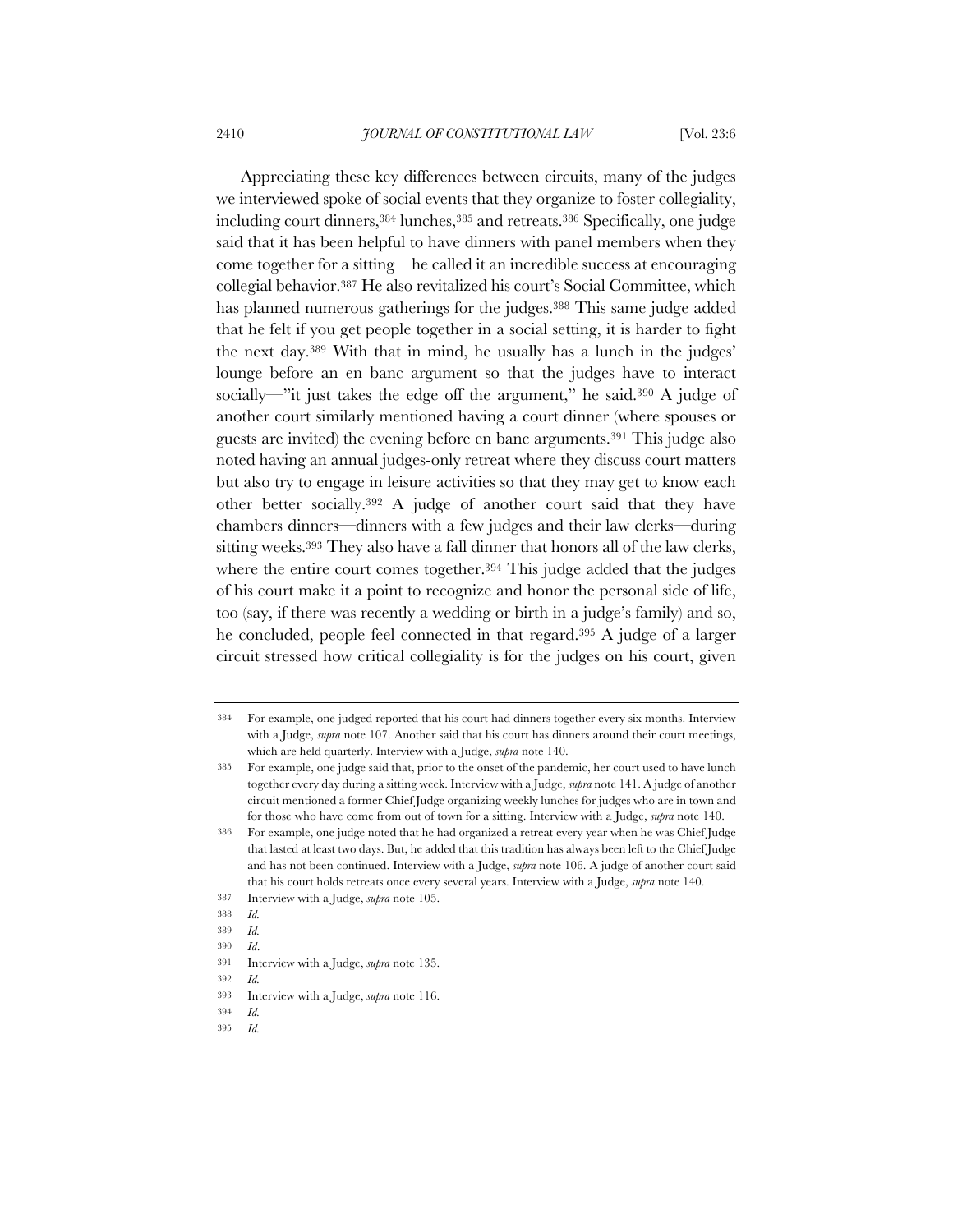their size.396 He noted that his court gets together once a year for a retreat (with spouses) and he said that this event has been important in trying to keep everyone connected.397 He added that he personally tries to check in on judges to make sure that they are connecting on a human level, not just a judge level.398

One former Chief Judge said that he tried to ensure that when the court got together, it would be in a celebratory or "feel-good setting."399 He mentioned, as examples, holding an annual dinner with law clerks, a dinner with Justices of a state supreme court, and a holiday party.<sup>400</sup> His point was that if every meeting of the court could be in a positive setting, that helped to build the collegiality of the court as a whole.401 A judge of another court made a similar point. He noted the various events that his court hosts for the judges—including a court dinner every fall, and a number of ceremonial events, including investitures.402 In his words, those latter events in particular become a "celebration of the court family."403 Another judge also described the importance of having his court come together for an annual dinner in similar terms—as he put it, it was a chance to bring together the entire "court family."404

A few of the judges spoke of fostering collegiality not in the context of social events but rather in the context of deciding cases. For example, one judge mentioned that it is important to decide only the issue that is dispositive to the case, not a broad array of issues, as this will reduce acrimony.405 This judge also stressed the importance of "de-snarking" opinion language.406 He discussed how judges can get caught up in the heat of going back and forth when writing majority opinions and dissents, and how critical it is to reread them in the cold light of the morning and strike hostile language.407

- 406 *Id.*
- 407 *Id.*

<sup>396</sup> Interview with a Judge, *supra* note 113. A judge of the same court noted that when the court was smaller, they used to meet for lunch every day. When their court was expanded, they couldn't have everyone to the court at the same time. Interview with a Judge, *supra* note 110.

<sup>397</sup> Interview with a Judge, *supra* note 113.

<sup>398</sup> *Id.*

<sup>399</sup> Interview with a Judge, *supra* note 130.

<sup>400</sup> *Id.*

<sup>401</sup> *Id.*

<sup>402</sup> Interview with a Judge, *supra* note 124.

<sup>403</sup> *Id.*

<sup>404</sup> Interview with a Judge, *supra* note 108.

<sup>405</sup> Interview with a Judge, *supra* note 124.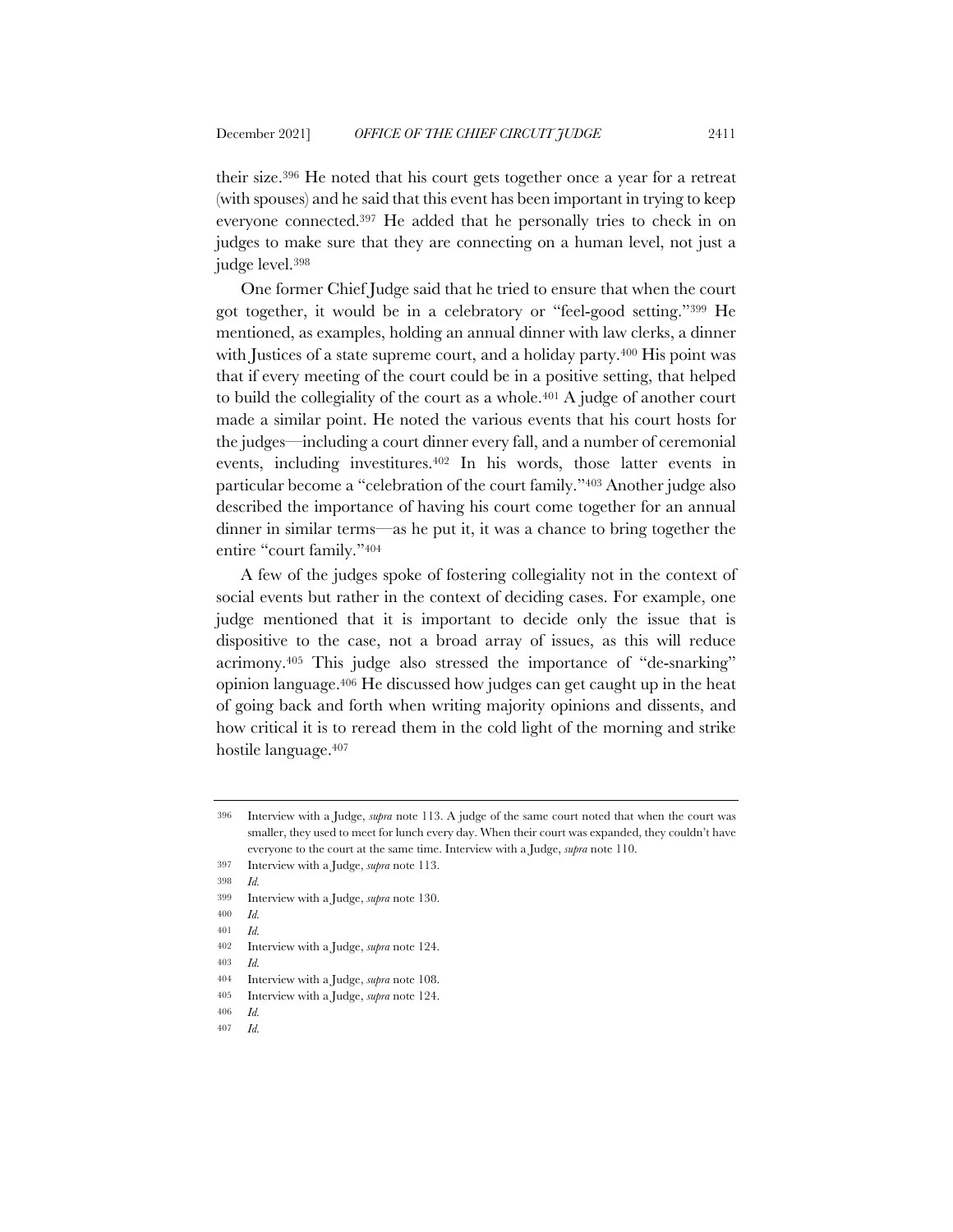And a few others spoke of fostering collegiality by limiting court meetings. As one judge said, the primary approach he took to fostering collegiality was to get management issues "out of people's hair" and not have them discuss issues that were not judicial.408 A judge of another court had the same philosophy.409 He said that as Chief Judge, he tried to promote collegiality by holding meetings to a minimum, because meetings were either "unbearably tedious" or "unbearably contentious."<sup>410</sup>

Several of the judges stressed the importance of impressing upon new members of the court the value of collegiality. One judge said that every time a new member joins the court, it becomes a different court, and the challenge is to maintain their shared sense of collegiality.411 He added that this is something that he thinks about a great deal.<sup>412</sup> One judge said that he had recently met with the new members of his court to stress the importance of collegiality.413 Another said he had done the same as Chief Judge, in order to convey that collegiality and the "family-sense" of the court is very important.414 He added that it is much easier to have these conversations at the beginning of a judge's time, when there is nothing "on the table," as it were.415 And yet another judge mentioned that his court was planning to meet together in a relaxed setting with the new judges to help them as they transition onto the court and to help preserve the court's norms.416

And a few of the judges spoke of how vital it is for the Chief Judge to model collegiality and be seen as an honest broker. Specifically, one judge mentioned that an important role of the Chief is to lead by example in collegiality and temperament.417 Another said a Chief Judge needs to be understood as a neutral person in the process—and not to put their thumb on the scale one way or another.418 The thought was that the Chief Judge being perceived in this way was a key part of building the collegiality of the court.

Ultimately, many of the judges reflected on the value of collegiality, likening the relationship with other judges again to familial bonds and even

412 *Id.*

<sup>408</sup> Interview with a Judge, *supra* note 107.

<sup>409</sup> Interview with a Judge, *supra* note 130.

<sup>410</sup> *Id.*

<sup>411</sup> Interview with a Judge, *supra* note 115.

<sup>413</sup> Interview with a Judge, *supra* note 113.

<sup>414</sup> Interview with a Judge, *supra* note 124.

<sup>416</sup> Interview with a Judge, *supra* note 140.

<sup>417</sup> Interview with a Judge, *supra* note 135.

<sup>418</sup> Interview with a Judge, *supra* note 105.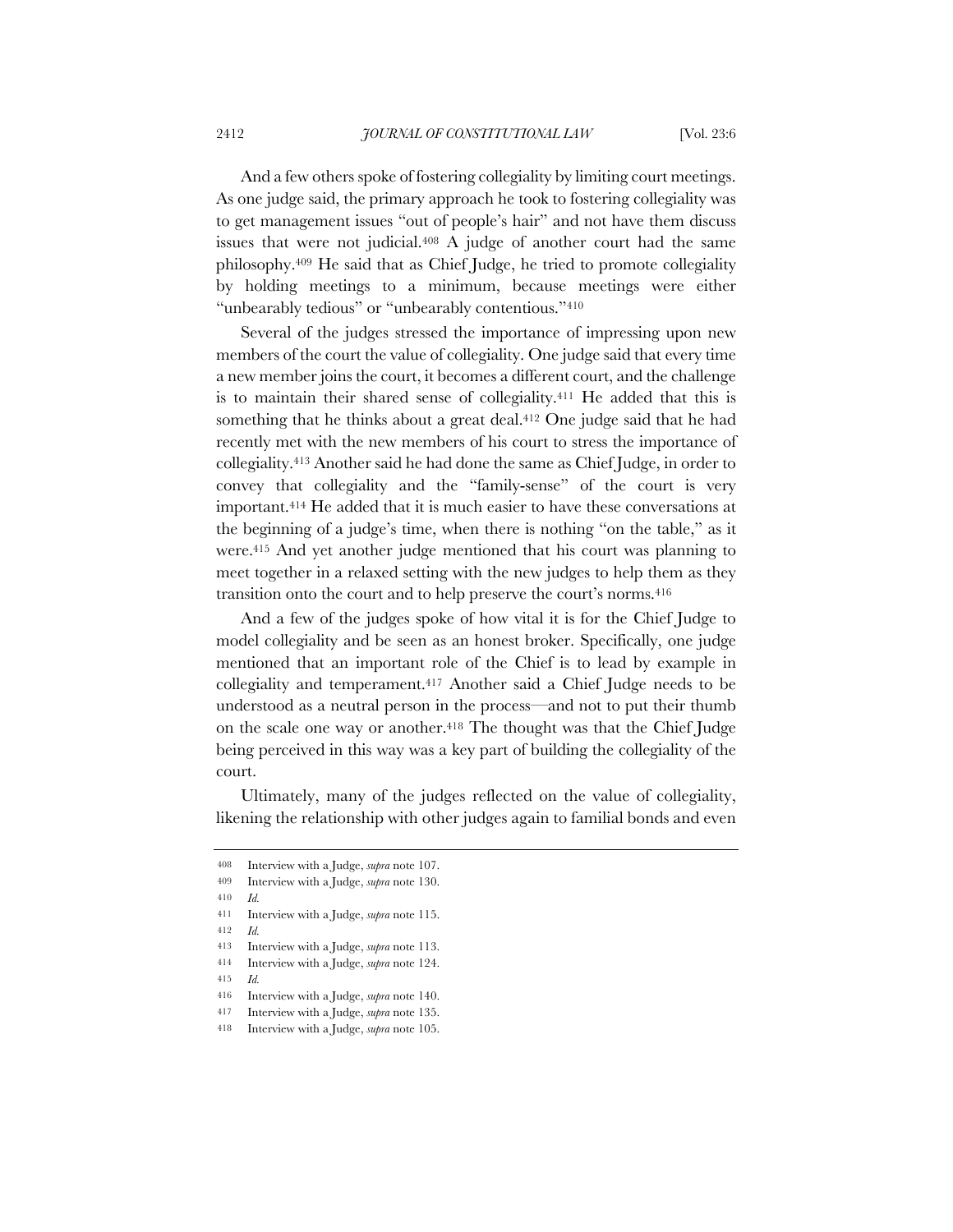marriage. One judge said that when she came to the court, her first reaction was that she did not need any new friends, but she later came around to the view that these are the people she is going to grow old with.419 And another said that the judges of the court can become scorpions in a bottle and some circuits have had that regrettable experience and it can be difficult to "dig out of that."420 He concluded by saying that even a forced marriage can be a happy marriage.421

#### *i. Describing Outward-Facing Responsibilities*

After asking the judges about their internal court responsibilities (from overseeing the calendar to fostering collegiality among the members of their court), we asked them about their outward-facing responsibilities. Specifically, we asked them about their role concerning the Circuit Judicial Council, the U.S. Judicial Conference, bar association meetings, and the like. Regarding the Circuit Judicial Council and the U.S. Judicial Conference, the responses were fairly uniform.

One judge said that she sets the dates for the two Circuit Judicial Council meetings per year—one in the fall and one in the spring.422 If interim meetings are necessary, she said that she calls those.423 She also determines the agenda and leads the Council meeting.424 Several other judges reported the same. One said that in cooperation with his Circuit Executive, he sets the agenda.425 And another stated that he sets the agenda for his Circuit's Judicial Council meetings and presides at them.426

On the topic of the U.S. Judicial Conference, several of the judges said that the meetings themselves are not particularly time-consuming, but that one has to prepare by going through all of the reports beforehand, and that could take a few days.427 But what clearly affected each judge's role concerning the U.S. Judicial Conference was their committee assignments. Several judges noted that their Chief Judge workload increased when they were appointed to the Conference's Executive Committee.<sup>428</sup> But they also

<sup>419</sup> Interview with a Judge, *supra* note 109.

<sup>420</sup> Interview with a Judge, *supra* note 117.

<sup>421</sup> *Id.*

<sup>422</sup> Interview with a Judge, *supra* note 135.

<sup>423</sup> *Id.*

<sup>424</sup> *Id.*

<sup>425</sup> Interview with a Judge, *supra* note 113.

<sup>426</sup> Interview with a Judge, *supra* note 116.

<sup>427</sup> *See, e.g*., Interview with a Judge, *supra* note 140.

<sup>428</sup> *See, e.g*., Interview with a Judge, *supra* note 124.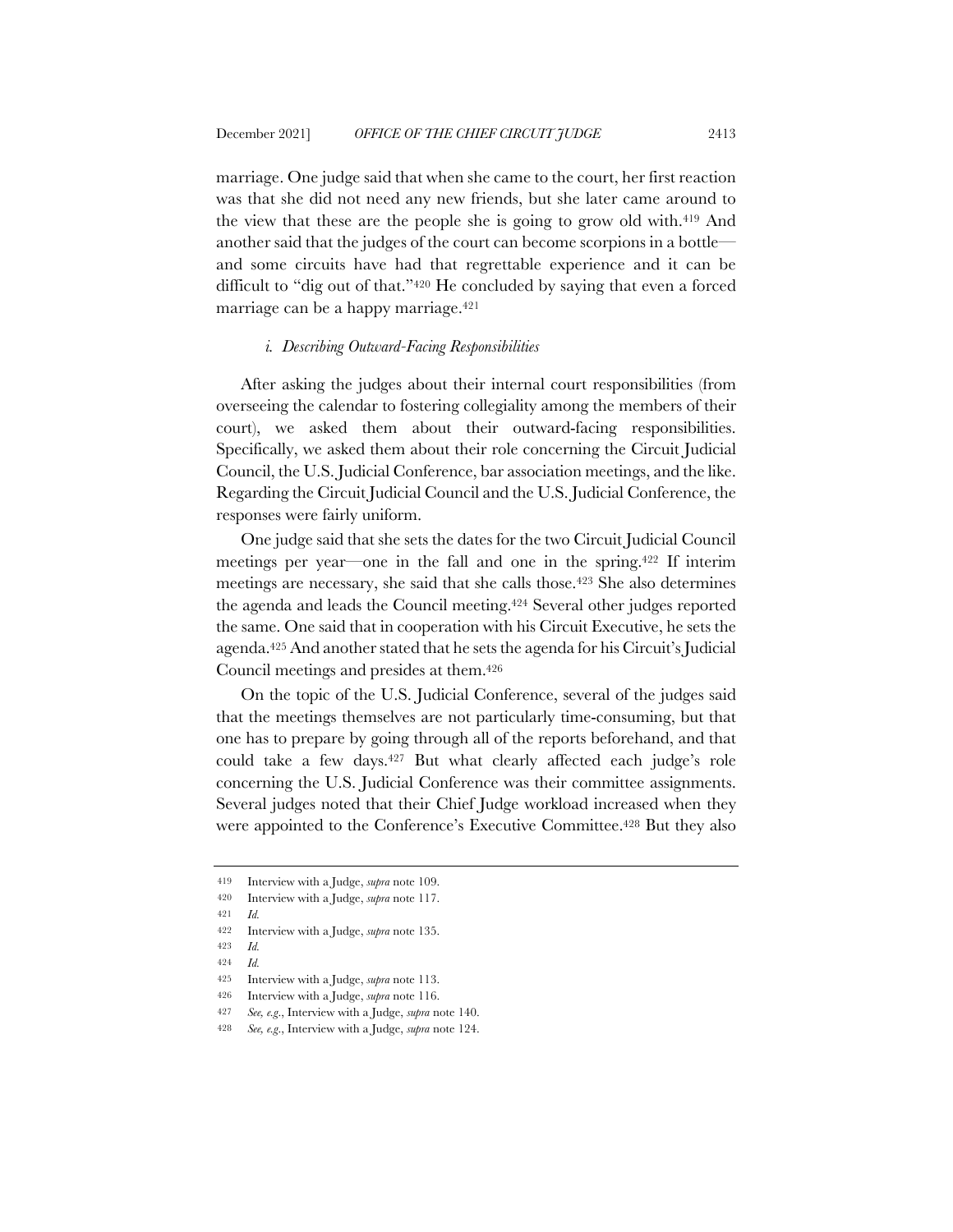stressed the value of that appointment. One said that this is a committee where you can be of service to your circuit because you gain a sense of the problems across the system and how they may affect your court.429 Accordingly, he considered the assignment to have been very valuable.430 Another judge said that his service on the Executive Committee had been very rewarding.431

One place where there was variation in responses concerned the extent to which the judges attend bar association meetings and other public events as a representative of their court. Some of these differences seemed to stem from the differences across the circuits and the location of the Chief Judge; some circuits encompass more states than others (and thus more bar associations), and some Chief Judges live in a city with many such associations (whereas others do not). One judge noted that if you live in a large city, the demands on your time may be greater as there are so many bar association activities that go on.432 He noted that there can be bar associations associated with the city, with the state as a whole, as well as specialized bar associations and affinity-based bar associations.433 He then said that if you attend an event for one association, you have to attend events for the others and so overall, it can be time-consuming.434 But he added that it is a role that needs to be taken seriously, particularly because the court may have to depend upon the support of the bar when they are under budgetary constraints or there are attacks on the independence of the judiciary.435 He concluded that participating in bar association events is something Chief Judges should do so that there is a shared respect.<sup>436</sup>

Another relevant factor seemed to be the personality of the Chief Judge. One noted that he thinks the extent to which judges participate in outside events probably varies from Chief to Chief, and that he tends to be more of a "homebody" or "introvert."437 He said that he tends to be involved in CLEs when asked, but that he personally does not give many speeches and "that

<sup>429</sup> Interview with a Judge, *supra* note 140.

<sup>430</sup> *Id.*

<sup>431</sup> Interview with a Judge, *supra* note 113.

<sup>432</sup> Interview with a Judge, *supra* note 140.

<sup>433</sup> *Id.*

<sup>434</sup> *Id.*

<sup>435</sup> *Id.*

<sup>436</sup> Interview with a Judge, *supra* note 140. In a similar vein, another judge said that as Chief Judge, you tend to speak at a fair amount of ABA, Federal Bar, and state bar functions, and that overall, he tries to keep a close relationship with the attorneys. Interview with a Judge, *supra* note 113.

<sup>437</sup> Interview with a Judge, *supra* note 103.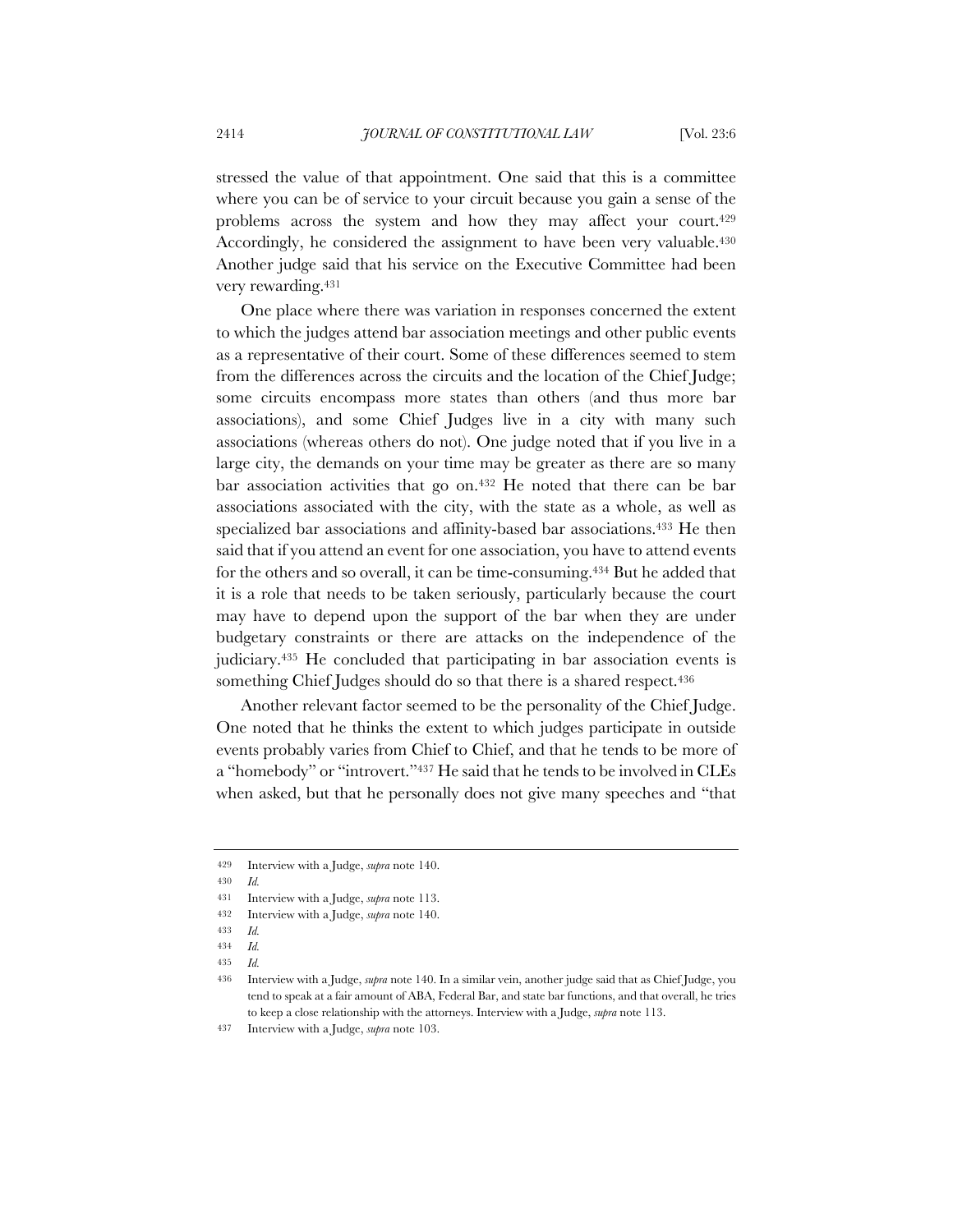kind of thing."438 And while he usually attends various bar functions, in other instances he will designate another judge to appear in his place.439 He concluded that while it may be fruitful ground for a Chief Judge to raise the profile of the court, attending a large number of public events was not really his "cup of tea."440

On the subject of raising the profile of the court, one judge mentioned outreach that she undertook with the senators of her circuit.441 Specifically, because she felt it was important to have the support of those senators, every time that she went to Washington, D.C. for the U.S. Judicial Conference meetings, she went out of her way to visit half of them (so that she met with each of them about once a year).442 She said this kind of outreach might not work well in every circuit, but it worked well in hers and she thought it provided an important benefit to the judiciary, particularly when there were budget issues.443

Finally, we asked the judges if they had undertaken any initiatives as Chief Judge. One judge mentioned that he had started a civic education initiative, which had received great participation from his colleagues on the bench.444 A judge of another circuit mentioned that they were following the lead of the aforementioned court, and that they had created a Civics Education Outreach Committee that had been quite active.445 In a similar vein, another judge mentioned that his court had focused on public education, and held events for high school students to celebrate Constitution Day.446

\* \* \*

As noted, the preceding account of all that a Chief Judge does is not intended to be exhaustive. Echoing Chief Judge Wald's earlier description of her typical day, one judge listed the myriad responsibilities on her plate

<sup>438</sup> *Id.*

<sup>439</sup> *Id.* 440 *Id.*

<sup>441</sup> Interview with a Judge, *supra* note 141.

<sup>443</sup> *Id.*

<sup>444</sup> Interview with a Judge, *supra* note 140; *see also* Robert A. Katzmann, *Thomas E. Fairchild Lecture: Civic Education and the Federal Courts*, 2019 WIS. L. REV. 397; Jesse Wegman, *New York City High Schoolers Get Their Day in Court*, N.Y. TIMES, Nov. 23, 2018 (editorial); *Justice For All: Courts and the Community*, https://justiceforall.ca2.uscourts.gov [https://perma.cc/XS6W-CGEJ] (exhibiting an initiative of the federal courts of the Second Circuit); Tom McParland, *Gorsuch, Sotomayor Boost 2nd Circuit Efforts to Engage Communities, Revive Civic Education*, N.Y. L.J., October 31, 2019.

<sup>445</sup> Interview with a Judge, *supra* note 105.

<sup>446</sup> Interview with a Judge, *supra* note 116.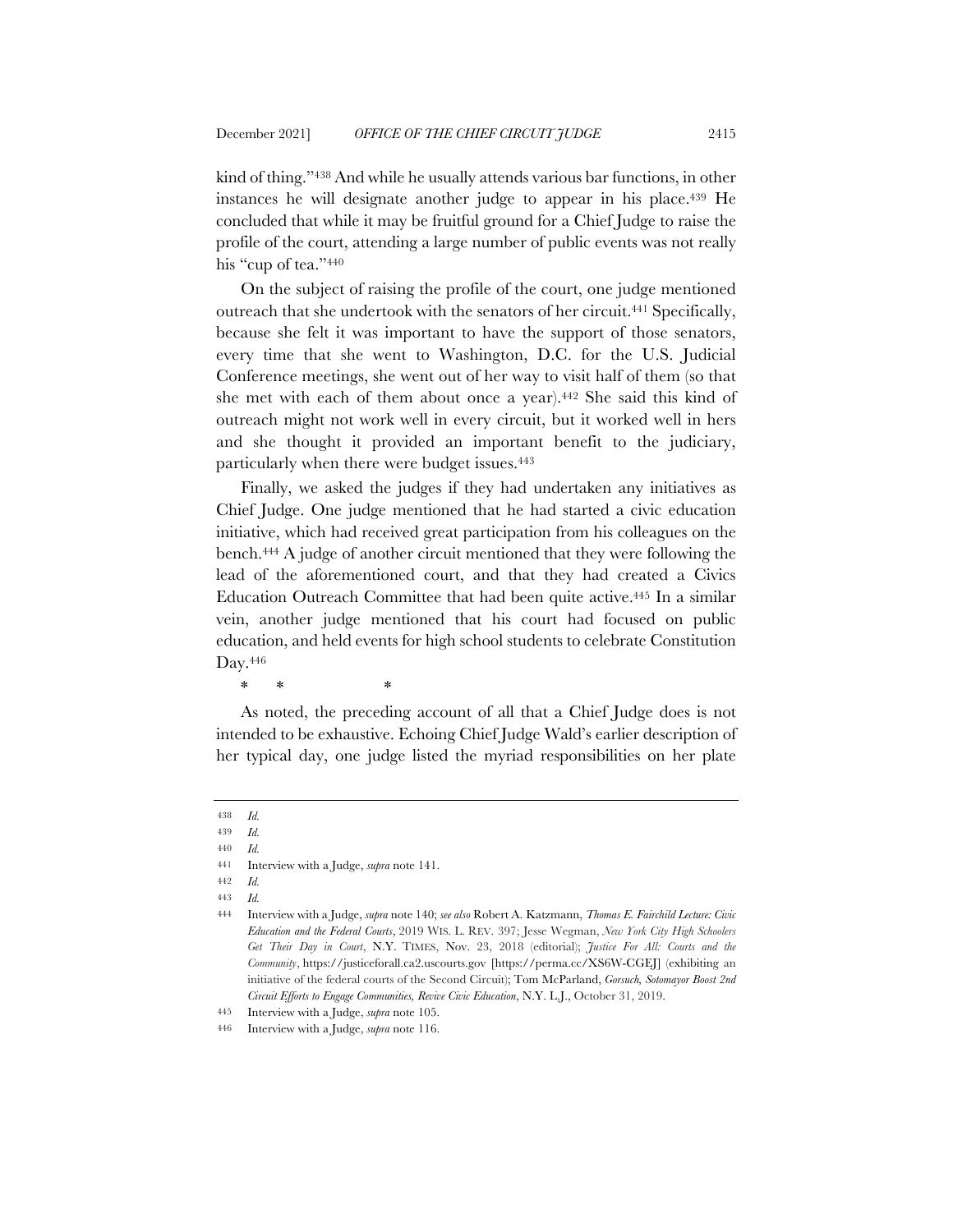beyond those mentioned here, including, among others: review of audit reports and memoranda from the Administrative Office; review of Criminal Justice Act vouchers in capital cases; appointment of the Merit Selection Panel of the Judicial Council that solicits, interviews, and ranks applicants to fill a bankruptcy judge vacancy; appointment of a special evaluation committee that assists the court in determining whether to reappoint an incumbent federal public defender; and periodically conferring in a telephone conference with the Chief Judges of the District Courts in her circuit.447 Indeed, when asked what the Chief Judge's administrative responsibilities include, one judge said, "it's so many things."448

Still, we hope that the preceding section conveys the majority of the most important functions of the Chief Judge, and how the different judges have carried out those functions. The next section discusses the judges' views regarding the structural elements of the position—including the term length and selection method—and whether any should be changed.

#### *3. Collecting Views of the Current Statutory Framework*

## *a. The Term Length*

The majority of the judges favored, or at least accepted, the current seven-year term. Certainly, there was consensus that there should be a term of some set length. As one judge put it, he neither favored nor disfavored the current term, but the old rule was roughly for life, and there was widespread agreement that that was a bad idea.449 He said this was because, although the old rule meant that people who were good at the job would stay for a long time, it also meant that people who were terrible at the job would stay for a long time—and so, it was better to "cut your losses" even if it meant you would "cut your gains."450 A judge of another court said one benefit of the current term is that it does not create the potential for the unfortunate misuse of power that can occur over decades—something that could occur before the law was changed.451 Another judge added that if a person held the Office indefinitely, it would breed resentment,<sup>452</sup> and yet another added that she would not want the position to be indefinite.<sup>453</sup>

<sup>447</sup> Interview with a Judge, *supra* note 135.

<sup>448</sup> Interview with a Judge, *supra* note 116.

<sup>449</sup> Interview with a Judge, *supra* note 107.

<sup>450</sup> *Id.*

<sup>451</sup> Interview with a Judge, *supra* note 108.

<sup>452</sup> Interview with a Judge, *supra* note 130.

<sup>453</sup> Interview with a Judge, *supra* note 119.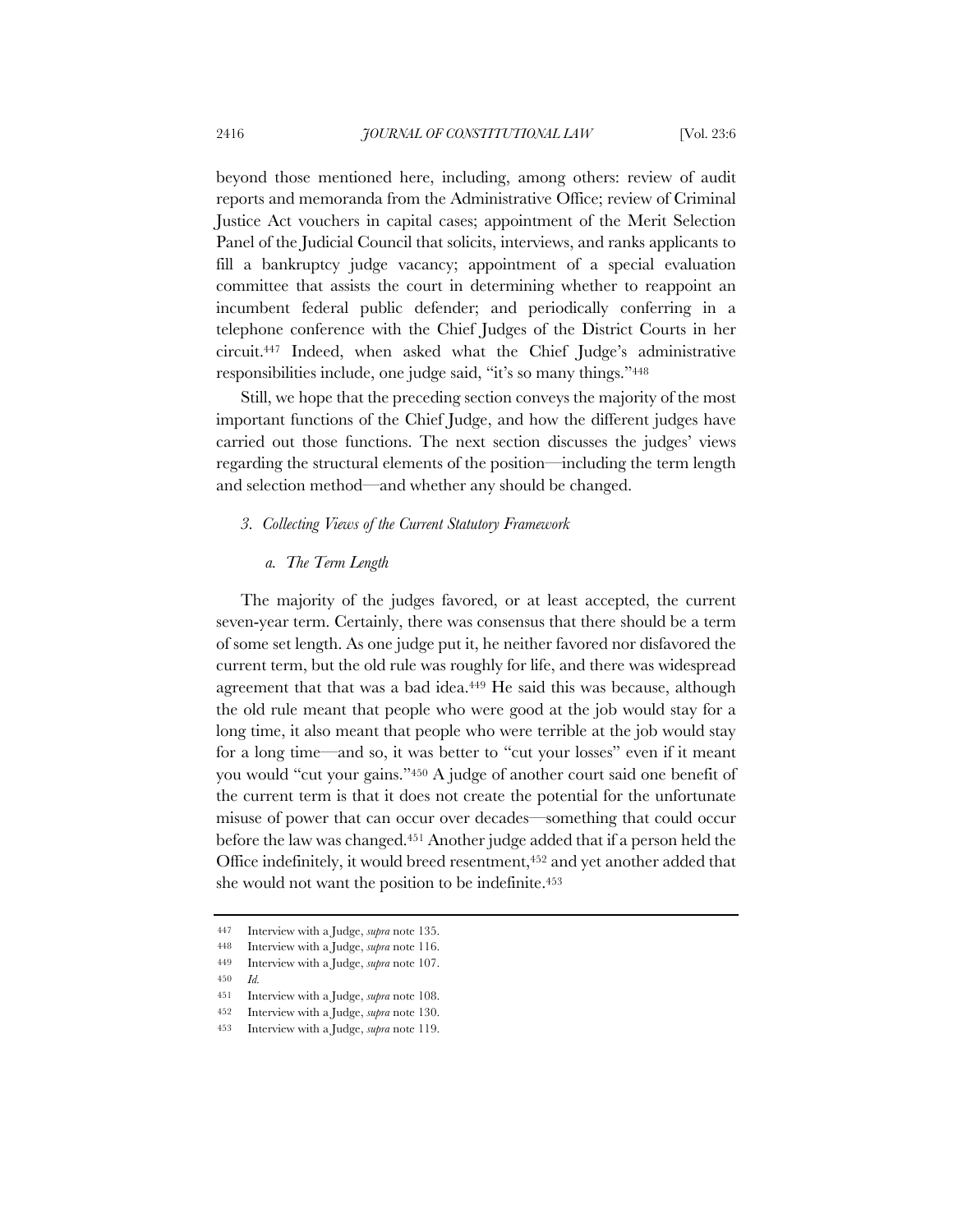Regarding a term of seven years specifically, many said that they thought the length was fine. One judge said that you could quibble about the length but ultimately, he thought that seven years was appropriate.454 Another judge answered that he would not favor changing it,455 and another said seven years seemed to be a fair length.<sup>456</sup> A judge of another circuit responded that he thought the term was about right, though said it is difficult to analyze in the abstract.457 And one more judge said that he had no problem with the sevenyear period, before adding that he did not know why anyone would want to do the job for more than seven years!458

A few judges affirmatively favored a seven-year term, and explained why they thought it struck the appropriate balance. One described that after seven years, you begin to "lose steam" or "go too much on automatic pilot."459 And so, he concluded, the time is just about right.460 Another judge put it more colorfully, saying that seven years is long enough to master what you have to do but it is not so long that one becomes enraged with one's colleagues!461

In this vein, several judges said that they needed some amount of time to adjust to the role and then accomplish whatever goals they had set out. One judge said that short terms—two or three years—are not nearly long enough to have a successful run and that seven years is more plausible.<sup>462</sup> A judge of another circuit said that it takes several years to fully understand the complexity of the federal court system, especially the different committees of the U.S. Judicial Conference.463 Another judge said that he thought seven years is a good period of time to allow adjustment to the role and to have a meaningful impact.464 And yet another said that he felt he had hit his stride by the fifth year but still needed a couple more years to finish a few projects that he hoped to complete.465 Finally, one judge pointed out that seven years is helpful for the U.S. Judicial Conference—that a sevenyear term for Chief Judges allows the Conference to have a mixture of

457 Interview with a Judge, *supra* note 113.

<sup>454</sup> Interview with a Judge, *supra* note 124.

<sup>455</sup> Interview with a Judge, *supra* note 116.

<sup>456</sup> Interview with a Judge, *supra* note 112.

<sup>458</sup> Interview with a Judge, *supra* note 115.

<sup>459</sup> Interview with a Judge, *supra* note 130. 460 *Id.*

<sup>461</sup> Interview with a Judge, *supra* note 120.

<sup>462</sup> Interview with a Judge, *supra* note 107.

<sup>463</sup> Interview with a Judge, *supra* note 141.

<sup>464</sup> Interview with a Judge, *supra* note 108.

<sup>465</sup> Interview with a Judge, *supra* note 117.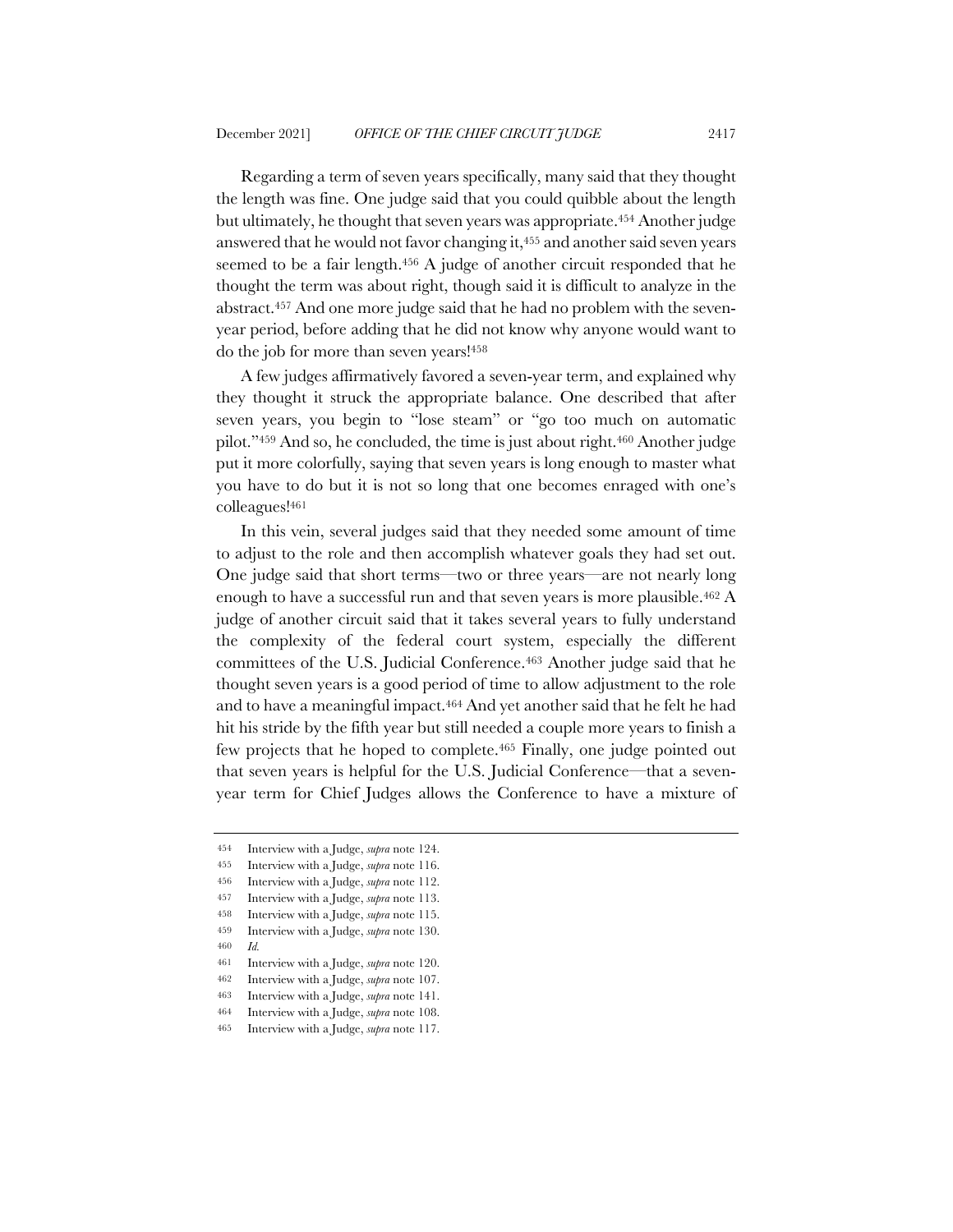experience and new blood.466 Underscoring the point, he said that if the terms were shorter, you would not have the experience you would want on the U.S. Judicial Conference and if the terms were too long, you would not have the necessary open-mindedness.<sup>467</sup>

The other key point for many of the judges was that if a Chief Judge wanted a shorter term, the Chief could simply step down early. As one judge noted, you can step down whenever you like.468 Another made the same point, saying that though he did not have a window into whether the term is too long, he thought the beauty of the statutory scheme was that the term length was ultimately in his control—he could choose not to be Chief Judge anymore.469 And another judge underscored the idea, citing a colleague who stepped down after six years, and said that there is no downward constraint to the term.470

A few judges were open to a slightly shorter term. One said this was on account of having run into too many difficult issues over the course of his tenure, and a concern that a Chief can become stale.471 He then said that he thought the term should be five or six years.472

A judge of another circuit observed that one's view of the optimal term length might be tied to where one is in their term, with judges who have served longer more open to a shortened term.<sup>473</sup> He continued by saying that he thought most Chief Judges who are six years into their term probably favor the term being shorter, since they have had to deal with all of the administrative issues over the years.474 He ultimately concluded that he did not have strong views about it being shorter but did not think it should be longer, and that he had heard some Chief Judges six years into their term say that five or six years would be about right.475

Finally, one judge tied the length of the term to the selection method (discussed below) and suggested that a shorter term might be appropriate as an insurance policy of sorts; if the court were ever to have a Chief Judge who was not well-suited to the role (and who was not inclined to step down early),

<sup>466</sup> Interview with a Judge, *supra* note 130.

<sup>467</sup> *Id*.

<sup>468</sup> Interview with a Judge, *supra* note 120.

<sup>469</sup> Interview with a Judge, *supra* note 104.

<sup>470</sup> Interview with a Judge, *supra* note 119.

<sup>471</sup> Interview with a Judge, *supra* note 103.

<sup>472</sup> *Id.*

<sup>473</sup> Interview with a Judge, *supra* note 105.

<sup>475</sup> *Id*.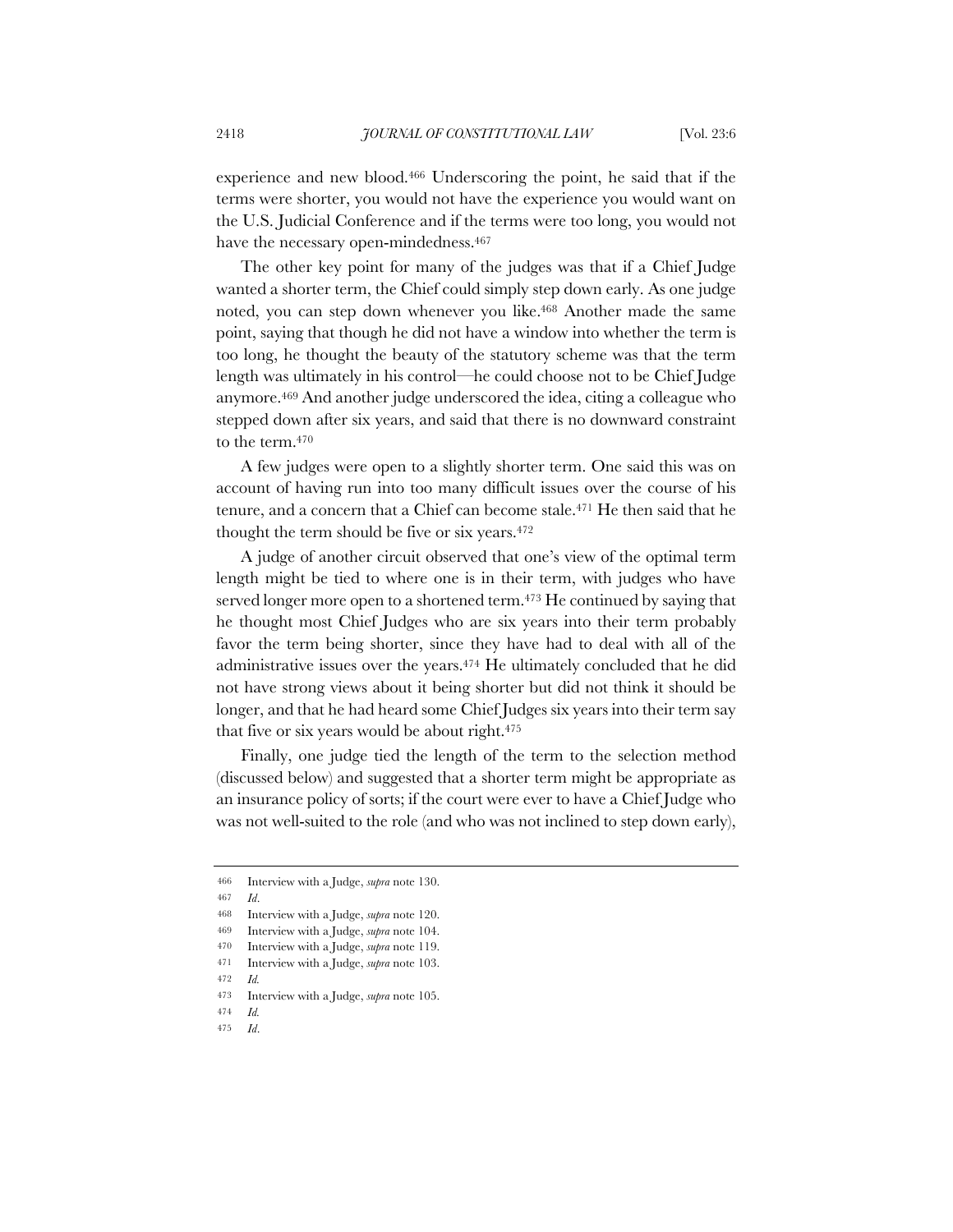it would be better to have that judge as Chief for five years rather than seven.476 To echo an earlier point, the thought was that it would be best to minimize losses, even if that also meant forgoing some gains. Another judge had a similar thought, saying that if you have a poor manager for a Chief Judge, he was sure the judges on the court would want a shorter term.477 He then concluded that he thought a seven-year-term was workable but five years would be the minimum if one wanted to change the statutory scheme.478

#### *b. The Selection Method*

When it came to assessing the selection method for the Chief Judge, all of the judges favored the current rule. Many of the judges said that relying on seniority had some drawbacks, but overall was a far better approach than the alternatives. Specifically, one judge commented that he thought at first perhaps it would be better to have people who actually aspired to the position in the Office, but in the end he did not think that would be a very good idea.479 And so, he concluded that the current method was the best among the options; he favored selection based upon "an accident of birth" and "of appointment time."480 Another judge said that she did not think the selection method is great, but she did not have a better solution; certainly she did not think the Chief Judge should be elected, and the so current method was fine.481 In the same vein, another judge said that he thought the current method was probably as fair as it can be.482

In particular, there was concern that if judges were not selected by seniority, they might be selected by election and that this would lead to open campaigning on the court.483 One judge said that she favored the current selection method, as she did not think people should lobby to be Chief Judge.484 Another said he thought it helps to take the potential for politics out of the selection of the Chief Judge and certainly did not want

<sup>476</sup> Interview with a Judge, *supra* note 140.

<sup>477</sup> Interview with a Judge, *supra* note 117.

<sup>478</sup> *Id.*

<sup>479</sup> Interview with a Judge, *supra* note 103.

<sup>480</sup> *Id*.

<sup>481</sup> Interview with a Judge, *supra* note 109.

<sup>482</sup> Interview with a Judge, *supra* note 105.

<sup>483</sup> That said, one judge noted that another alternative would be presidential appointment and said he did not think the court would benefit from that approach. Interview with a Judge, *supra* note 107.

<sup>484</sup> Interview with a Judge, *supra* note 141.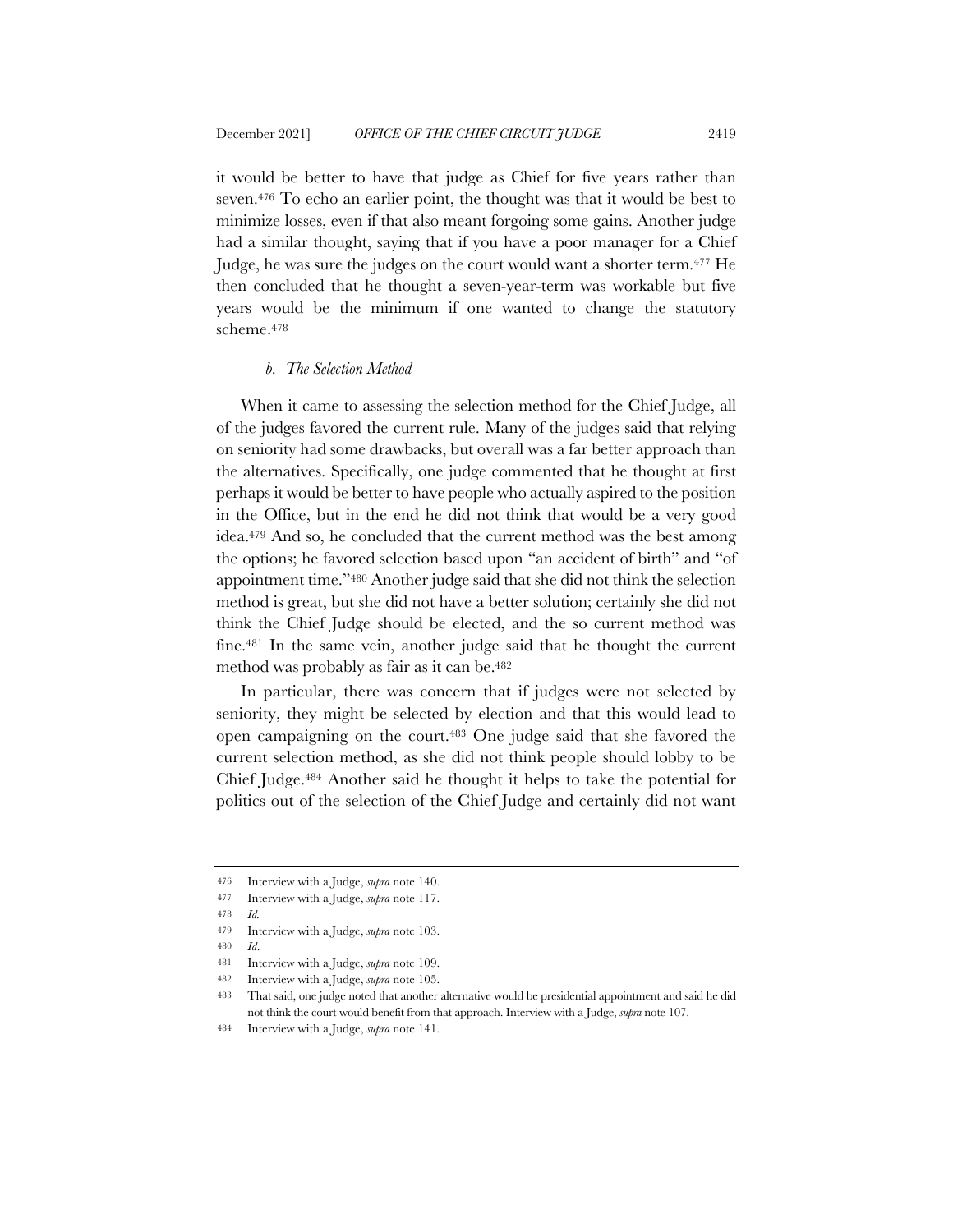the campaigning that would take place if individuals aspired to it.485 Yet another judge said that he was happy to keep politics out of the selection,<sup>486</sup> and one more mentioned not wanting the matter to be decided by "popularity contests."487

Drilling down further still, one judge was concerned that if the courts used a system where there was competition among candidates to be Chief Judge, this would erode collegiality.488 Another judge said he would not want a popular vote, as he would not want someone doing things "with an eye toward wanting to be Chief Judge."489 He concluded by saying that the less we have of that, the better.<sup>490</sup> And another judge worried that if an election method were used, it would become political and could devolve into Democrats versus Republicans, which he thought would be "tragic" for the courts.<sup>491</sup>

In discussing these concerns, several judges noted that many state courts elect their Chief Justices, and they thought those courts served as cautionary tales. As one judge said, from everything he could see about the state systems where the Chief is elected, it seems highly political or "unhappy."<sup>492</sup> Another judge noted elections can produce all kinds of frictions and trade-offs and logrolling—the kinds of things that should not be part of a judicial branch.<sup>493</sup> A judge of another circuit worried, based upon what he had seen on the state courts, that elections could politicize the federal courts.494 A different judge said, after watching the supreme court of his state, that elections could be divisive and have corrosive aspects.495 And one more, who had spent time as a state court judge, said that there was a fair amount of politicking that occurred with elections and that it was not useful and sometimes very destructive, so he would not change the current selection method.<sup>496</sup>

A few judges said that the current system provides an affirmative benefit—namely, that the court can know, well in advance, who the next Chief Judges will be. One judge said that a byproduct of the current system

- 488 Interview with a Judge, *supra* note 140. 489 Interview with a Judge, *supra* note 104.
- 490 *Id.*
	-

494 Interview with a Judge, *supra* note 115.

<sup>485</sup> Interview with a Judge, *supra* note 108.

<sup>486</sup> Interview with a Judge, *supra* note 116.

<sup>487</sup> Interview with a Judge, *supra* note 119.

<sup>491</sup> Interview with a Judge, *supra* note 110. 492 Interview with a Judge, *supra* note 107.

<sup>493</sup> Interview with a Judge, *supra* note 130.

<sup>495</sup> Interview with a Judge, *supra* note 117.

<sup>496</sup> Interview with a Judge, *supra* note 106.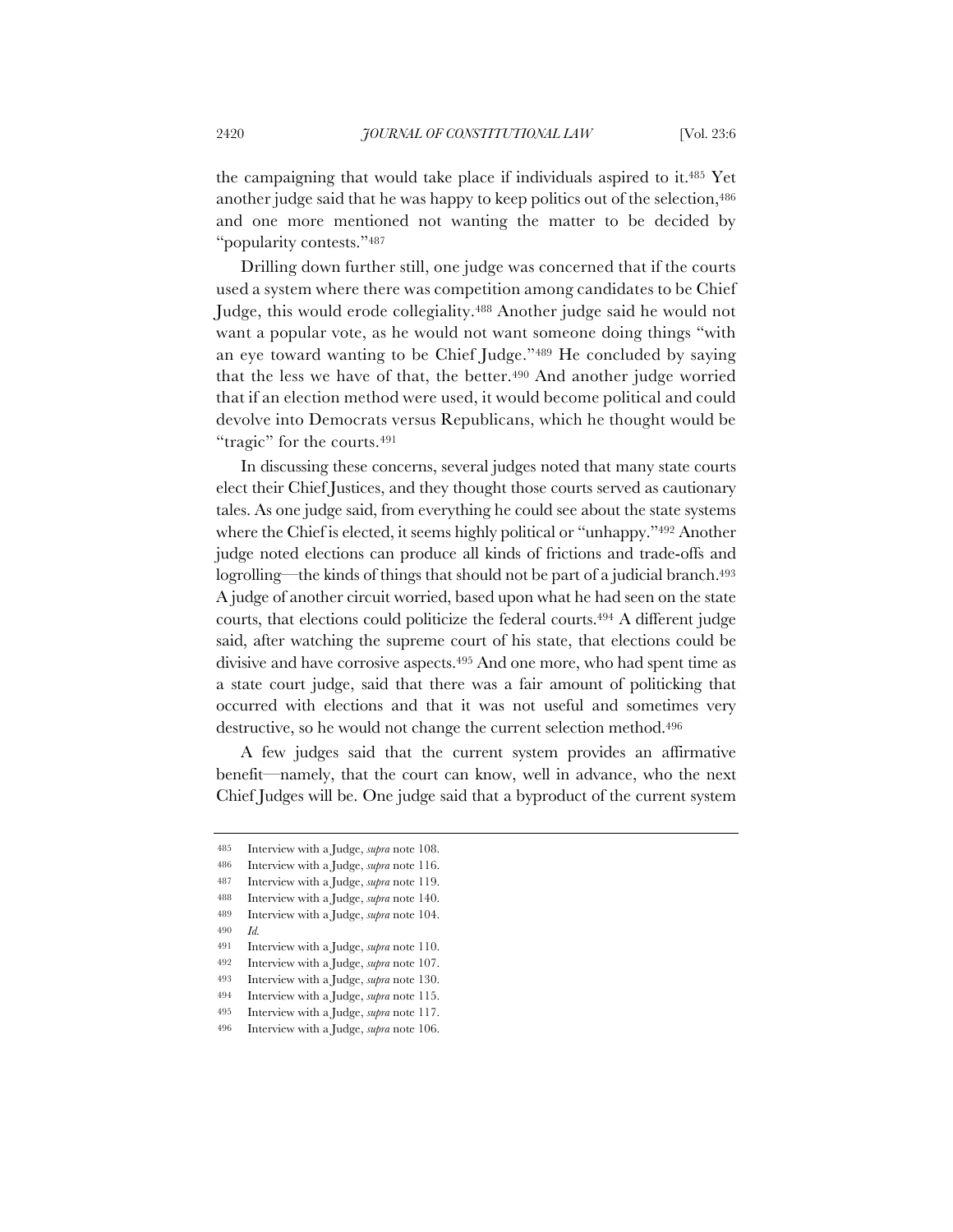is its predictability for planning purposes for the court, and he thought there were benefits to that.497 Similarly, a judge of another circuit said that the fact that her court knows the identity of the next two Chief Judges affords a stability that is beneficial to the court.<sup>498</sup>

That said, a few judges recognized a downside to the current selection method: that someone not well-suited for the Office could nevertheless become Chief Judge just by seniority. As one judge said, who becomes Chief Judge is the luck of the draw and sometimes you can have terrific Chiefs and sometimes you can have some people who do not do a very good job.<sup>499</sup> Another said that anyone who has been Chief Judge knows that there are administrative matters to handle, and some people are better at that than others.500 Another said that because the selection method is somewhat arbitrary, it does not necessarily lead to the best selection.501 One judge thought that a weak Chief Judge would not prove to be fatal as long as the court had a strong Circuit Executive,502 but again, there was the recognition that the current selection method did not always lead to the best-suited judges holding the Office.

Some judges noted that if someone were truly ill-suited for the job, they could turn it down503—and several judges cited an example of a judge who had declined the position.<sup>504</sup> That said, one judge pointed out that very few judges turn it down, even if they are not strong administrators.505 Another judge agreed that the safety valve of declining the role should be utilized more, noting that he did not think everybody who was eligible to become Chief Judge should take the position, and those who do not like administrative work certainly should not take it.506

But some judges pointed out that a drawback to leaving to the officeholder the decisions of declining the job or stepping down early was that it could lead to strategic behavior or politicking. Two types of strategic behavior were mentioned, both involving stepping down early in the sevenyear term. The first was leaving a Chief Judgeship early in order to give the

<sup>497</sup> Interview with a Judge, *supra* note 112.

<sup>498</sup> Interview with a Judge, *supra* note 109.

<sup>499</sup> Interview with a Judge, *supra* note 113.

<sup>500</sup> Interview with a Judge, *supra* note 115.

<sup>501</sup> Interview with a Judge, *supra* note 105.

<sup>502</sup> Interview with a Judge, *supra* note 117.

<sup>503</sup> Interview with a Judge, *supra* note 105.

<sup>504</sup> *See, e.g.,* Interview with a Judge, *supra* note 116; Interview with a Judge, *supra* note 120.

<sup>505</sup> Interview with a Judge, *supra* note 110.

<sup>506</sup> Interview with a Judge, *supra* note 116.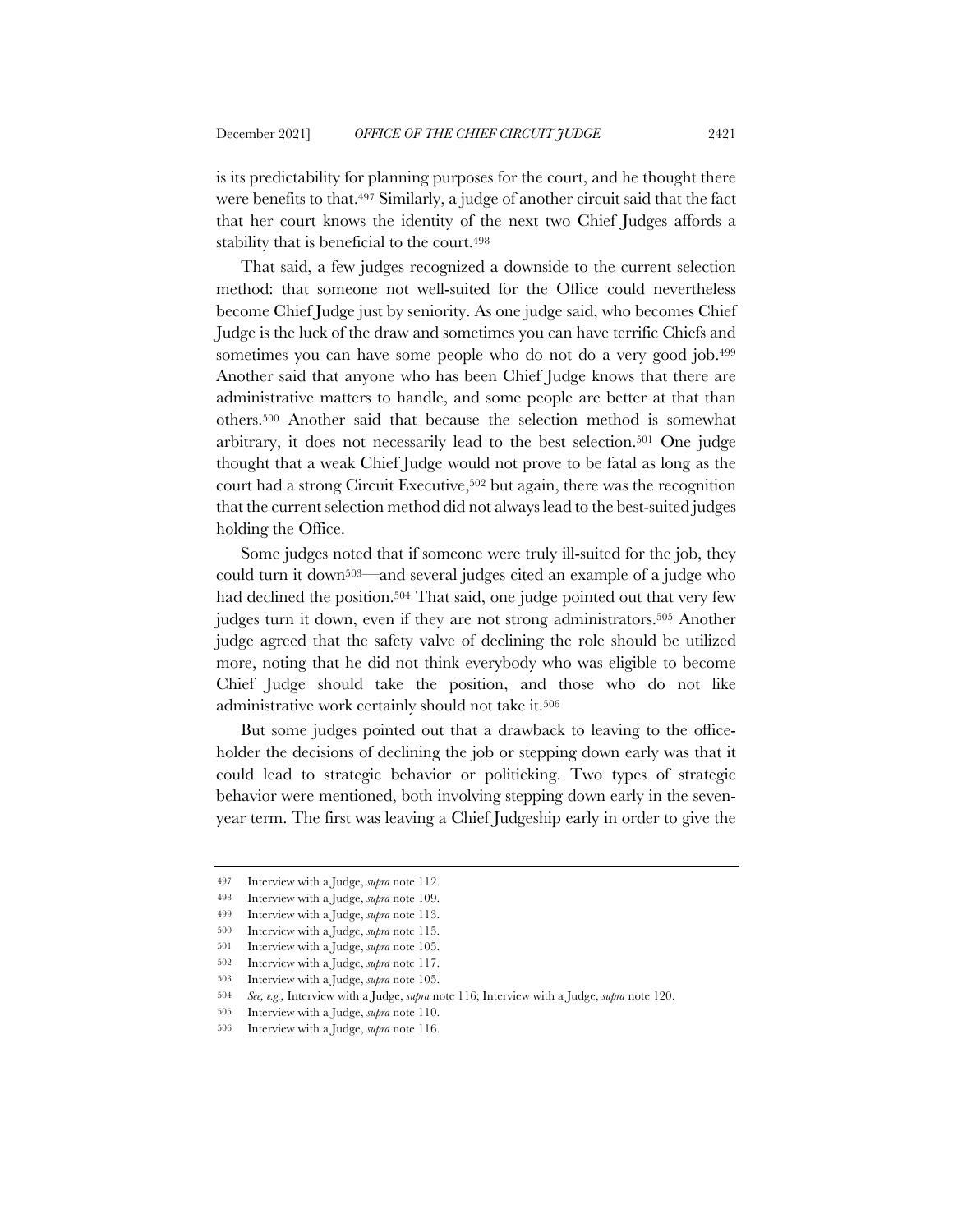next judge in line the opportunity to become Chief before that judge exceeded the maximum age limit on becoming Chief Judge. The second was also leaving a Chief Judgeship early, but for the purpose of *denying* the *second* judge in line the opportunity to become Chief because the seven-year term of the first judge in line would leave that second judge above the age limit on becoming Chief Judge. The judges discussed both maneuvers as problematic, especially the second one.

Specifically, several judges spoke about purposefully blocking another judge from becoming Chief and referred to such an episode in one of the circuits. One judge described how this court was particularly fractious, and the Chief Judge did not get on well with the person who was slated to succeed him.<sup>507</sup> In an act of spite, the Chief Judge stepped down early, thus causing the Office to go to a judge that the Chief Judge liked (and thus denying the would-have-been successor the position because that judge exceeded the age limit when the position came open again).<sup>508</sup> Another judge shared the same account and said there was a certain amount of drama surrounding it all.<sup>509</sup>

A few judges also spoke about Chief Judges stepping down early to allow the next judge in line to become Chief—in fact, one judge said his predecessor had deliberately stepped down early because he wanted the judge next in line to succeed him.510 But here, too, there were concerns. One judge recounted how she knew of a very able judge who expected his Chief Judge to step down early so that he, the able judge, could serve as the next Chief.511 The Chief ultimately did not step down early, and it caused acrimony within the court.512 Another judge said that it had come home to him that if he stepped down a year early, one of his colleagues could become Chief for a year, but the judge we spoke to did not approve of that.513 He concluded that he did not think the Chief Judgeship was an honorary position but a work position, and since he had done the work to continue on, he thought he would do so until the end.514

*c. Other Statutory Changes*

508 *Id*.

512 *Id*.

<sup>507</sup> Interview with a Judge, *supra* note 120.

<sup>509</sup> Interview with a Judge, *supra* note 105.

<sup>510</sup> Interview with a Judge, *supra* note 115.

<sup>511</sup> Interview with a Judge, *supra* note 141.

<sup>513</sup> Interview with a Judge, *supra* note 120.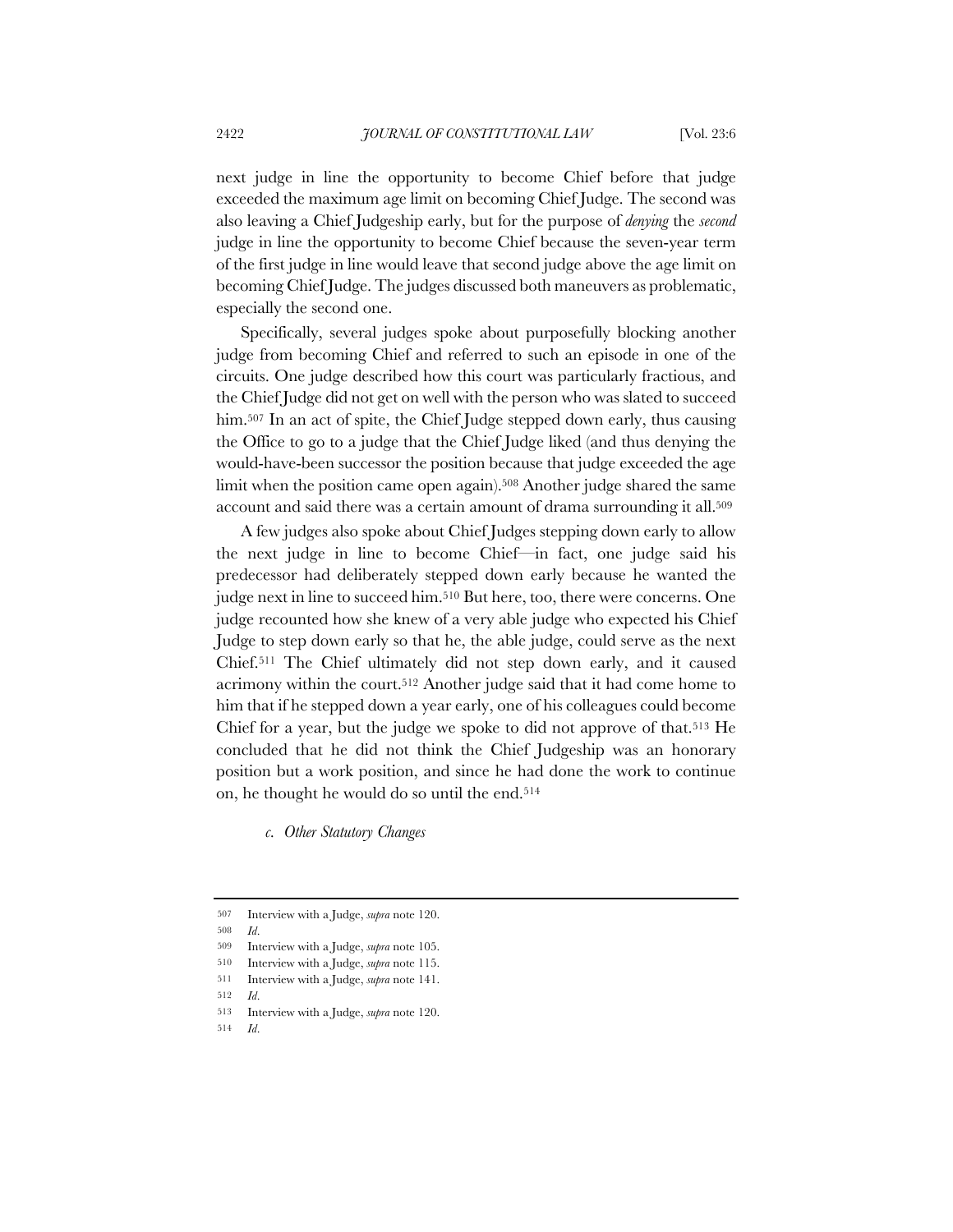The final question asked was whether there were changes to any part of the statutory scheme or Office generally, not already touched upon, that should be considered. Many of the judges said no. As one put it, he could not really think of anything (to add or subtract).<sup>515</sup> That said, there were three possible reforms that were mentioned.

First, a few judges raised the fact that Chief Judges are required, by statute, to review and certify excess compensation vouchers for counsel under the Criminal Justice Act. The general sentiment was that this task could be quite time-consuming—one judge noted that his court receives about 8,000 excess vouchers a year516—and was not something that Chief Judges should be spending their time doing. One judge described it as a bean-counting task and said that it was not an effective use of the Chief Judge's time.517 Another made the same point, saying that having judges review counsel costs was not the "highest and best use" of the Chief Judge's time.518 Several others agreed that it would be beneficial if the tasks could be delegated to someone else.519

Second, a few judges wondered if the age limits should be changed. Focusing on the front end, one judge noted that you cannot be 65 or older when becoming a Chief Judge, and that this "knocks out some really stellar folks."520 He recognized that there could be some complications with eligibility for taking senior status if the age limit was raised, but that nevertheless he would be open to raising it.521 Focusing on the back end, one judge reported that it seemed to him at this point that the age of seventy as a mandatory stop point is rather artificial.522 Another said that he thought that raising the cap could be good—that society has changed and lifespans have changed since the caps were first imposed—and so perhaps seventy-five should be the new limit.523 Another referenced a Chief Judge who stepped down at seventy after serving five years, but who could have served well for two more—accordingly, the judge suggested that there could possibly be a provision for an extension.524 That said, not everyone supported a change in the age restrictions. One judge said that the fact that you cannot be over

<sup>515</sup> Interview with a Judge, *supra* note 124.

<sup>516</sup> Interview with a Judge, *supra* note 113.

<sup>517</sup> Interview with a Judge, *supra* note 103.

<sup>518</sup> Interview with a Judge, *supra* note 119.

<sup>519</sup> Interview with a Judge, *supra* note 105; Interview with a Judge, *supra* note 113; Interview with a Judge, *supra* note 107.

<sup>520</sup> Interview with a Judge, *supra* note 103.

<sup>521</sup> *Id*.

<sup>522</sup> Interview with a Judge, *supra* note 115.

<sup>523</sup> Interview with a Judge, *supra* note 105.

<sup>524</sup> Interview with a Judge, *supra* note 113.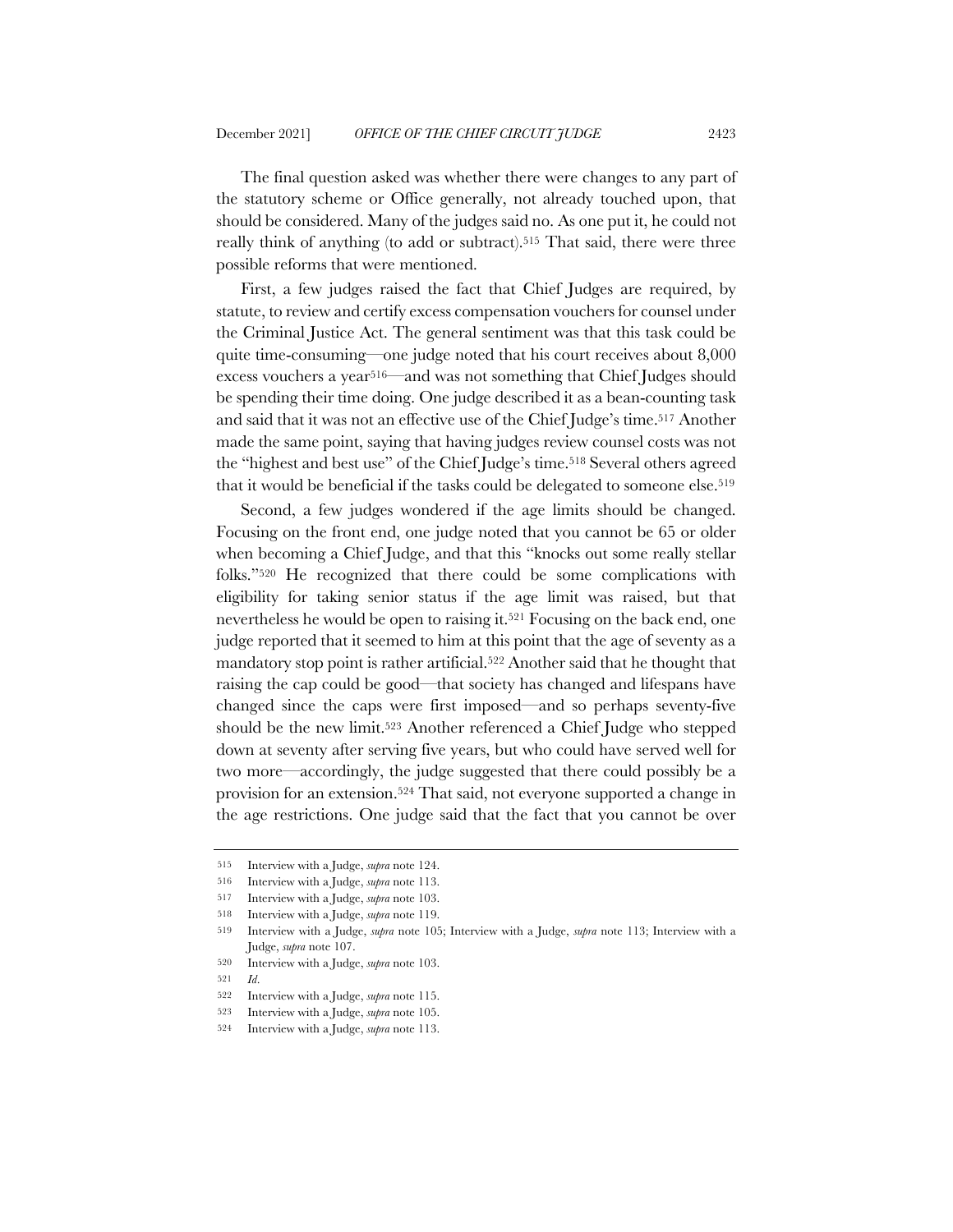sixty-four to take the job and have to retire by the age of seventy struck him as sensible, and he concluded that it "hits the age bracket just about right."525

Finally, moving beyond the statutory scheme, a few judges had suggestions for improving the training of Chief Judges. One suggestion concerned timing; one of the judges noted that he received an orientation right around the time that he became Chief, and he thought going forward that the training should happen before the putative Chief Judge comes into the Office (three to six months before).526 Two other suggestions concerned content. One judge thought that Chief Judges would benefit greatly from more substantive training in the misconduct procedure.527 And another emphasized how helpful it would be to have orientation sessions on how to manage a team, particularly to appreciate what human resources issues can arise.528

#### *Conclusion*

The position formerly known as the senior circuit judge has come a long way. Indeed, it is remarkable to think that the Office that began with but a few administrative duties now encompasses everything from overseeing the calendar to overseeing the budget, from keeping the trains running on time to fostering collegiality and leading the court as a whole. And perhaps more remarkable still is that it all seems to work.529

To be sure, there is always room for improvement of some kind. To borrow the key question from one former Chief Judge, we must always ask, how can we make the court(s) run better? Here, we have found answers from the judges. Perhaps it is worth considering a shorter term or raising the age limits to be Chief Judge. And perhaps it is worth considering how to enhance the training that judges receive to take on this extraordinary position.

But the larger hope is that in documenting the practices of different Chief Judges in different circuits, lessons may be drawn by the judges themselves. One former Chief Judge emphasized the need for Chief Judges to study other courts, through traveling and reading, to learn of new practices to try out. At

<sup>525</sup> Interview with a Judge, *supra* note 130.

<sup>526</sup> Interview with a Judge, *supra* note 103.

<sup>527</sup> Interview with a Judge, *supra* note 117.

<sup>528</sup> Interview with a Judge, *supra* note 140.

<sup>529</sup> Writing about the method for selecting Chief Judges specifically, then-Chief Judge Feinberg noted: "My own judgment, to paraphrase Winston Churchill, is that seniority is the worst way to select a chief judge, except for all the other ways. Also, to my astonishment, it seems to work." Feinberg, *supra* note 16, at 373.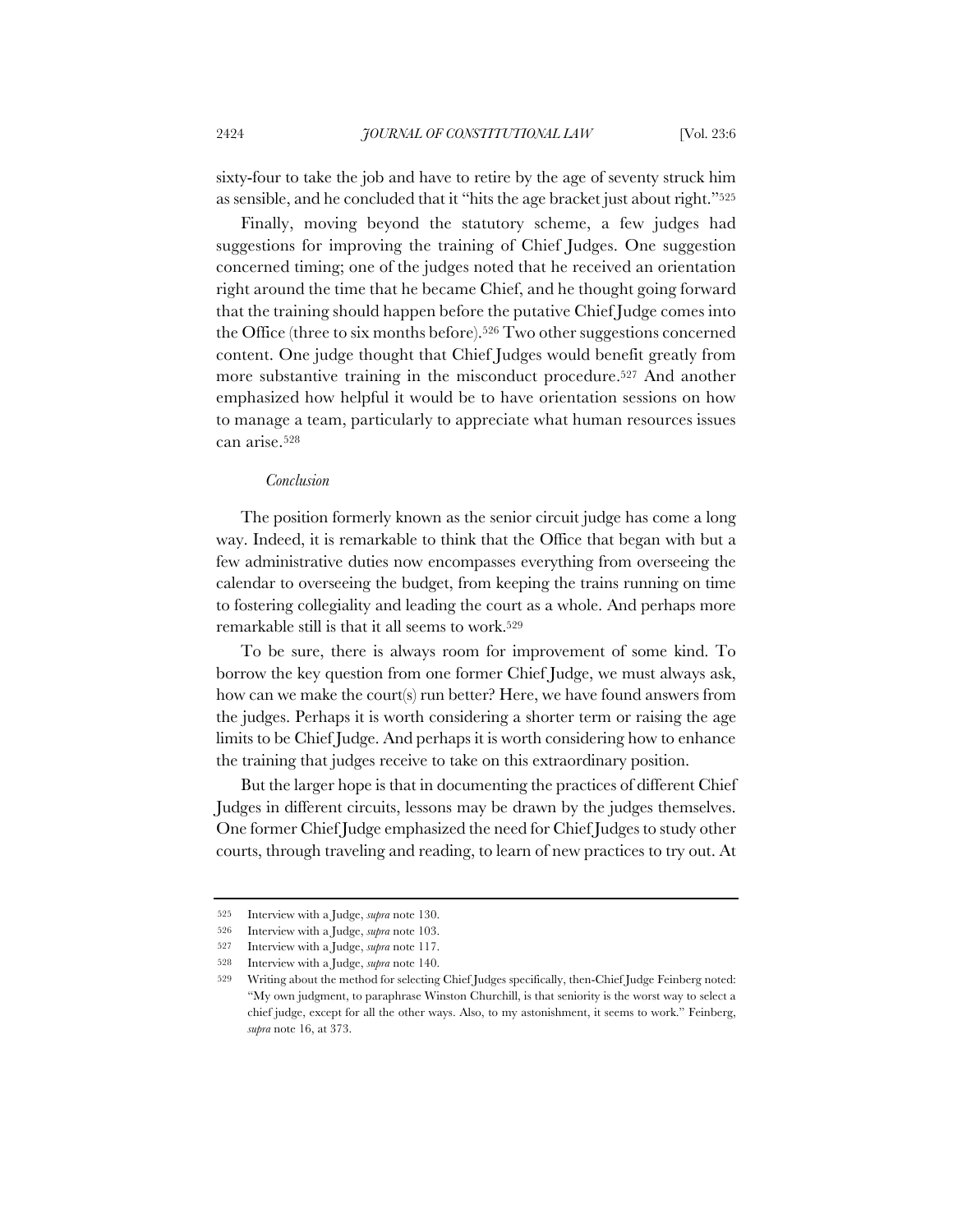a time when we may not be able to travel as easily as we would like, reading may have to suffice—and the goal of this Article is to share information about the judiciary, in part for the judiciary.

Chief Judge Feinberg concluded his article on Chief Judges by writing that he hoped to "have added to an understanding of this rarely examined office."530 Much has changed on the courts, and in the world, since those words were written. But forty years later, it is our hope, too.

#### **APPENDIX**

Questions Asked Regarding the Role of the Circuit Chief Judge:

How long have you been Chief Judge?

Do you favor the current length of the Chief Judge's term or do you think it should be changed? If changed, to what length?

Did you want to be Chief Judge?

Do you favor the current method of selecting a Chief Judge or do you think it should be changed? If changed, in what way?

What do you think is the principal role of a Chief Judge?

What kinds of skills do you think are necessary for being an effective Chief Judge?

Prior to becoming Chief Judge, did you receive any orientation or training concerning that role:

—from the Administrative Office? If so, was it useful?

—from any of your predecessors? If so, was it useful?

—from any written materials? If so, please describe them.

—from any other source? If so, was it useful?

What percent of an active judge's caseload/sitting days do you take as Chief Judge? Has that percent changed over time or remained constant?

Is there any category of cases you do not hear as Chief Judge? If so, please describe them.

What percent of your working time is spent on Chief Judge tasks?

What kinds of administrative responsibilities do you have as Chief Judge?

Do you or do you not consider monitoring the reasonably prompt filing of opinions by the judges of your Court to be part of your role as Chief Judge? If you do, how do you try to accomplish that?